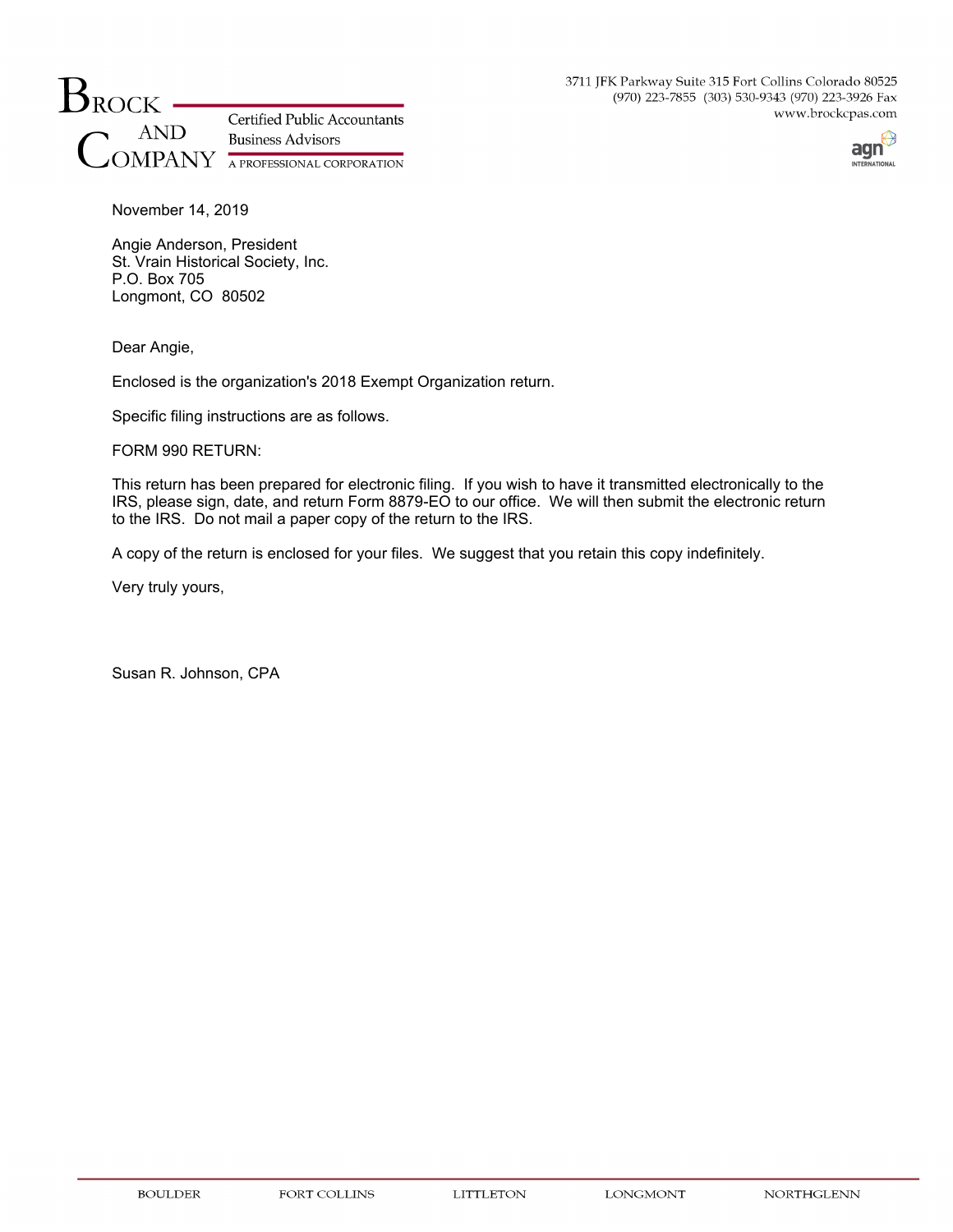| Form $8879$ -EO |  |  |
|-----------------|--|--|
|                 |  |  |

## **IRS e-file Signature Authorization for an Exempt Organization**

**| Go to www.irs.gov/Form8879EO for the latest information.**

Department of the Treasury

For calendar year 2018, or fiscal year beginning and the state of the state of 2018, and ending calendary pear of 20

**| Do not send to the IRS. Keep for your records.**

**2018**

Internal Revenue Service

Name of exempt organization

**Employer identification number**

ST. VRAIN HISTORICAL SOCIETY, INC. 23-7122160

## Name and title of officer PRESIDENT ANGIE ANDERSON

**Part I** | Type of Return and Return Information (Whole Dollars Only)

on line **1a, 2a, 3a, 4a,** or **5a,** below, and the amount on that line for the return being filed with this form was blank, then leave line **1b, 2b, 3b, 4b,** or **5b,** whichever is applicable, blank (do not enter -0-). But, if you entered -0- on the return, then enter -0- on the applicable line below. **Do not** complete more Check the box for the return for which you are using this Form 8879-EO and enter the applicable amount, if any, from the return. If you check the box than one line in Part I.

| <b>1a</b> Form 990 check here $\blacktriangleright \boxed{X}$                                          | 1b        | 102, 215. |
|--------------------------------------------------------------------------------------------------------|-----------|-----------|
| 2a Form 990-EZ check here                                                                              | <b>2b</b> |           |
| 3a Form 1120-POL check here                                                                            | 3b        |           |
| 4a Form 990-PF check here<br><b>b</b> Tax based on investment income (Form 990-PF, Part VI, line 5) 4b |           |           |
| 5a Form 8868 check here $\blacktriangleright$<br><b>b</b> Balance Due (Form 8868, line 3c)             | .5b       |           |
|                                                                                                        |           |           |

### **Part II Declaration and Signature Authorization of Officer**

**(a)** an acknowledgement of receipt or reason for rejection of the transmission, (b) the reason for any delay in processing the return or refund, and (c) Under penalties of perjury, I declare that I am an officer of the above organization and that I have examined a copy of the organization's 2018 electronic return and accompanying schedules and statements and to the best of my knowledge and belief, they are true, correct, and complete. I further declare that the amount in Part I above is the amount shown on the copy of the organization's electronic return. I consent to allow my intermediate service provider, transmitter, or electronic return originator (ERO) to send the organization's return to the IRS and to receive from the IRS the date of any refund. If applicable, I authorize the U.S. Treasury and its designated Financial Agent to initiate an electronic funds withdrawal (direct debit) entry to the financial institution account indicated in the tax preparation software for payment of the organization's federal taxes owed on this return, and the financial institution to debit the entry to this account. To revoke a payment, I must contact the U.S. Treasury Financial Agent at 1-888-353-4537 no later than 2 business days prior to the payment (settlement) date. I also authorize the financial institutions involved in the processing of the electronic payment of taxes to receive confidential information necessary to answer inquiries and resolve issues related to the payment. I have selected a personal identification number (PIN) as my signature for the organization's electronic return and, if applicable, the organization's consent to electronic funds withdrawal.

### **Officer's PIN: check one box only**

| lauthorize BROCK AND COMPANY, CPAS, P.C.<br>X                                                                                                                                                                                                                                                                                                                                    | 22160<br>to enter my PIN                          |
|----------------------------------------------------------------------------------------------------------------------------------------------------------------------------------------------------------------------------------------------------------------------------------------------------------------------------------------------------------------------------------|---------------------------------------------------|
| <b>ERO</b> firm name                                                                                                                                                                                                                                                                                                                                                             | Enter five numbers, but<br>do not enter all zeros |
| as my signature on the organization's tax year 2018 electronically filed return. If I have indicated within this return that a copy of the return<br>is being filed with a state agency(ies) regulating charities as part of the IRS Fed/State program, I also authorize the aforementioned ERO to<br>enter my PIN on the return's disclosure consent screen.                    |                                                   |
| As an officer of the organization, I will enter my PIN as my signature on the organization's tax year 2018 electronically filed return. If I have<br>indicated within this return that a copy of the return is being filed with a state agency(ies) regulating charities as part of the IRS Fed/State<br>program, I will enter my PIN on the return's disclosure consent screen. |                                                   |
| Officer's signature $\blacktriangleright$<br>and the state of the state of the state of the state of the state of the state of the state of the state of the                                                                                                                                                                                                                     | Date $\blacktriangleright$                        |
| <b>Certification and Authentication</b><br>Part III                                                                                                                                                                                                                                                                                                                              |                                                   |
| <b>ERO's EFIN/PIN.</b> Enter your six-digit electronic filing identification                                                                                                                                                                                                                                                                                                     |                                                   |
| number (EFIN) followed by your five-digit self-selected PIN.                                                                                                                                                                                                                                                                                                                     | 84432680525                                       |
|                                                                                                                                                                                                                                                                                                                                                                                  | Do not enter all zeros                            |
| I certify that the above numeric entry is my PIN, which is my signature on the 2018 electronically filed return for the organization indicated above. I<br>confirm that I am submitting this return in accordance with the requirements of Pub. 4163, Modernized e-File (MeF) Information for Authorized IRS<br>e-file Providers for Business Returns.                           |                                                   |
| ERO's signature<br><u> 1980 - John Stein, Amerikaansk politiker (</u>                                                                                                                                                                                                                                                                                                            | Date $\blacktriangleright$                        |
| <b>ERO Must Retain This Form - See Instructions</b><br>Do Not Submit This Form to the IRS Unless Requested To Do So                                                                                                                                                                                                                                                              |                                                   |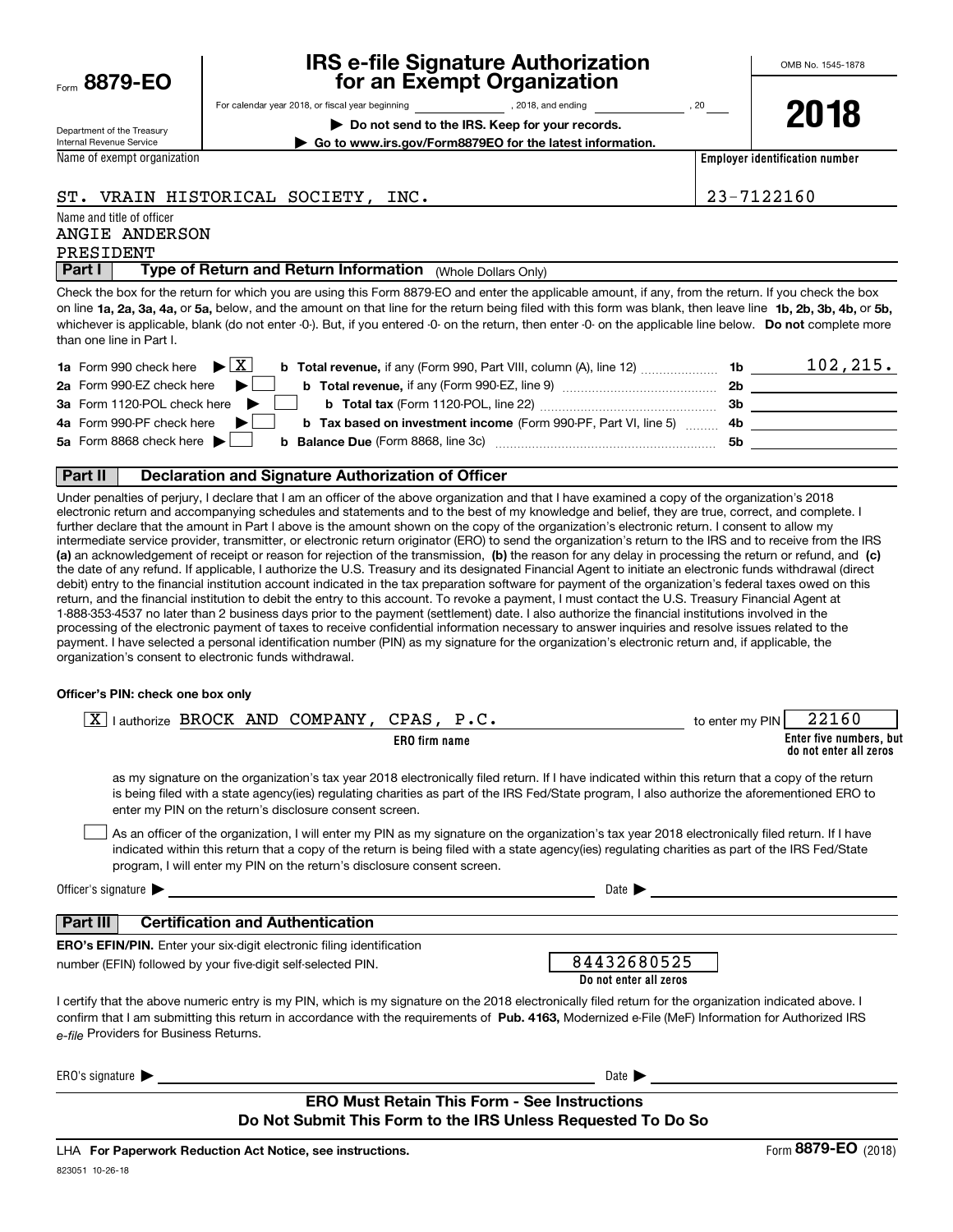**A**

Department of the Treasury Internal Revenue Service

## **Return of Organization Exempt From Income Tax** EXTENDED TO NOVEMBER 15, 2019

Under section 501(c), 527, or 4947(a)(1) of the Internal Revenue Code (except private foundations) **2018** 

**| Do not enter social security numbers on this form as it may be made public.**

**| Go to www.irs.gov/Form990 for instructions and the latest information. Inspection**



|                         |                             | A For the 2018 calendar year, or tax year beginning                                                                                                      | and ending     |                                                                                |                                                           |
|-------------------------|-----------------------------|----------------------------------------------------------------------------------------------------------------------------------------------------------|----------------|--------------------------------------------------------------------------------|-----------------------------------------------------------|
| В                       | Check if<br>applicable:     | <b>C</b> Name of organization                                                                                                                            |                | D Employer identification number                                               |                                                           |
|                         | Address<br>change           | ST. VRAIN HISTORICAL SOCIETY, INC.                                                                                                                       |                |                                                                                |                                                           |
|                         | Name<br>change              | Doing business as                                                                                                                                        |                |                                                                                | 23-7122160                                                |
|                         | Initial<br>return           | Number and street (or P.O. box if mail is not delivered to street address)                                                                               | Room/suite     | E Telephone number                                                             |                                                           |
|                         | Final                       | P.O. BOX 705                                                                                                                                             |                |                                                                                | $303 - 776 - 1870$                                        |
|                         | return/<br>termin-<br>ated  | City or town, state or province, country, and ZIP or foreign postal code                                                                                 |                | G Gross receipts \$                                                            | 140,076.                                                  |
|                         | Amended<br>İreturn          | LONGMONT, CO<br>80502                                                                                                                                    |                | $H(a)$ is this a group return                                                  |                                                           |
|                         | Applica-<br>tion<br>pending | F Name and address of principal officer: ANGIE ANDERSON<br>P.O. BOX 705, LONGMONT, CO<br>80502                                                           |                | for subordinates?<br>$H(b)$ Are all subordinates included? $\vert$ Yes $\vert$ | $\overline{\ }$ Yes $\overline{\phantom{X}}$ No<br>  No   |
|                         |                             | Tax-exempt status: $\boxed{\mathbf{X}}$ 501(c)(3) $\boxed{\mathbf{X}}$<br>$\frac{1}{2}$ 501(c) ( $\rightarrow$ (insert no.)<br>4947(a)(1) or             | 527            |                                                                                | If "No," attach a list. (see instructions)                |
|                         |                             | J Website: WWW.STVRAINHISTORICALSOCIETY.ORG                                                                                                              |                | $H(c)$ Group exemption number $\blacktriangleright$                            |                                                           |
|                         |                             | Corporation<br>Trust<br>Association<br>$\mid X \mid$ Other $\blacktriangleright$<br>K Form of organization:                                              |                |                                                                                | L Year of formation: $1967$ M State of legal domicile: CO |
|                         | Part I                      | Summary                                                                                                                                                  |                |                                                                                |                                                           |
|                         | 1.                          | Briefly describe the organization's mission or most significant activities: THE ST. VRAIN HISTORICAL SOCIETY                                             |                |                                                                                |                                                           |
|                         |                             | SEEKS TO PRESERVE THE HERITAGE OF LONGMONT AND THE ST. VRAIN VALLEY                                                                                      |                |                                                                                |                                                           |
| Activities & Governance | $\mathbf{2}$                | Check this box $\blacktriangleright$ $\Box$ if the organization discontinued its operations or disposed of more than 25% of its net assets.              |                |                                                                                |                                                           |
|                         | 3                           | Number of voting members of the governing body (Part VI, line 1a)                                                                                        |                | 3                                                                              | 7                                                         |
|                         | 4                           |                                                                                                                                                          |                | $\overline{4}$                                                                 | 7                                                         |
|                         | 5                           | Total number of individuals employed in calendar year 2018 (Part V, line 2a) manufacture of individuals employed in calendar year 2018 (Part V, line 2a) | $\overline{5}$ | $\overline{3}$                                                                 |                                                           |
|                         | 6                           |                                                                                                                                                          | 6              | 300                                                                            |                                                           |
|                         |                             |                                                                                                                                                          |                | 7a                                                                             | 0.                                                        |
|                         |                             |                                                                                                                                                          |                | 7b                                                                             | 0.                                                        |
|                         |                             |                                                                                                                                                          |                | <b>Prior Year</b>                                                              | <b>Current Year</b>                                       |
|                         | 8                           | Contributions and grants (Part VIII, line 1h)                                                                                                            |                | 55,939.                                                                        | 56, 132.                                                  |
|                         | 9                           | Program service revenue (Part VIII, line 2g)                                                                                                             |                | 12, 235.                                                                       | 13, 185.                                                  |
| Revenue                 | 10                          |                                                                                                                                                          |                | 8,216.                                                                         | 10,373.                                                   |
|                         | 11                          | Other revenue (Part VIII, column (A), lines 5, 6d, 8c, 9c, 10c, and 11e)                                                                                 |                | 44,237.                                                                        | 22,525.                                                   |
|                         | 12                          | Total revenue - add lines 8 through 11 (must equal Part VIII, column (A), line 12)                                                                       |                | 120,627.                                                                       | 102,215.                                                  |
|                         | 13                          | Grants and similar amounts paid (Part IX, column (A), lines 1-3)                                                                                         |                | ο.                                                                             | 0.                                                        |
|                         | 14                          | Benefits paid to or for members (Part IX, column (A), line 4)                                                                                            |                | $0$ .                                                                          | $\overline{0}$ .                                          |
|                         | 15                          | Salaries, other compensation, employee benefits (Part IX, column (A), lines 5-10)                                                                        |                | 58,868.                                                                        | 56,912.                                                   |
|                         |                             |                                                                                                                                                          |                | $\overline{0}$ .                                                               | 0.                                                        |
| Expenses                |                             | 6,256.<br><b>b</b> Total fundraising expenses (Part IX, column (D), line 25)                                                                             |                |                                                                                |                                                           |
|                         |                             |                                                                                                                                                          |                | 108,584.                                                                       | 121,452.                                                  |
|                         | 18                          | Total expenses. Add lines 13-17 (must equal Part IX, column (A), line 25)                                                                                |                | 167,452.                                                                       | 178,364.                                                  |
|                         | 19                          |                                                                                                                                                          |                | $-46,825.$                                                                     | $-76, 149.$                                               |
| ăğ                      |                             |                                                                                                                                                          |                | <b>Beginning of Current Year</b>                                               | End of Year                                               |
| Assets<br>Balanc        |                             | <b>20</b> Total assets (Part X, line 16)                                                                                                                 |                | 1,367,140.                                                                     | 1,290,991.                                                |
|                         |                             | 21 Total liabilities (Part X, line 26)                                                                                                                   |                | 1,496.                                                                         | 1,496.                                                    |
|                         |                             |                                                                                                                                                          |                | 1,365,644.                                                                     | 1,289,495.                                                |

**Part II Signature Block**

Under penalties of perjury, I declare that I have examined this return, including accompanying schedules and statements, and to the best of my knowledge and belief, it is true, correct, and complete. Declaration of preparer (other than officer) is based on all information of which preparer has any knowledge.

|                 | Signature of officer                                                                                                   |                      |      | Date                       |  |  |  |  |  |
|-----------------|------------------------------------------------------------------------------------------------------------------------|----------------------|------|----------------------------|--|--|--|--|--|
| Sign            |                                                                                                                        |                      |      |                            |  |  |  |  |  |
| Here            | ANGIE ANDERSON,<br>PRESIDENT                                                                                           |                      |      |                            |  |  |  |  |  |
|                 | Type or print name and title                                                                                           |                      |      |                            |  |  |  |  |  |
|                 | Print/Type preparer's name                                                                                             | Preparer's signature | Date | <b>PTIN</b><br>Check       |  |  |  |  |  |
| Paid            | ISUSAN R.<br>JOHNSON,<br>CPA                                                                                           |                      |      | P01287360<br>self-employed |  |  |  |  |  |
| Preparer        | Firm's name BROCK AND COMPANY, CPAS, P.C.                                                                              |                      |      | 84-0930288<br>Firm's $EIN$ |  |  |  |  |  |
| Use Only        | Firm's address $\sim$ 3711 JFK PARKWAY,                                                                                | SUITE 315            |      |                            |  |  |  |  |  |
|                 | Phone no. 970 - 223 - 7855<br>FORT COLLINS, CO 80525                                                                   |                      |      |                            |  |  |  |  |  |
|                 | $\overline{\mathrm{X}}$ Yes<br>No<br>May the IRS discuss this return with the preparer shown above? (see instructions) |                      |      |                            |  |  |  |  |  |
| 832001 12-31-18 | LHA For Paperwork Reduction Act Notice, see the separate instructions.                                                 |                      |      | Form 990 (2018)            |  |  |  |  |  |

SEE SCHEDULE O FOR ORGANIZATION MISSION STATEMENT CONTINUATION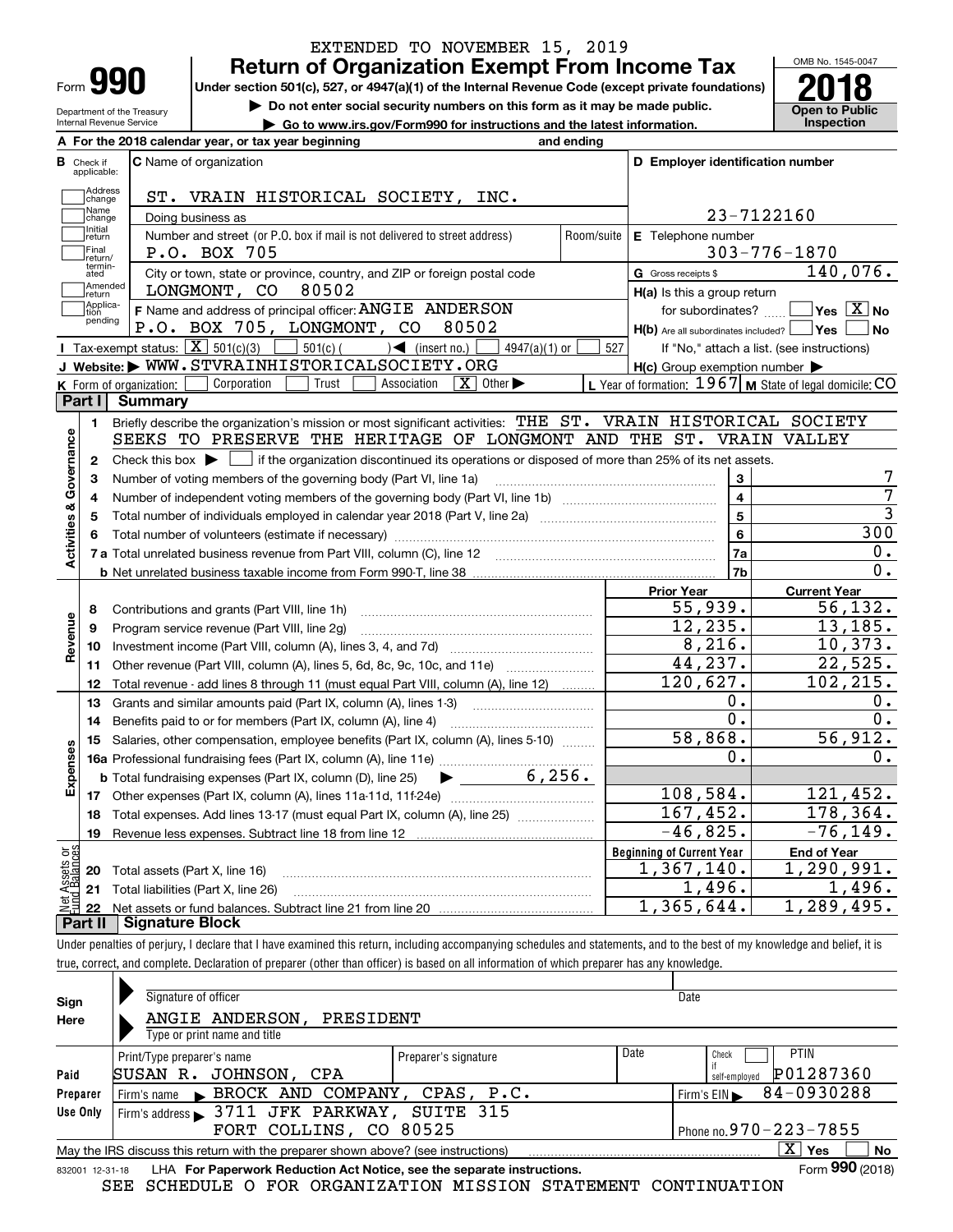|              | 23-7122160<br>ST. VRAIN HISTORICAL SOCIETY, INC.<br>Form 990 (2018)                                                                          | Page <sup>2</sup>                      |
|--------------|----------------------------------------------------------------------------------------------------------------------------------------------|----------------------------------------|
|              | <b>Statement of Program Service Accomplishments</b><br>Part III                                                                              |                                        |
|              |                                                                                                                                              | $\overline{\mathbf{X}}$                |
| 1            | Briefly describe the organization's mission:<br>THE ST. VRAIN HISTORICAL SOCIETY SEEKS TO PRESERVE THE HERITAGE OF                           |                                        |
|              | LONGMONT AND THE ST. VRAIN VALLEY BY ACQUIRING HISTORICAL HOUSES,                                                                            |                                        |
|              | SITES, AND PLACES; RESTORING, PRESERVING, AND EXHIBITING THE HOUSES;                                                                         |                                        |
|              | ENCOURAGING, PROMOTING, AND SUPPORTING EFFORTS TO PRESERVE THE HISTORY                                                                       |                                        |
| $\mathbf{2}$ | Did the organization undertake any significant program services during the year which were not listed on the                                 |                                        |
|              | prior Form 990 or 990-EZ?<br>If "Yes," describe these new services on Schedule O.                                                            | Yes $\boxed{\text{X}}$ No              |
| 3            | Did the organization cease conducting, or make significant changes in how it conducts, any program services?                                 | $\sqrt{}$ Yes $\sqrt{}$ X $\sqrt{}$ No |
|              | If "Yes," describe these changes on Schedule O.                                                                                              |                                        |
| 4            | Describe the organization's program service accomplishments for each of its three largest program services, as measured by expenses.         |                                        |
|              | Section 501(c)(3) and 501(c)(4) organizations are required to report the amount of grants and allocations to others, the total expenses, and |                                        |
|              | revenue, if any, for each program service reported.                                                                                          |                                        |
| 4a l         | $11,818$ . including grants of \$<br>) (Revenue \$<br>) (Expenses \$<br>(Code:                                                               | 7,940.                                 |
|              | OLD MILL PARK: RESTORATION AND MAINTENANCE OF BUILDING AND GROUNDS<br>WHICH ARE OPEN TO THE PUBLIC. EDUCATION AND                            |                                        |
|              | PROMOTION OF THE HISTORY OF THE ST. VRAIN VALLEY, AND LONGMONT, CO.                                                                          |                                        |
|              | THIS YEAR OLD MILL PARK HOSTED THE LONGMONT                                                                                                  |                                        |
|              | MUSEUM'S WESTERN SETTLERS CAMP WHICH HOSTED APPROXIMATELY 13                                                                                 |                                        |
|              | INDIVIDUALS. THERE WERE APPROXIMATELY 8 PIONEER DAYS EVENTS WHICH                                                                            |                                        |
|              | HOSTED APPROXIMATELY 1, 214 THIRD GRADE STUDENTS FREE OF CHARGE.                                                                             | THE                                    |
|              | PARK ALSO HAD 5 OPEN CABIN DAY EVENTS WITH APPROXIMATELY 508 IN                                                                              |                                        |
|              | ATTENDANCE. THE CITY OF LONGMONT IN COLLABORATION WITH THE HISTORICAL<br>SOCIETY, ALSO USES THE OLD MILL PARK FOR ITS PROGRAMS.              |                                        |
|              |                                                                                                                                              |                                        |
|              |                                                                                                                                              |                                        |
| 4b           | 88,735. including grants of \$<br>) (Revenue \$<br>(Code:<br>(Expenses \$                                                                    | 21, 277.                               |
|              | HISTORIC HOVERHOME - MAINTENANCE AND PRESERVATION OF A HISTORICAL SITE.                                                                      |                                        |
|              | THIS YEAR HOVERHOME HAD 13 EVENTS CONSISTING OF: TWO TEAS,<br>TWO SOCIETY                                                                    |                                        |
|              | SPONSORED EVENTS/LECTURES, FOUR HOLIDAY TOURS, A FLAG DAY EVENT, AND<br>THREE REGULAR PUBLIC TOURS, AND ONE PRIVATE TOUR FOR A LOCAL SENIOR  |                                        |
|              | CENTER WITH A TOTAL OF 588 IN ATTENDANCE.                                                                                                    |                                        |
|              |                                                                                                                                              |                                        |
|              |                                                                                                                                              |                                        |
|              |                                                                                                                                              |                                        |
|              |                                                                                                                                              |                                        |
|              |                                                                                                                                              |                                        |
|              |                                                                                                                                              |                                        |
| 4с           | $16,496$ . including grants of \$<br>(Code:<br>(Expenses \$<br>) (Revenue \$                                                                 | 1,425.                                 |
|              | THE HOVER FARMSTEAD: PRESERVATION AND MAINTENANCE OF A HISTORIC                                                                              |                                        |
|              | FARMSTEAD INCLUDING A CROP DEMONSTRATION PLOT, FARM GARDEN, CHICKEN                                                                          |                                        |
|              | HOUSE, AND MILL. THIS YEAR THE FARM HAD AROUND 100 SELFGUIDED TOURS.                                                                         |                                        |
|              |                                                                                                                                              |                                        |
|              |                                                                                                                                              |                                        |
|              |                                                                                                                                              |                                        |
|              |                                                                                                                                              |                                        |
|              |                                                                                                                                              |                                        |
|              |                                                                                                                                              |                                        |
|              |                                                                                                                                              |                                        |
|              |                                                                                                                                              |                                        |
|              | 4d Other program services (Describe in Schedule O.)                                                                                          |                                        |
|              | (Expenses \$<br>(Revenue \$<br>including grants of \$<br>117,049.<br>4e Total program service expenses                                       |                                        |
|              |                                                                                                                                              | Form 990 (2018)                        |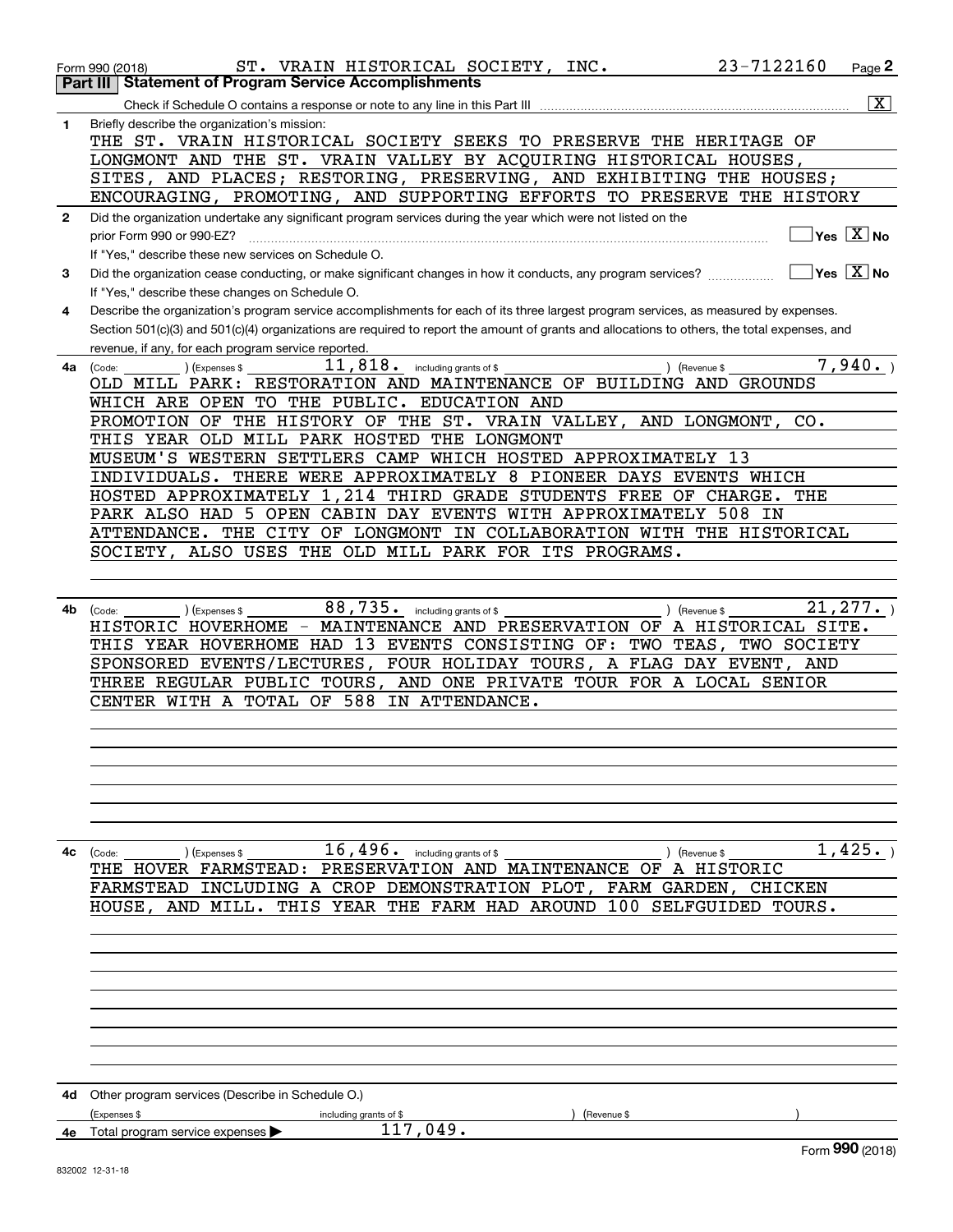| Form 990 (2018) |  |  |
|-----------------|--|--|

Form 990 (2018) ST. VRAIN HISTORICAL SOCIETY , INC. 23-7122160 <sub>Page</sub> 3<br>**Part IV | Checklist of Required Schedules** 

|           |                                                                                                                                  |                 | Yes         | No          |
|-----------|----------------------------------------------------------------------------------------------------------------------------------|-----------------|-------------|-------------|
| 1         | Is the organization described in section $501(c)(3)$ or $4947(a)(1)$ (other than a private foundation)?                          |                 |             |             |
|           |                                                                                                                                  | 1.              | X           |             |
| 2         |                                                                                                                                  | $\overline{2}$  | $\mathbf x$ |             |
| 3         | Did the organization engage in direct or indirect political campaign activities on behalf of or in opposition to candidates for  |                 |             |             |
|           |                                                                                                                                  | 3               |             | x           |
| 4         | Section 501(c)(3) organizations. Did the organization engage in lobbying activities, or have a section 501(h) election in effect |                 |             |             |
|           |                                                                                                                                  | 4               |             | x           |
| 5         | Is the organization a section 501(c)(4), 501(c)(5), or 501(c)(6) organization that receives membership dues, assessments, or     |                 |             |             |
|           |                                                                                                                                  | 5               |             | x           |
| 6         | Did the organization maintain any donor advised funds or any similar funds or accounts for which donors have the right to        |                 |             |             |
|           | provide advice on the distribution or investment of amounts in such funds or accounts? If "Yes," complete Schedule D, Part I     | 6               |             | x           |
| 7         | Did the organization receive or hold a conservation easement, including easements to preserve open space,                        |                 |             |             |
|           |                                                                                                                                  | $\overline{7}$  |             | X.          |
| 8         | Did the organization maintain collections of works of art, historical treasures, or other similar assets? If "Yes," complete     |                 |             |             |
|           |                                                                                                                                  | 8               |             | X.          |
| 9         | Did the organization report an amount in Part X, line 21, for escrow or custodial account liability, serve as a custodian for    |                 |             |             |
|           | amounts not listed in Part X; or provide credit counseling, debt management, credit repair, or debt negotiation services?        |                 |             |             |
|           | If "Yes," complete Schedule D, Part IV                                                                                           | 9               |             | x           |
| 10        | Did the organization, directly or through a related organization, hold assets in temporarily restricted endowments, permanent    |                 |             |             |
|           |                                                                                                                                  | 10              |             | x           |
| 11        | If the organization's answer to any of the following questions is "Yes," then complete Schedule D, Parts VI, VII, VIII, IX, or X |                 |             |             |
|           | as applicable.                                                                                                                   |                 |             |             |
|           | a Did the organization report an amount for land, buildings, and equipment in Part X, line 10? If "Yes," complete Schedule D,    |                 |             |             |
|           |                                                                                                                                  | 11a             | X           |             |
| b         | Did the organization report an amount for investments - other securities in Part X, line 12 that is 5% or more of its total      |                 |             |             |
|           |                                                                                                                                  | 11 <sub>b</sub> | х           |             |
| c         | Did the organization report an amount for investments - program related in Part X, line 13 that is 5% or more of its total       |                 |             |             |
|           |                                                                                                                                  | 11c             |             | x           |
|           | d Did the organization report an amount for other assets in Part X, line 15 that is 5% or more of its total assets reported in   |                 |             | x           |
|           |                                                                                                                                  | <b>11d</b>      | х           |             |
|           |                                                                                                                                  | 11e             |             |             |
| f         | Did the organization's separate or consolidated financial statements for the tax year include a footnote that addresses          |                 |             | x           |
|           | the organization's liability for uncertain tax positions under FIN 48 (ASC 740)? If "Yes," complete Schedule D, Part X           | 11f             |             |             |
|           | 12a Did the organization obtain separate, independent audited financial statements for the tax year? If "Yes," complete          |                 |             | X.          |
|           | Schedule D, Parts XI and XII                                                                                                     | 12a             |             |             |
|           | <b>b</b> Was the organization included in consolidated, independent audited financial statements for the tax year?               |                 |             | Χ           |
|           | If "Yes," and if the organization answered "No" to line 12a, then completing Schedule D, Parts XI and XII is optional            | 12b<br>13       |             | $\mathbf X$ |
| 13<br>14a | Did the organization maintain an office, employees, or agents outside of the United States?                                      | 14a             |             | х           |
| b         | Did the organization have aggregate revenues or expenses of more than \$10,000 from grantmaking, fundraising, business,          |                 |             |             |
|           | investment, and program service activities outside the United States, or aggregate foreign investments valued at \$100,000       |                 |             |             |
|           |                                                                                                                                  | 14b             |             | x           |
| 15        | Did the organization report on Part IX, column (A), line 3, more than \$5,000 of grants or other assistance to or for any        |                 |             |             |
|           |                                                                                                                                  | 15              |             | x           |
| 16        | Did the organization report on Part IX, column (A), line 3, more than \$5,000 of aggregate grants or other assistance to         |                 |             |             |
|           |                                                                                                                                  | 16              |             | x           |
| 17        | Did the organization report a total of more than \$15,000 of expenses for professional fundraising services on Part IX,          |                 |             |             |
|           |                                                                                                                                  | 17              |             | x           |
| 18        | Did the organization report more than \$15,000 total of fundraising event gross income and contributions on Part VIII, lines     |                 |             |             |
|           |                                                                                                                                  | 18              | х           |             |
| 19        | Did the organization report more than \$15,000 of gross income from gaming activities on Part VIII, line 9a? If "Yes."           |                 |             |             |
|           |                                                                                                                                  | 19              |             | X.          |
| 20a       |                                                                                                                                  | <b>20a</b>      |             | X           |
| b         | If "Yes" to line 20a, did the organization attach a copy of its audited financial statements to this return?                     | 20 <sub>b</sub> |             |             |
| 21        | Did the organization report more than \$5,000 of grants or other assistance to any domestic organization or                      |                 |             |             |
|           |                                                                                                                                  | 21              |             | x           |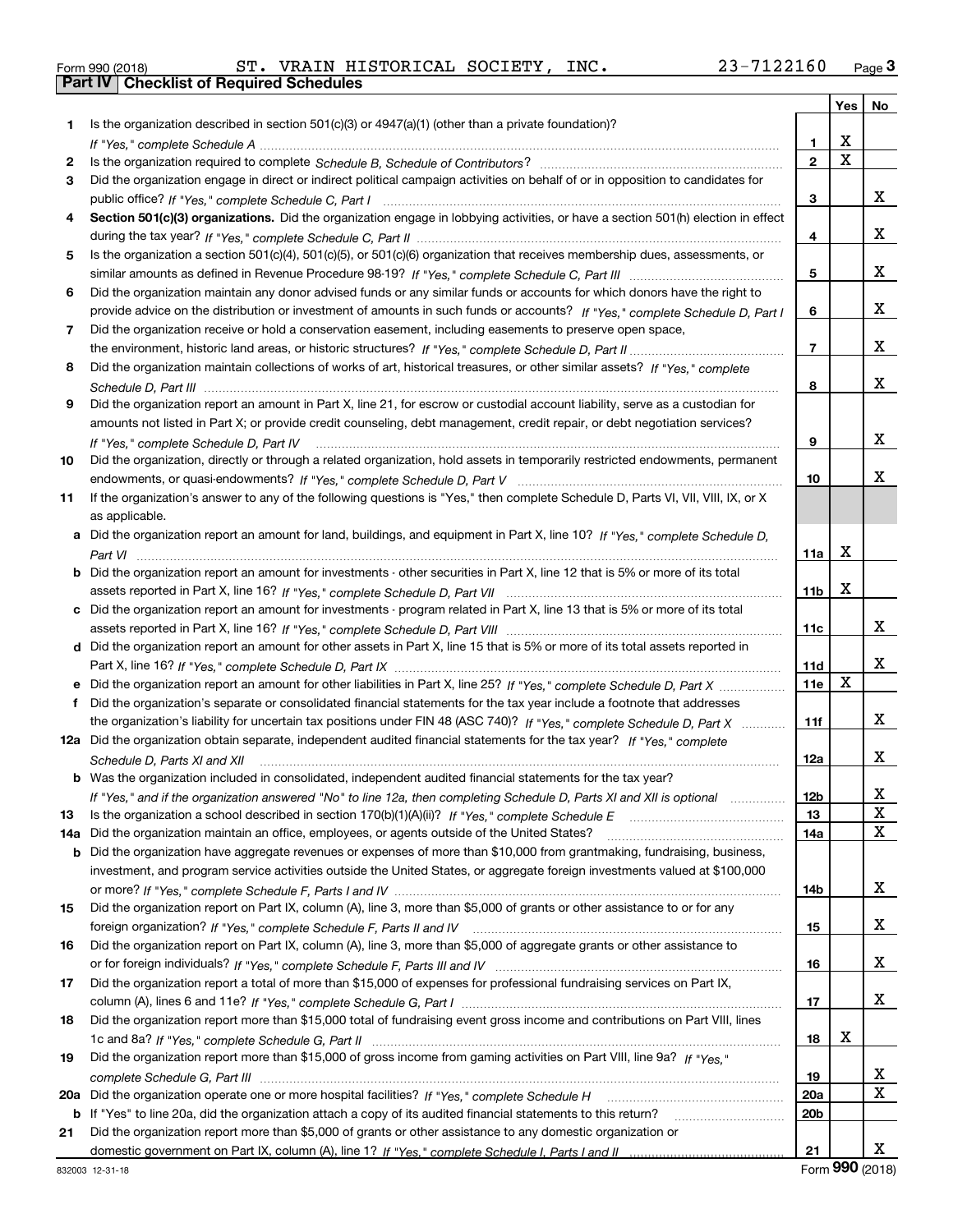|  | Form 990 (2018) |
|--|-----------------|
|  |                 |

Form 990 (2018) ST. VRAIN HISTORICAL SOCIETY, INC. 23-7122160 <sub>Page</sub> 4<br>**Part IV | Checklist of Required Schedules** <sub>(continued)</sub>

*(continued)*

|        |                                                                                                                                 |                 | Yes | No                      |
|--------|---------------------------------------------------------------------------------------------------------------------------------|-----------------|-----|-------------------------|
| 22     | Did the organization report more than \$5,000 of grants or other assistance to or for domestic individuals on                   |                 |     |                         |
|        |                                                                                                                                 | 22              |     | x                       |
| 23     | Did the organization answer "Yes" to Part VII, Section A, line 3, 4, or 5 about compensation of the organization's current      |                 |     |                         |
|        | and former officers, directors, trustees, key employees, and highest compensated employees? If "Yes," complete                  |                 |     |                         |
|        |                                                                                                                                 | 23              |     | x                       |
|        | 24a Did the organization have a tax-exempt bond issue with an outstanding principal amount of more than \$100,000 as of the     |                 |     |                         |
|        | last day of the year, that was issued after December 31, 2002? If "Yes," answer lines 24b through 24d and complete              |                 |     |                         |
|        |                                                                                                                                 | 24a             |     | x                       |
|        | <b>b</b> Did the organization invest any proceeds of tax-exempt bonds beyond a temporary period exception?                      | 24 <sub>b</sub> |     |                         |
|        | c Did the organization maintain an escrow account other than a refunding escrow at any time during the year to defease          |                 |     |                         |
|        | any tax-exempt bonds?                                                                                                           | 24c             |     |                         |
|        |                                                                                                                                 | 24d             |     |                         |
|        | 25a Section 501(c)(3), 501(c)(4), and 501(c)(29) organizations. Did the organization engage in an excess benefit                |                 |     |                         |
|        |                                                                                                                                 | 25a             |     | x                       |
|        | b Is the organization aware that it engaged in an excess benefit transaction with a disqualified person in a prior year, and    |                 |     |                         |
|        | that the transaction has not been reported on any of the organization's prior Forms 990 or 990-EZ? If "Yes," complete           |                 |     |                         |
|        | Schedule L. Part I                                                                                                              | 25b             |     | x                       |
| 26     | Did the organization report any amount on Part X, line 5, 6, or 22 for receivables from or payables to any current or           |                 |     |                         |
|        | former officers, directors, trustees, key employees, highest compensated employees, or disqualified persons? If "Yes."          |                 |     |                         |
|        | complete Schedule L, Part II                                                                                                    | 26              |     | x                       |
| 27     | Did the organization provide a grant or other assistance to an officer, director, trustee, key employee, substantial            |                 |     |                         |
|        | contributor or employee thereof, a grant selection committee member, or to a 35% controlled entity or family member             |                 |     |                         |
|        |                                                                                                                                 | 27              |     | x                       |
| 28     | Was the organization a party to a business transaction with one of the following parties (see Schedule L, Part IV               |                 |     |                         |
|        | instructions for applicable filing thresholds, conditions, and exceptions):                                                     |                 |     |                         |
| а      | A current or former officer, director, trustee, or key employee? If "Yes," complete Schedule L, Part IV                         | 28a             |     | X                       |
| b      | A family member of a current or former officer, director, trustee, or key employee? If "Yes," complete Schedule L, Part IV      | 28 <sub>b</sub> |     | $\overline{\mathbf{x}}$ |
| c      | An entity of which a current or former officer, director, trustee, or key employee (or a family member thereof) was an officer, |                 |     |                         |
|        |                                                                                                                                 | 28c             |     | X                       |
| 29     |                                                                                                                                 | 29              |     | X                       |
| 30     | Did the organization receive contributions of art, historical treasures, or other similar assets, or qualified conservation     |                 |     |                         |
|        |                                                                                                                                 | 30              |     | х                       |
| 31     | Did the organization liquidate, terminate, or dissolve and cease operations?                                                    |                 |     |                         |
|        |                                                                                                                                 | 31              |     | х                       |
| 32     | Did the organization sell, exchange, dispose of, or transfer more than 25% of its net assets? If "Yes," complete                |                 |     |                         |
|        |                                                                                                                                 | 32              |     | х                       |
| 33     | Did the organization own 100% of an entity disregarded as separate from the organization under Regulations                      |                 |     |                         |
|        |                                                                                                                                 | 33              |     | x                       |
| 34     | Was the organization related to any tax-exempt or taxable entity? If "Yes," complete Schedule R, Part II, III, or IV, and       |                 |     |                         |
|        |                                                                                                                                 | 34              |     | X                       |
|        | 35a Did the organization have a controlled entity within the meaning of section 512(b)(13)?                                     | <b>35a</b>      |     | X                       |
|        | b If "Yes" to line 35a, did the organization receive any payment from or engage in any transaction with a controlled entity     |                 |     |                         |
|        |                                                                                                                                 | 35 <sub>b</sub> |     |                         |
| 36     | Section 501(c)(3) organizations. Did the organization make any transfers to an exempt non-charitable related organization?      |                 |     |                         |
|        |                                                                                                                                 | 36              |     | x                       |
| 37     | Did the organization conduct more than 5% of its activities through an entity that is not a related organization                |                 |     |                         |
|        |                                                                                                                                 | 37              |     | x                       |
| 38     | Did the organization complete Schedule O and provide explanations in Schedule O for Part VI, lines 11b and 19?                  |                 |     |                         |
|        | Note. All Form 990 filers are required to complete Schedule O                                                                   | 38              | х   |                         |
| Part V | <b>Statements Regarding Other IRS Filings and Tax Compliance</b>                                                                |                 |     |                         |
|        | Check if Schedule O contains a response or note to any line in this Part V                                                      |                 |     |                         |
|        |                                                                                                                                 |                 | Yes | No                      |
|        | U<br>1a                                                                                                                         |                 |     |                         |
| b      | 0<br>Enter the number of Forms W-2G included in line 1a. Enter -0- if not applicable<br>1b                                      |                 |     |                         |
| с      | Did the organization comply with backup withholding rules for reportable payments to vendors and reportable gaming              |                 |     |                         |
|        |                                                                                                                                 | 1c              |     |                         |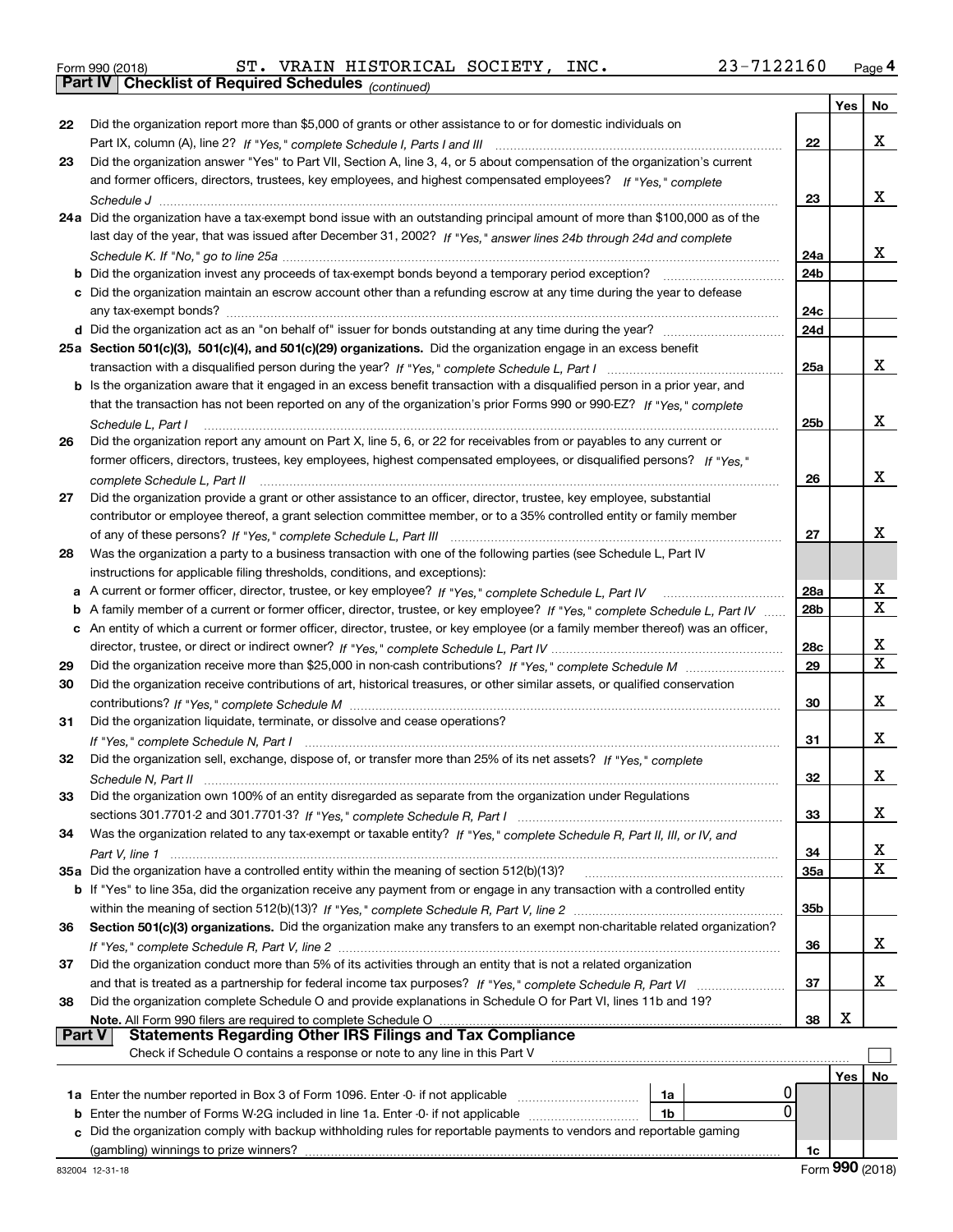| Form 990 (2018) |  | ST. VRAIN HISTORICAL SOCIETY, INC.                                                             |  | 23-7122160 | Page ${\bf 5}$ |
|-----------------|--|------------------------------------------------------------------------------------------------|--|------------|----------------|
|                 |  | <b>Part V</b> Statements Regarding Other IRS Filings and Tax Compliance <sub>(continued)</sub> |  |            |                |

| rai l V | Statements Regarding Other IRS Fillings and Tax Compilance $_{(continued)}$                                                                                |                |     |    |  |  |
|---------|------------------------------------------------------------------------------------------------------------------------------------------------------------|----------------|-----|----|--|--|
|         | <b>2a</b> Enter the number of employees reported on Form W-3, Transmittal of Wage and Tax Statements,                                                      |                | Yes | No |  |  |
|         | 3<br>filed for the calendar year ending with or within the year covered by this return <i>manumumumum</i><br>2a                                            |                |     |    |  |  |
|         |                                                                                                                                                            | 2 <sub>b</sub> | X   |    |  |  |
|         |                                                                                                                                                            |                |     |    |  |  |
|         | 3a Did the organization have unrelated business gross income of \$1,000 or more during the year?                                                           | За             |     | x  |  |  |
|         |                                                                                                                                                            | 3b             |     |    |  |  |
|         | 4a At any time during the calendar year, did the organization have an interest in, or a signature or other authority over, a                               |                |     |    |  |  |
|         |                                                                                                                                                            | 4a             |     | x  |  |  |
|         | <b>b</b> If "Yes," enter the name of the foreign country: $\triangleright$                                                                                 |                |     |    |  |  |
|         | See instructions for filing requirements for FinCEN Form 114, Report of Foreign Bank and Financial Accounts (FBAR).                                        |                |     |    |  |  |
|         | 5a Was the organization a party to a prohibited tax shelter transaction at any time during the tax year?                                                   | 5a             |     | х  |  |  |
|         |                                                                                                                                                            | 5b             |     | X  |  |  |
|         |                                                                                                                                                            |                |     |    |  |  |
|         | 6a Does the organization have annual gross receipts that are normally greater than \$100,000, and did the organization solicit                             | 5c             |     |    |  |  |
|         | any contributions that were not tax deductible as charitable contributions?                                                                                | 6a             |     | x  |  |  |
|         | <b>b</b> If "Yes," did the organization include with every solicitation an express statement that such contributions or gifts                              |                |     |    |  |  |
|         | were not tax deductible?                                                                                                                                   | 6b             |     |    |  |  |
| 7       | Organizations that may receive deductible contributions under section 170(c).                                                                              |                |     |    |  |  |
| а       | Did the organization receive a payment in excess of \$75 made partly as a contribution and partly for goods and services provided to the payor?            | 7a             |     | x  |  |  |
|         | <b>b</b> If "Yes," did the organization notify the donor of the value of the goods or services provided?                                                   | 7b             |     |    |  |  |
|         | c Did the organization sell, exchange, or otherwise dispose of tangible personal property for which it was required                                        |                |     |    |  |  |
|         | to file Form 8282?                                                                                                                                         | 7c             |     | x  |  |  |
|         | 7d<br>d If "Yes," indicate the number of Forms 8282 filed during the year                                                                                  |                |     |    |  |  |
|         | e Did the organization receive any funds, directly or indirectly, to pay premiums on a personal benefit contract?                                          | 7е             |     |    |  |  |
|         | Did the organization, during the year, pay premiums, directly or indirectly, on a personal benefit contract?                                               | 7f             |     |    |  |  |
| g       | If the organization received a contribution of qualified intellectual property, did the organization file Form 8899 as required?                           | 7g             |     |    |  |  |
|         | h If the organization received a contribution of cars, boats, airplanes, or other vehicles, did the organization file a Form 1098-C?                       | 7h             |     |    |  |  |
| 8       | Sponsoring organizations maintaining donor advised funds. Did a donor advised fund maintained by the                                                       |                |     |    |  |  |
|         | sponsoring organization have excess business holdings at any time during the year?                                                                         | 8              |     |    |  |  |
| 9       | Sponsoring organizations maintaining donor advised funds.                                                                                                  |                |     |    |  |  |
|         | a Did the sponsoring organization make any taxable distributions under section 4966?                                                                       | 9а             |     |    |  |  |
|         | <b>b</b> Did the sponsoring organization make a distribution to a donor, donor advisor, or related person?                                                 | 9b             |     |    |  |  |
| 10      | Section 501(c)(7) organizations. Enter:                                                                                                                    |                |     |    |  |  |
|         | 10a                                                                                                                                                        |                |     |    |  |  |
|         | b Gross receipts, included on Form 990, Part VIII, line 12, for public use of club facilities<br>10b                                                       |                |     |    |  |  |
| 11.     | Section 501(c)(12) organizations. Enter:                                                                                                                   |                |     |    |  |  |
|         | 11a                                                                                                                                                        |                |     |    |  |  |
|         | <b>b</b> Gross income from other sources (Do not net amounts due or paid to other sources against                                                          |                |     |    |  |  |
|         | 11b<br>12a Section 4947(a)(1) non-exempt charitable trusts. Is the organization filing Form 990 in lieu of Form 1041?                                      |                |     |    |  |  |
|         | 12b<br><b>b</b> If "Yes," enter the amount of tax-exempt interest received or accrued during the year                                                      | 12a            |     |    |  |  |
|         |                                                                                                                                                            |                |     |    |  |  |
| 13      | Section 501(c)(29) qualified nonprofit health insurance issuers.<br>a Is the organization licensed to issue qualified health plans in more than one state? | 13а            |     |    |  |  |
|         | Note. See the instructions for additional information the organization must report on Schedule O.                                                          |                |     |    |  |  |
|         | <b>b</b> Enter the amount of reserves the organization is required to maintain by the states in which the                                                  |                |     |    |  |  |
|         | 13 <sub>b</sub>                                                                                                                                            |                |     |    |  |  |
|         | 13с                                                                                                                                                        |                |     |    |  |  |
|         | 14a Did the organization receive any payments for indoor tanning services during the tax year?                                                             | 14a            |     | X  |  |  |
|         |                                                                                                                                                            | 14b            |     |    |  |  |
| 15      | Is the organization subject to the section 4960 tax on payment(s) of more than \$1,000,000 in remuneration or                                              |                |     |    |  |  |
|         |                                                                                                                                                            | 15             |     | х  |  |  |
|         | If "Yes," see instructions and file Form 4720, Schedule N.                                                                                                 |                |     |    |  |  |
| 16      | Is the organization an educational institution subject to the section 4968 excise tax on net investment income?                                            | 16             |     | x  |  |  |
|         | If "Yes," complete Form 4720, Schedule O.                                                                                                                  |                |     |    |  |  |

Form (2018) **990**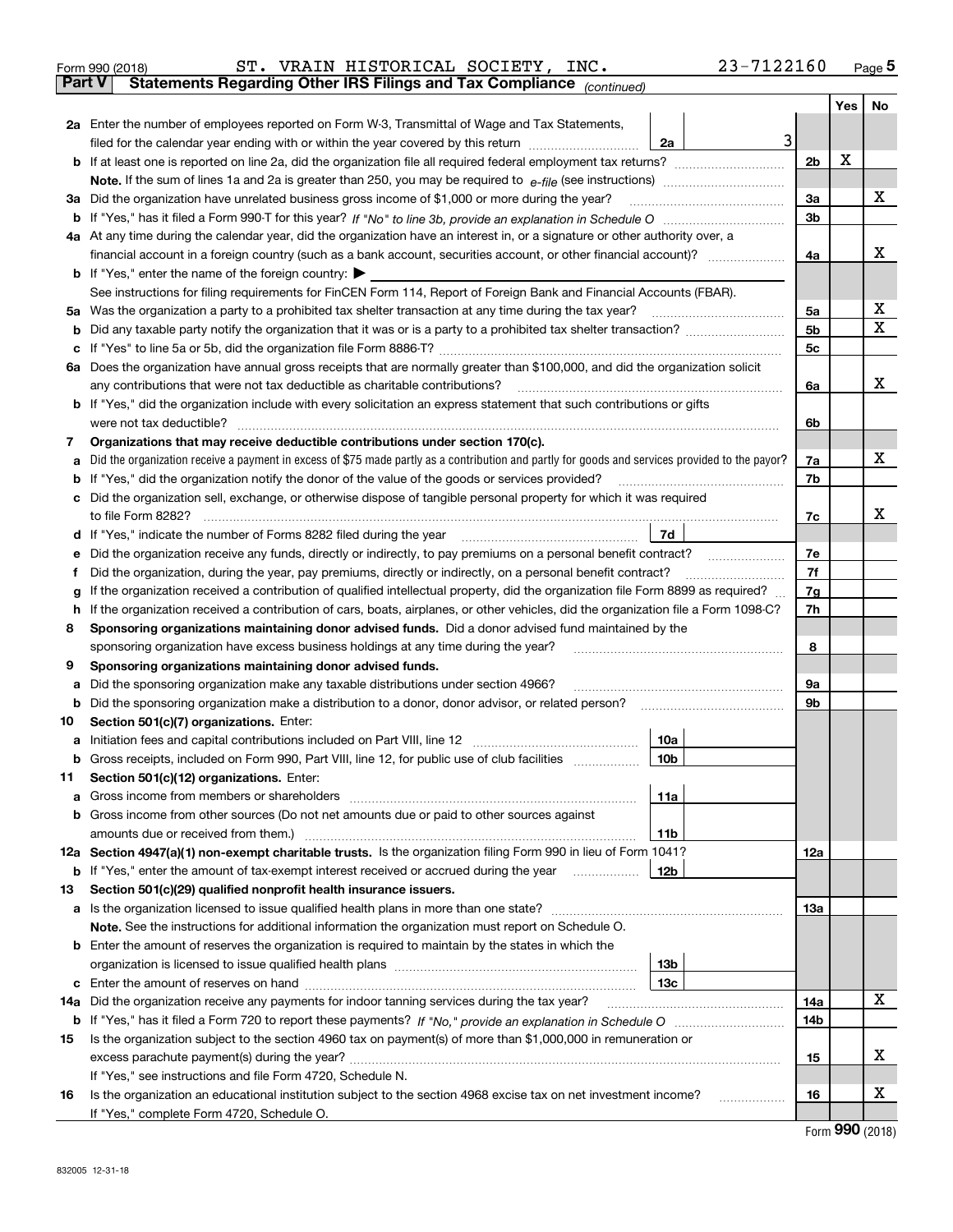|    | 23-7122160<br>ST. VRAIN HISTORICAL SOCIETY, INC.<br>Form 990 (2018)                                                                                                                                                            |                 |     | <u>Page</u> 6   |
|----|--------------------------------------------------------------------------------------------------------------------------------------------------------------------------------------------------------------------------------|-----------------|-----|-----------------|
|    | Part VI<br>Governance, Management, and Disclosure For each "Yes" response to lines 2 through 7b below, and for a "No" response                                                                                                 |                 |     |                 |
|    | to line 8a, 8b, or 10b below, describe the circumstances, processes, or changes in Schedule O. See instructions.                                                                                                               |                 |     |                 |
|    | Check if Schedule O contains a response or note to any line in this Part VI [11] [12] Check if Schedule O contains a response or note to any line in this Part VI                                                              |                 |     | $\vert X \vert$ |
|    | <b>Section A. Governing Body and Management</b>                                                                                                                                                                                |                 |     |                 |
|    |                                                                                                                                                                                                                                |                 | Yes | No              |
|    | <b>1a</b> Enter the number of voting members of the governing body at the end of the tax year<br>1a<br>.                                                                                                                       | 7               |     |                 |
|    | If there are material differences in voting rights among members of the governing body, or if the governing                                                                                                                    |                 |     |                 |
|    | body delegated broad authority to an executive committee or similar committee, explain in Schedule O.                                                                                                                          |                 |     |                 |
| b  | Enter the number of voting members included in line 1a, above, who are independent<br>1b                                                                                                                                       | 7               |     |                 |
| 2  | Did any officer, director, trustee, or key employee have a family relationship or a business relationship with any other                                                                                                       |                 |     |                 |
|    | officer, director, trustee, or key employee?                                                                                                                                                                                   | 2               |     | х               |
| з  | Did the organization delegate control over management duties customarily performed by or under the direct supervision                                                                                                          |                 |     |                 |
|    |                                                                                                                                                                                                                                | 3               |     | х               |
| 4  | Did the organization make any significant changes to its governing documents since the prior Form 990 was filed?                                                                                                               | 4               |     | $\mathbf X$     |
| 5  |                                                                                                                                                                                                                                | 5               |     | $\mathbf X$     |
| 6  | Did the organization have members or stockholders?                                                                                                                                                                             | 6               | X   |                 |
| 7a | Did the organization have members, stockholders, or other persons who had the power to elect or appoint one or                                                                                                                 |                 |     |                 |
|    |                                                                                                                                                                                                                                | 7a              | х   |                 |
|    | b Are any governance decisions of the organization reserved to (or subject to approval by) members, stockholders, or                                                                                                           |                 |     |                 |
|    | persons other than the governing body?                                                                                                                                                                                         | 7b              |     | x               |
| 8  | Did the organization contemporaneously document the meetings held or written actions undertaken during the year by the following:                                                                                              |                 |     |                 |
| a  |                                                                                                                                                                                                                                | 8a              | х   |                 |
| b  | Each committee with authority to act on behalf of the governing body? [11] manufacture manufacture with authority to act on behalf of the governing body? [11] manufacture manufacture with authority of the state with an int | 8b              | X   |                 |
| 9  | Is there any officer, director, trustee, or key employee listed in Part VII, Section A, who cannot be reached at the                                                                                                           |                 |     |                 |
|    |                                                                                                                                                                                                                                | 9               |     | x               |
|    | Section B. Policies (This Section B requests information about policies not required by the Internal Revenue Code.)                                                                                                            |                 |     |                 |
|    |                                                                                                                                                                                                                                |                 | Yes | No              |
|    |                                                                                                                                                                                                                                | 10a             |     | х               |
|    | <b>b</b> If "Yes," did the organization have written policies and procedures governing the activities of such chapters, affiliates,                                                                                            |                 |     |                 |
|    | and branches to ensure their operations are consistent with the organization's exempt purposes?                                                                                                                                | 10 <sub>b</sub> |     |                 |
|    | 11a Has the organization provided a complete copy of this Form 990 to all members of its governing body before filing the form?                                                                                                | 11a             | X   |                 |
|    | <b>b</b> Describe in Schedule O the process, if any, used by the organization to review this Form 990.                                                                                                                         |                 |     |                 |
|    | 12a Did the organization have a written conflict of interest policy? If "No," go to line 13                                                                                                                                    | 12a             |     | х               |
|    |                                                                                                                                                                                                                                | <b>12b</b>      |     |                 |
|    | c Did the organization regularly and consistently monitor and enforce compliance with the policy? If "Yes," describe                                                                                                           |                 |     |                 |
|    | in Schedule O how this was done manufactured and contain an according to the state of the state of the state o                                                                                                                 | 12c             |     |                 |
|    |                                                                                                                                                                                                                                | 13              |     | X               |
| 14 | Did the organization have a written document retention and destruction policy?                                                                                                                                                 | 14              |     | X               |
| 15 | Did the process for determining compensation of the following persons include a review and approval by independent                                                                                                             |                 |     |                 |
|    | persons, comparability data, and contemporaneous substantiation of the deliberation and decision?                                                                                                                              |                 |     |                 |
|    |                                                                                                                                                                                                                                | 15a             |     | х               |
|    |                                                                                                                                                                                                                                | 15b             | X   |                 |
|    | If "Yes" to line 15a or 15b, describe the process in Schedule O (see instructions).                                                                                                                                            |                 |     |                 |
|    | 16a Did the organization invest in, contribute assets to, or participate in a joint venture or similar arrangement with a                                                                                                      |                 |     |                 |
|    | taxable entity during the year?                                                                                                                                                                                                | 16a             |     | х               |
|    | b If "Yes," did the organization follow a written policy or procedure requiring the organization to evaluate its participation                                                                                                 |                 |     |                 |
|    | in joint venture arrangements under applicable federal tax law, and take steps to safeguard the organization's                                                                                                                 |                 |     |                 |
|    |                                                                                                                                                                                                                                | 16b             |     |                 |
|    | <b>Section C. Disclosure</b>                                                                                                                                                                                                   |                 |     |                 |
| 17 | NONE<br>List the states with which a copy of this Form 990 is required to be filed $\blacktriangleright$                                                                                                                       |                 |     |                 |
| 18 | Section 6104 requires an organization to make its Forms 1023 (1024 or 1024 A if applicable), 990, and 990 T (Section 501(c)(3)s only) available                                                                                |                 |     |                 |
|    | for public inspection. Indicate how you made these available. Check all that apply.                                                                                                                                            |                 |     |                 |
|    | $X$ Upon request<br>Another's website<br>Own website<br>Other (explain in Schedule O)                                                                                                                                          |                 |     |                 |
| 19 | Describe in Schedule O whether (and if so, how) the organization made its governing documents, conflict of interest policy, and financial                                                                                      |                 |     |                 |
|    | statements available to the public during the tax year.                                                                                                                                                                        |                 |     |                 |
| 20 | State the name, address, and telephone number of the person who possesses the organization's books and records                                                                                                                 |                 |     |                 |
|    | THE ORGANIZATION - 303-776-1870                                                                                                                                                                                                |                 |     |                 |
|    | 80502<br>1309 HOVER STREET, LONGMONT, CO                                                                                                                                                                                       |                 |     |                 |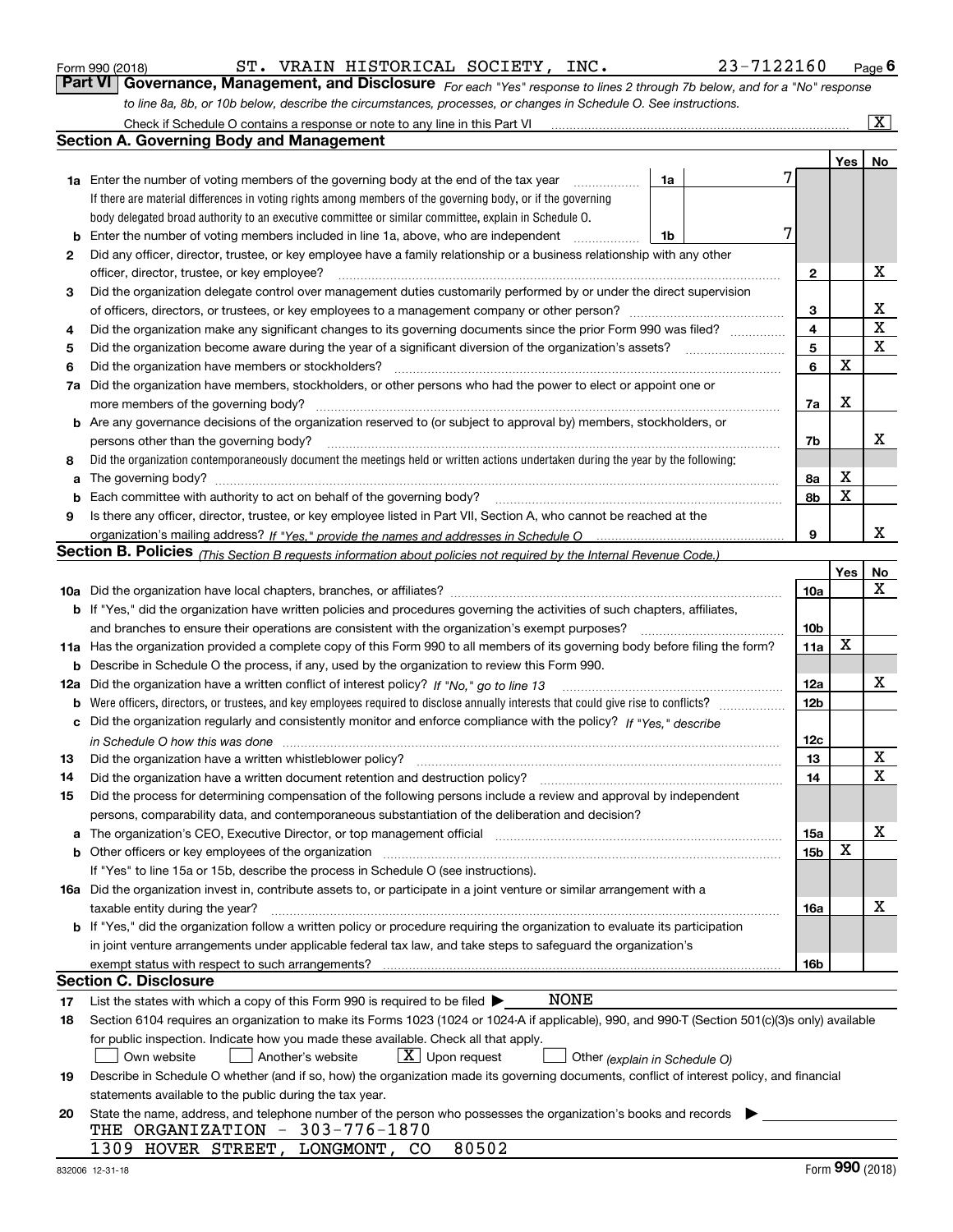Form 990 (2018) ST. VRAIN HISTORICAL SOCIETY, INC. 23-7122160 <sub>Page</sub>

 $\mathcal{L}^{\text{max}}$ 

**7Part VII Compensation of Officers, Directors, Trustees, Key Employees, Highest Compensated Employees, and Independent Contractors**

Check if Schedule O contains a response or note to any line in this Part VII

**Section A. Officers, Directors, Trustees, Key Employees, and Highest Compensated Employees**

**1a**  Complete this table for all persons required to be listed. Report compensation for the calendar year ending with or within the organization's tax year.

**•** List all of the organization's current officers, directors, trustees (whether individuals or organizations), regardless of amount of compensation. Enter  $-0$ - in columns  $(D)$ ,  $(E)$ , and  $(F)$  if no compensation was paid.

● List all of the organization's **current** key employees, if any. See instructions for definition of "key employee."

**•** List the organization's five current highest compensated employees (other than an officer, director, trustee, or key employee) who received reportable compensation (Box 5 of Form W-2 and/or Box 7 of Form 1099-MISC) of more than \$100,000 from the organization and any related organizations.

 $\bullet$  List all of the organization's **former** officers, key employees, and highest compensated employees who received more than \$100,000 of reportable compensation from the organization and any related organizations.

**•** List all of the organization's former directors or trustees that received, in the capacity as a former director or trustee of the organization, more than \$10,000 of reportable compensation from the organization and any related organizations.

List persons in the following order: individual trustees or directors; institutional trustees; officers; key employees; highest compensated employees; and former such persons.

 $\boxed{\textbf{X}}$  Check this box if neither the organization nor any related organization compensated any current officer, director, or trustee.

| (A)                | (B)           |                                |                       |                         | (C)          |                                  |        | (D)             | (E)             | (F)           |
|--------------------|---------------|--------------------------------|-----------------------|-------------------------|--------------|----------------------------------|--------|-----------------|-----------------|---------------|
| Name and Title     | Average       |                                |                       | Position                |              | (do not check more than one      |        | Reportable      | Reportable      | Estimated     |
|                    | hours per     |                                |                       |                         |              | box, unless person is both an    |        | compensation    | compensation    | amount of     |
|                    | week          |                                |                       |                         |              | officer and a director/trustee)  |        | from            | from related    | other         |
|                    | (list any     |                                |                       |                         |              |                                  |        | the             | organizations   | compensation  |
|                    | hours for     |                                |                       |                         |              |                                  |        | organization    | (W-2/1099-MISC) | from the      |
|                    | related       |                                |                       |                         |              |                                  |        | (W-2/1099-MISC) |                 | organization  |
|                    | organizations |                                |                       |                         |              |                                  |        |                 |                 | and related   |
|                    | below         | Individual trustee or director | Institutional trustee | Officer                 | Key employee | Highest compensated<br> employee | Former |                 |                 | organizations |
|                    | line)         |                                |                       |                         |              |                                  |        |                 |                 |               |
| (1) SHARON WHERRY  | 3.00          |                                |                       |                         |              |                                  |        |                 |                 |               |
| <b>SECRETARY</b>   |               | $\mathbf x$                    |                       | $\mathbf X$             |              |                                  |        | $\mathbf 0$ .   | 0.              | 0.            |
| (2) GEOFF HOWE     | 1.00          |                                |                       |                         |              |                                  |        |                 |                 |               |
| <b>DIRECTOR</b>    |               | $\mathbf X$                    |                       |                         |              |                                  |        | 0.              | 0.              | $0_{.}$       |
| (3) TERESA LITMAN  | 4.00          |                                |                       |                         |              |                                  |        |                 |                 |               |
| <b>DIRECTOR</b>    |               | $\mathbf x$                    |                       |                         |              |                                  |        | 0.              | 0.              | $\mathbf 0$ . |
| (4) GALEN MILLER   | 4.00          |                                |                       |                         |              |                                  |        |                 |                 |               |
| <b>TREASURER</b>   |               | $\mathbf X$                    |                       | $\mathbf X$             |              |                                  |        | $0$ .           | 0.              | $0_{\cdot}$   |
| (5) LOIS DYER      | 3.00          |                                |                       |                         |              |                                  |        |                 |                 |               |
| <b>DIRECTOR</b>    |               | $\mathbf x$                    |                       |                         |              |                                  |        | $0$ .           | 0.              | $\mathbf 0$ . |
| (6) ANGIE ANDERSON | 5.00          |                                |                       |                         |              |                                  |        |                 |                 |               |
| PRESIDENT          |               | $\mathbf x$                    |                       |                         |              |                                  |        | $\mathbf 0$ .   | 0.              | 0.            |
| (7) SAMUEL MULLIS  | 3.00          |                                |                       |                         |              |                                  |        |                 |                 |               |
| VICE PRESIDENT     |               | $\mathbf X$                    |                       | $\overline{\textbf{X}}$ |              |                                  |        | $0$ .           | 0.              | $\mathbf 0$ . |
|                    |               |                                |                       |                         |              |                                  |        |                 |                 |               |
|                    |               |                                |                       |                         |              |                                  |        |                 |                 |               |
|                    |               |                                |                       |                         |              |                                  |        |                 |                 |               |
|                    |               |                                |                       |                         |              |                                  |        |                 |                 |               |
|                    |               |                                |                       |                         |              |                                  |        |                 |                 |               |
|                    |               |                                |                       |                         |              |                                  |        |                 |                 |               |
|                    |               |                                |                       |                         |              |                                  |        |                 |                 |               |
|                    |               |                                |                       |                         |              |                                  |        |                 |                 |               |
|                    |               |                                |                       |                         |              |                                  |        |                 |                 |               |
|                    |               |                                |                       |                         |              |                                  |        |                 |                 |               |
|                    |               |                                |                       |                         |              |                                  |        |                 |                 |               |
|                    |               |                                |                       |                         |              |                                  |        |                 |                 |               |
|                    |               |                                |                       |                         |              |                                  |        |                 |                 |               |
|                    |               |                                |                       |                         |              |                                  |        |                 |                 |               |
|                    |               |                                |                       |                         |              |                                  |        |                 |                 |               |
|                    |               |                                |                       |                         |              |                                  |        |                 |                 |               |
|                    |               |                                |                       |                         |              |                                  |        |                 |                 |               |
|                    |               |                                |                       |                         |              |                                  |        |                 |                 |               |
|                    |               |                                |                       |                         |              |                                  |        |                 |                 |               |
|                    |               |                                |                       |                         |              |                                  |        |                 |                 |               |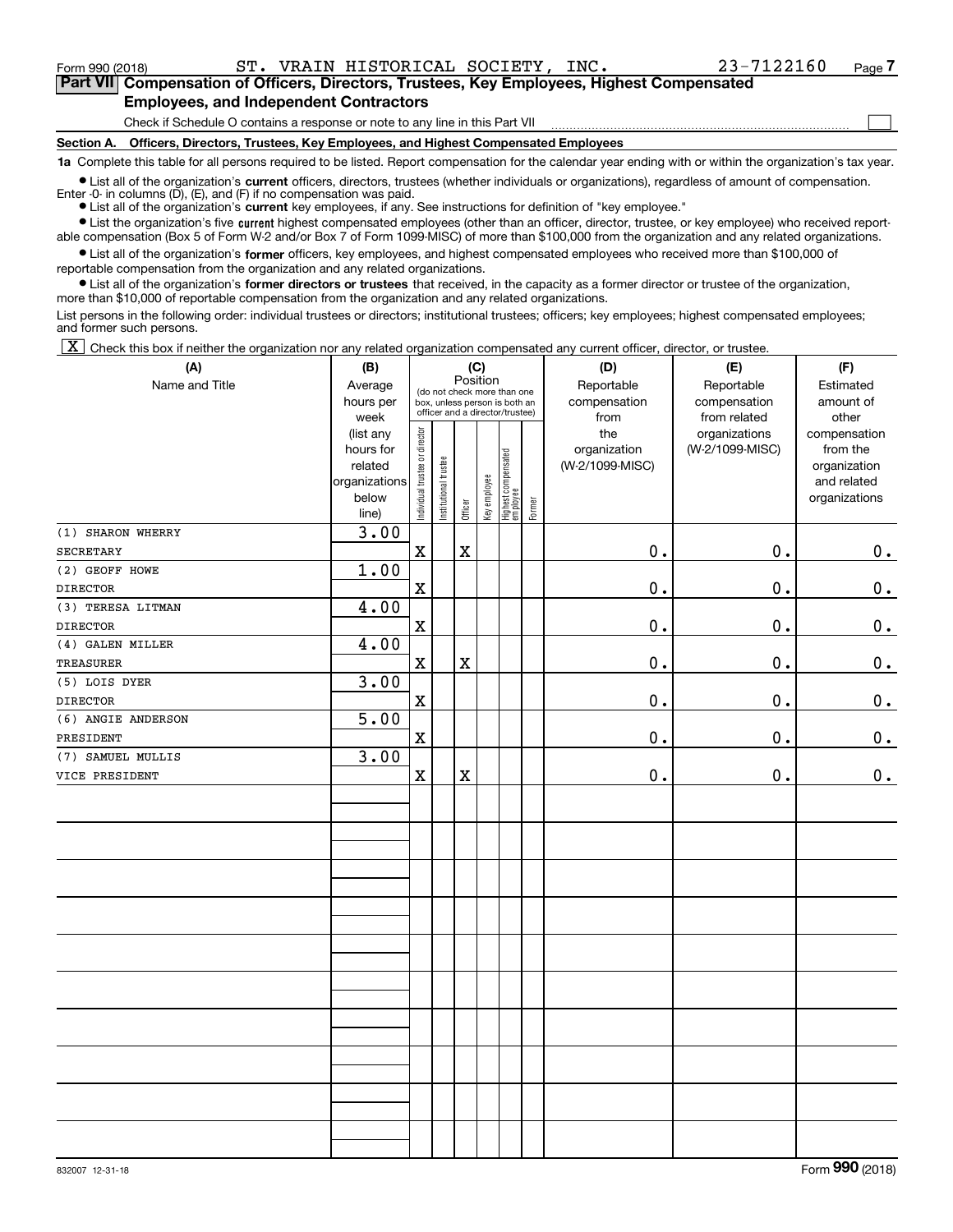|   | ST. VRAIN HISTORICAL SOCIETY, INC.<br>Form 990 (2018)                                                                                                                                                                                      |                                                                      |                                |                       |                 |              |                                                                                                 |        |                                           | 23-7122160                                        |                             |     |                                                                          | Page 8                    |
|---|--------------------------------------------------------------------------------------------------------------------------------------------------------------------------------------------------------------------------------------------|----------------------------------------------------------------------|--------------------------------|-----------------------|-----------------|--------------|-------------------------------------------------------------------------------------------------|--------|-------------------------------------------|---------------------------------------------------|-----------------------------|-----|--------------------------------------------------------------------------|---------------------------|
|   | ∣Part VII<br>Section A. Officers, Directors, Trustees, Key Employees, and Highest Compensated Employees (continued)                                                                                                                        |                                                                      |                                |                       |                 |              |                                                                                                 |        |                                           |                                                   |                             |     |                                                                          |                           |
|   | (A)<br>Name and title                                                                                                                                                                                                                      | (B)<br>Average<br>hours per<br>week                                  |                                |                       | (C)<br>Position |              | (do not check more than one<br>box, unless person is both an<br>officer and a director/trustee) |        | (D)<br>Reportable<br>compensation<br>from | (E)<br>Reportable<br>compensation<br>from related |                             |     | (F)<br>Estimated<br>amount of<br>other                                   |                           |
|   |                                                                                                                                                                                                                                            | (list any<br>hours for<br>related<br>organizations<br>below<br>line) | Individual trustee or director | Institutional trustee | Officer         | key employee | Highest compensated<br>  employee                                                               | Former | the<br>organization<br>(W-2/1099-MISC)    | organizations<br>(W-2/1099-MISC)                  |                             |     | compensation<br>from the<br>organization<br>and related<br>organizations |                           |
|   |                                                                                                                                                                                                                                            |                                                                      |                                |                       |                 |              |                                                                                                 |        |                                           |                                                   |                             |     |                                                                          |                           |
|   |                                                                                                                                                                                                                                            |                                                                      |                                |                       |                 |              |                                                                                                 |        |                                           |                                                   |                             |     |                                                                          |                           |
|   |                                                                                                                                                                                                                                            |                                                                      |                                |                       |                 |              |                                                                                                 |        |                                           |                                                   |                             |     |                                                                          |                           |
|   |                                                                                                                                                                                                                                            |                                                                      |                                |                       |                 |              |                                                                                                 |        |                                           |                                                   |                             |     |                                                                          |                           |
|   |                                                                                                                                                                                                                                            |                                                                      |                                |                       |                 |              |                                                                                                 |        |                                           |                                                   |                             |     |                                                                          |                           |
|   |                                                                                                                                                                                                                                            |                                                                      |                                |                       |                 |              |                                                                                                 |        |                                           |                                                   |                             |     |                                                                          |                           |
|   |                                                                                                                                                                                                                                            |                                                                      |                                |                       |                 |              |                                                                                                 |        |                                           |                                                   |                             |     |                                                                          |                           |
|   |                                                                                                                                                                                                                                            |                                                                      |                                |                       |                 |              |                                                                                                 |        |                                           |                                                   |                             |     |                                                                          |                           |
|   |                                                                                                                                                                                                                                            |                                                                      |                                |                       |                 |              |                                                                                                 |        |                                           |                                                   |                             |     |                                                                          |                           |
|   |                                                                                                                                                                                                                                            |                                                                      |                                |                       |                 |              |                                                                                                 |        |                                           |                                                   |                             |     |                                                                          |                           |
|   |                                                                                                                                                                                                                                            |                                                                      |                                |                       |                 |              |                                                                                                 |        | 0.                                        |                                                   | 0.                          |     |                                                                          | $0$ .                     |
|   | c Total from continuation sheets to Part VII, Section A                                                                                                                                                                                    |                                                                      |                                |                       |                 |              |                                                                                                 |        | $\mathbf{0}$ .                            |                                                   | $\overline{0}$ .            |     |                                                                          | $\overline{0}$ .          |
|   |                                                                                                                                                                                                                                            |                                                                      |                                |                       |                 |              |                                                                                                 |        | $\overline{0}$ .                          |                                                   | $\overline{\mathfrak{0}}$ . |     |                                                                          | $\overline{\mathbf{0}}$ . |
| 2 | Total number of individuals (including but not limited to those listed above) who received more than \$100,000 of reportable<br>compensation from the organization $\blacktriangleright$                                                   |                                                                      |                                |                       |                 |              |                                                                                                 |        |                                           |                                                   |                             |     |                                                                          | 0                         |
|   |                                                                                                                                                                                                                                            |                                                                      |                                |                       |                 |              |                                                                                                 |        |                                           |                                                   |                             |     | Yes                                                                      | No                        |
| з | Did the organization list any former officer, director, or trustee, key employee, or highest compensated employee on                                                                                                                       |                                                                      |                                |                       |                 |              |                                                                                                 |        |                                           |                                                   |                             |     |                                                                          |                           |
| 4 | line 1a? If "Yes," complete Schedule J for such individual material content content to the complete Schedule J<br>For any individual listed on line 1a, is the sum of reportable compensation and other compensation from the organization |                                                                      |                                |                       |                 |              |                                                                                                 |        |                                           |                                                   |                             | 3   |                                                                          | х                         |
| 5 | Did any person listed on line 1a receive or accrue compensation from any unrelated organization or individual for services                                                                                                                 |                                                                      |                                |                       |                 |              |                                                                                                 |        |                                           |                                                   |                             | 4   |                                                                          | х                         |
|   |                                                                                                                                                                                                                                            |                                                                      |                                |                       |                 |              |                                                                                                 |        |                                           |                                                   |                             | 5   |                                                                          | X                         |
| 1 | <b>Section B. Independent Contractors</b><br>Complete this table for your five highest compensated independent contractors that received more than \$100,000 of compensation from                                                          |                                                                      |                                |                       |                 |              |                                                                                                 |        |                                           |                                                   |                             |     |                                                                          |                           |
|   | the organization. Report compensation for the calendar year ending with or within the organization's tax year.                                                                                                                             |                                                                      |                                |                       |                 |              |                                                                                                 |        |                                           |                                                   |                             |     |                                                                          |                           |
|   | (A)<br>Name and business address                                                                                                                                                                                                           |                                                                      |                                | <b>NONE</b>           |                 |              |                                                                                                 |        | (B)<br>Description of services            |                                                   |                             | (C) | Compensation                                                             |                           |
|   |                                                                                                                                                                                                                                            |                                                                      |                                |                       |                 |              |                                                                                                 |        |                                           |                                                   |                             |     |                                                                          |                           |
|   |                                                                                                                                                                                                                                            |                                                                      |                                |                       |                 |              |                                                                                                 |        |                                           |                                                   |                             |     |                                                                          |                           |
|   |                                                                                                                                                                                                                                            |                                                                      |                                |                       |                 |              |                                                                                                 |        |                                           |                                                   |                             |     |                                                                          |                           |
|   |                                                                                                                                                                                                                                            |                                                                      |                                |                       |                 |              |                                                                                                 |        |                                           |                                                   |                             |     |                                                                          |                           |
|   |                                                                                                                                                                                                                                            |                                                                      |                                |                       |                 |              |                                                                                                 |        |                                           |                                                   |                             |     |                                                                          |                           |
| 2 | Total number of independent contractors (including but not limited to those listed above) who received more than<br>\$100,000 of compensation from the organization                                                                        |                                                                      |                                |                       |                 | 0            |                                                                                                 |        |                                           |                                                   |                             |     |                                                                          |                           |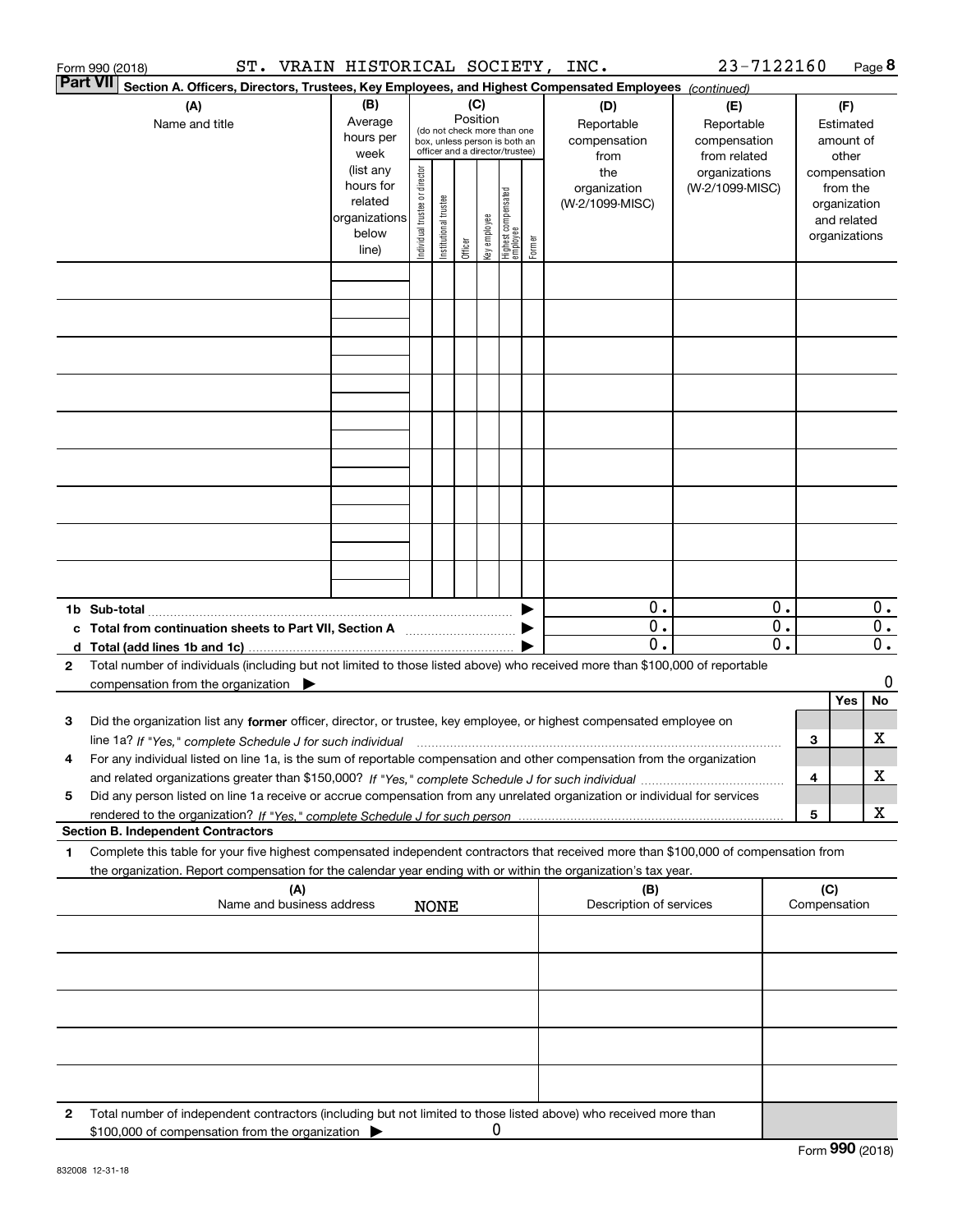|                                                           |                  | Form 990 (2018)                                                                                                     |                |                      | ST. VRAIN HISTORICAL SOCIETY, INC. |                                                 | 23-7122160                                           | Page 9                                                             |
|-----------------------------------------------------------|------------------|---------------------------------------------------------------------------------------------------------------------|----------------|----------------------|------------------------------------|-------------------------------------------------|------------------------------------------------------|--------------------------------------------------------------------|
|                                                           | <b>Part VIII</b> | <b>Statement of Revenue</b>                                                                                         |                |                      |                                    |                                                 |                                                      |                                                                    |
|                                                           |                  | Check if Schedule O contains a response or note to any line in this Part VIII                                       |                |                      |                                    |                                                 |                                                      |                                                                    |
|                                                           |                  |                                                                                                                     |                |                      | (A)<br>Total revenue               | (B)<br>Related or<br>exempt function<br>revenue | $\overline{(C)}$<br>Unrelated<br>business<br>revenue | (D)<br>Revenue excluded<br>from tax under<br>sections<br>512 - 514 |
|                                                           |                  | 1 a Federated campaigns                                                                                             | 1a             |                      |                                    |                                                 |                                                      |                                                                    |
|                                                           |                  | <b>b</b> Membership dues                                                                                            | 1 <sub>b</sub> | 3,920.               |                                    |                                                 |                                                      |                                                                    |
|                                                           |                  | c Fundraising events                                                                                                | 1 <sub>c</sub> | 20,588.              |                                    |                                                 |                                                      |                                                                    |
|                                                           |                  | d Related organizations                                                                                             | 1 <sub>d</sub> |                      |                                    |                                                 |                                                      |                                                                    |
|                                                           |                  | e Government grants (contributions)                                                                                 | 1e             | 10,500.              |                                    |                                                 |                                                      |                                                                    |
|                                                           |                  | f All other contributions, gifts, grants, and                                                                       |                |                      |                                    |                                                 |                                                      |                                                                    |
|                                                           |                  |                                                                                                                     | 1f             | 21,124.              |                                    |                                                 |                                                      |                                                                    |
| Contributions, Gifts, Grants<br>and Other Similar Amounts |                  | similar amounts not included above                                                                                  |                |                      |                                    |                                                 |                                                      |                                                                    |
|                                                           |                  | g Noncash contributions included in lines 1a-1f: \$                                                                 |                |                      | 56, 132.                           |                                                 |                                                      |                                                                    |
|                                                           |                  |                                                                                                                     |                |                      |                                    |                                                 |                                                      |                                                                    |
|                                                           |                  |                                                                                                                     |                | <b>Business Code</b> |                                    |                                                 |                                                      |                                                                    |
|                                                           |                  | 2 a PRIVATE USE INCOME                                                                                              |                | 900099               | 4,498.                             | 4,498.                                          |                                                      |                                                                    |
|                                                           |                  | <b>b EVENT FEES</b>                                                                                                 |                | 900099               | 4,475.                             | 4,475.                                          |                                                      |                                                                    |
| Program Service<br>Revenue                                |                  | c TOUR INCOME                                                                                                       |                | 900099               | 4,212.                             | 4,212.                                          |                                                      |                                                                    |
|                                                           | d                | the control of the control of the control of the control of the control of the control of                           |                |                      |                                    |                                                 |                                                      |                                                                    |
|                                                           | е                |                                                                                                                     |                |                      |                                    |                                                 |                                                      |                                                                    |
|                                                           |                  | f All other program service revenue                                                                                 |                |                      |                                    |                                                 |                                                      |                                                                    |
|                                                           | a                |                                                                                                                     |                |                      | 13,185.                            |                                                 |                                                      |                                                                    |
|                                                           | 3                | Investment income (including dividends, interest, and                                                               |                |                      |                                    |                                                 |                                                      |                                                                    |
|                                                           |                  |                                                                                                                     |                |                      | 4,691.                             |                                                 |                                                      | 4,691.                                                             |
|                                                           | 4                | Income from investment of tax-exempt bond proceeds                                                                  |                |                      |                                    |                                                 |                                                      |                                                                    |
|                                                           | 5                |                                                                                                                     |                |                      |                                    |                                                 |                                                      |                                                                    |
|                                                           |                  |                                                                                                                     | (i) Real       | (ii) Personal        |                                    |                                                 |                                                      |                                                                    |
|                                                           |                  | 6 a Gross rents<br>$\overline{\phantom{a}}$                                                                         | 18,403.        |                      |                                    |                                                 |                                                      |                                                                    |
|                                                           |                  | <b>b</b> Less: rental expenses                                                                                      | 18, 201.       |                      |                                    |                                                 |                                                      |                                                                    |
|                                                           |                  | c Rental income or (loss)                                                                                           | 202.           |                      |                                    |                                                 |                                                      |                                                                    |
|                                                           |                  | <b>d</b> Net rental income or (loss)                                                                                |                |                      | 202.                               |                                                 |                                                      | 202.                                                               |
|                                                           |                  | 7 a Gross amount from sales of                                                                                      | (i) Securities | (ii) Other           |                                    |                                                 |                                                      |                                                                    |
|                                                           |                  | assets other than inventory                                                                                         | 5,682.         |                      |                                    |                                                 |                                                      |                                                                    |
|                                                           |                  | <b>b</b> Less: cost or other basis                                                                                  |                |                      |                                    |                                                 |                                                      |                                                                    |
|                                                           |                  | and sales expenses                                                                                                  | $0$ .          |                      |                                    |                                                 |                                                      |                                                                    |
|                                                           |                  | c Gain or (loss)                                                                                                    | 5,682.         |                      |                                    |                                                 |                                                      |                                                                    |
|                                                           |                  |                                                                                                                     |                |                      | 5,682.                             |                                                 |                                                      | 5,682.                                                             |
|                                                           |                  | 8 a Gross income from fundraising events (not                                                                       |                |                      |                                    |                                                 |                                                      |                                                                    |
|                                                           |                  | including $$ 20,588$ of                                                                                             |                |                      |                                    |                                                 |                                                      |                                                                    |
|                                                           |                  | contributions reported on line 1c). See                                                                             |                |                      |                                    |                                                 |                                                      |                                                                    |
|                                                           |                  |                                                                                                                     |                | $a \mid 41, 283.$    |                                    |                                                 |                                                      |                                                                    |
| <b>Other Revenue</b>                                      |                  |                                                                                                                     |                | $b \mid 19,482.$     |                                    |                                                 |                                                      |                                                                    |
|                                                           |                  | c Net income or (loss) from fundraising events                                                                      |                |                      | 21,801.                            |                                                 |                                                      | 21,801.                                                            |
|                                                           |                  | 9 a Gross income from gaming activities. See                                                                        |                |                      |                                    |                                                 |                                                      |                                                                    |
|                                                           |                  |                                                                                                                     |                |                      |                                    |                                                 |                                                      |                                                                    |
|                                                           |                  |                                                                                                                     |                |                      |                                    |                                                 |                                                      |                                                                    |
|                                                           |                  |                                                                                                                     | $\mathbf b$    | ▶                    |                                    |                                                 |                                                      |                                                                    |
|                                                           |                  | c Net income or (loss) from gaming activities                                                                       |                | .                    |                                    |                                                 |                                                      |                                                                    |
|                                                           |                  | 10 a Gross sales of inventory, less returns                                                                         |                | 700.                 |                                    |                                                 |                                                      |                                                                    |
|                                                           |                  |                                                                                                                     |                | $\overline{178}$ .   |                                    |                                                 |                                                      |                                                                    |
|                                                           |                  |                                                                                                                     | $\mathbf b$    |                      |                                    |                                                 |                                                      |                                                                    |
|                                                           |                  | <b>c</b> Net income or (loss) from sales of inventory                                                               |                | ▶                    | 522.                               |                                                 |                                                      | 522.                                                               |
|                                                           |                  | Miscellaneous Revenue                                                                                               |                | <b>Business Code</b> |                                    |                                                 |                                                      |                                                                    |
|                                                           | 11a              | the control of the control of the control of the control of the control of                                          |                |                      |                                    |                                                 |                                                      |                                                                    |
|                                                           | b                | <u> 1989 - John Harry Harry Harry Harry Harry Harry Harry Harry Harry Harry Harry Harry Harry Harry Harry Harry</u> |                |                      |                                    |                                                 |                                                      |                                                                    |
|                                                           | с                | <u> 1989 - Johann John Stone, markin fizikar (</u>                                                                  |                |                      |                                    |                                                 |                                                      |                                                                    |
|                                                           |                  |                                                                                                                     |                |                      |                                    |                                                 |                                                      |                                                                    |
|                                                           |                  |                                                                                                                     |                |                      |                                    |                                                 |                                                      |                                                                    |
|                                                           | 12               |                                                                                                                     |                |                      | 102, 215.                          | 13, 185.                                        | $0$ .                                                | 32,898.                                                            |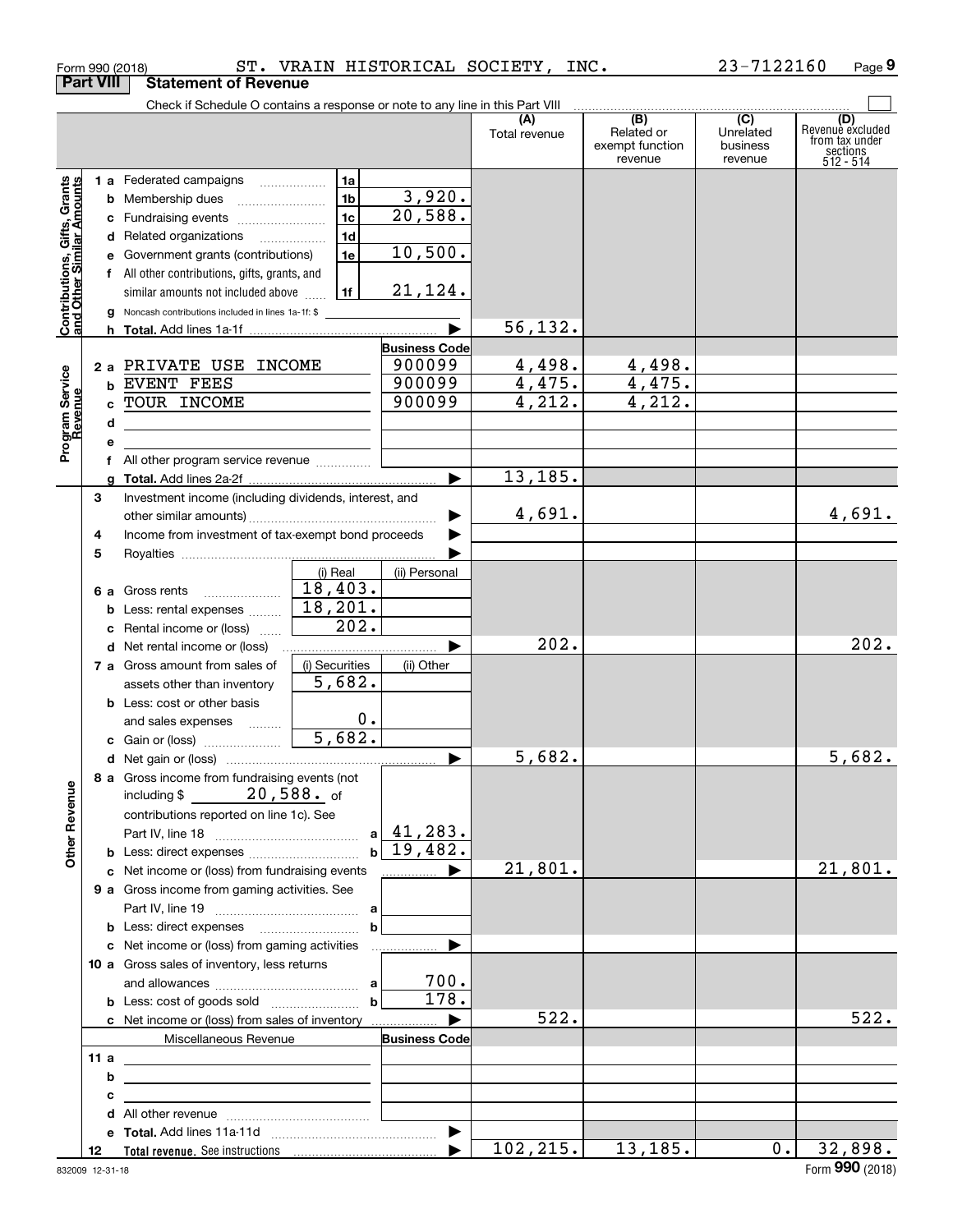Form 990 (2018) ST. VRAIN HISTORICAL SOCIETY, INC. 23-7122160 <sub>Page</sub> **Part IX Statement of Functional Expenses**

#### Check here  $\begin{array}{|c|c|c|c|c|}\hline \text{ } & \text{ if following SOP 98-2 (ASC 958-720)} \hline \end{array}$ **Total functional expenses.**  Add lines 1 through 24e **Joint costs.** Complete this line only if the organization **(A)**<br>Total expenses **(C)** (C) (C)<br>
penses Program service Management and Fundrai<br>
expenses general expenses expen **123** Grants and other assistance to foreign **4567891011abcdefg12131415161718192021222324a**REPAIRS & MAINTENANCE **bc**INVESTMENT EXPENSE **d**OTHER EXPENSES **e** All other expenses **2526***Section 501(c)(3) and 501(c)(4) organizations must complete all columns. All other organizations must complete column (A).* Grants and other assistance to domestic organizations and domestic governments. See Part IV, line 21 Compensation not included above, to disqualified persons (as defined under section 4958(f)(1)) and persons described in section 4958(c)(3)(B)  $\quad \ldots \ldots \ldots$ Pension plan accruals and contributions (include section 401(k) and 403(b) employer contributions) Professional fundraising services. See Part IV, line 17 Other. (If line 11g amount exceeds 10% of line 25, column (A) amount, list line 11g expenses on Sch O.) Other expenses. Itemize expenses not covered above. (List miscellaneous expenses in line 24e. If line 24e amount exceeds 10% of line 25, column (A) amount, list line 24e expenses on Schedule O.) reported in column (B) joint costs from a combined educational campaign and fundraising solicitation. Check if Schedule O contains a response or note to any line in this Part IX (C) (C) (C) (C) (C) (C) Program service expensesFundraising expensesGrants and other assistance to domestic  $individuals. See Part IV, line 22  $_________1$$ organizations, foreign governments, and foreign individuals. See Part IV, lines 15 and 16  $\ldots$ Benefits paid to or for members .................... Compensation of current officers, directors, trustees, and key employees  $\ldots$   $\ldots$   $\ldots$   $\ldots$ Other salaries and wages ~~~~~~~~~~ Other employee benefits ~~~~~~~~~~ Payroll taxes ~~~~~~~~~~~~~~~~ Fees for services (non-employees): Management ~~~~~~~~~~~~~~~~ Legal ~~~~~~~~~~~~~~~~~~~~Accounting ~~~~~~~~~~~~~~~~~ Lobbying ~~~~~~~~~~~~~~~~~~lnvestment management fees ....................... Advertising and promotion www.communication Office expenses ~~~~~~~~~~~~~~~Information technology ~~~~~~~~~~~ Royalties ~~~~~~~~~~~~~~~~~~ Occupancy ~~~~~~~~~~~~~~~~~ Travel ……………………………………………… Payments of travel or entertainment expenses for any federal, state, or local public officials Conferences, conventions, and meetings InterestPayments to affiliates ~~~~~~~~~~~~ Depreciation, depletion, and amortization  $\,\,\ldots\,\,$ Insurance*Do not include amounts reported on lines 6b, 7b, 8b, 9b, and 10b of Part VIII.*  $\mathcal{L}^{\text{max}}$ 52,750. 4,162. 3,988. 5,712. 10,197. 200. 13,179. 37,672. 9,361. 23,469. 13,011. 2,929. 1,074. 660. 178,364. 16,550. 36,200. 1,267. 2,895. 3,988. 302. 219. 5,191. 4,607. 4,980. 610. 200. 13,179. 37,086. 192. 394. 6,587. 2,774. 23,469. 13,011. 2,929.  $331.$  682. 61. 660. 117,049. 55,059. 6,256. LANDSCAPING & GROUNDS M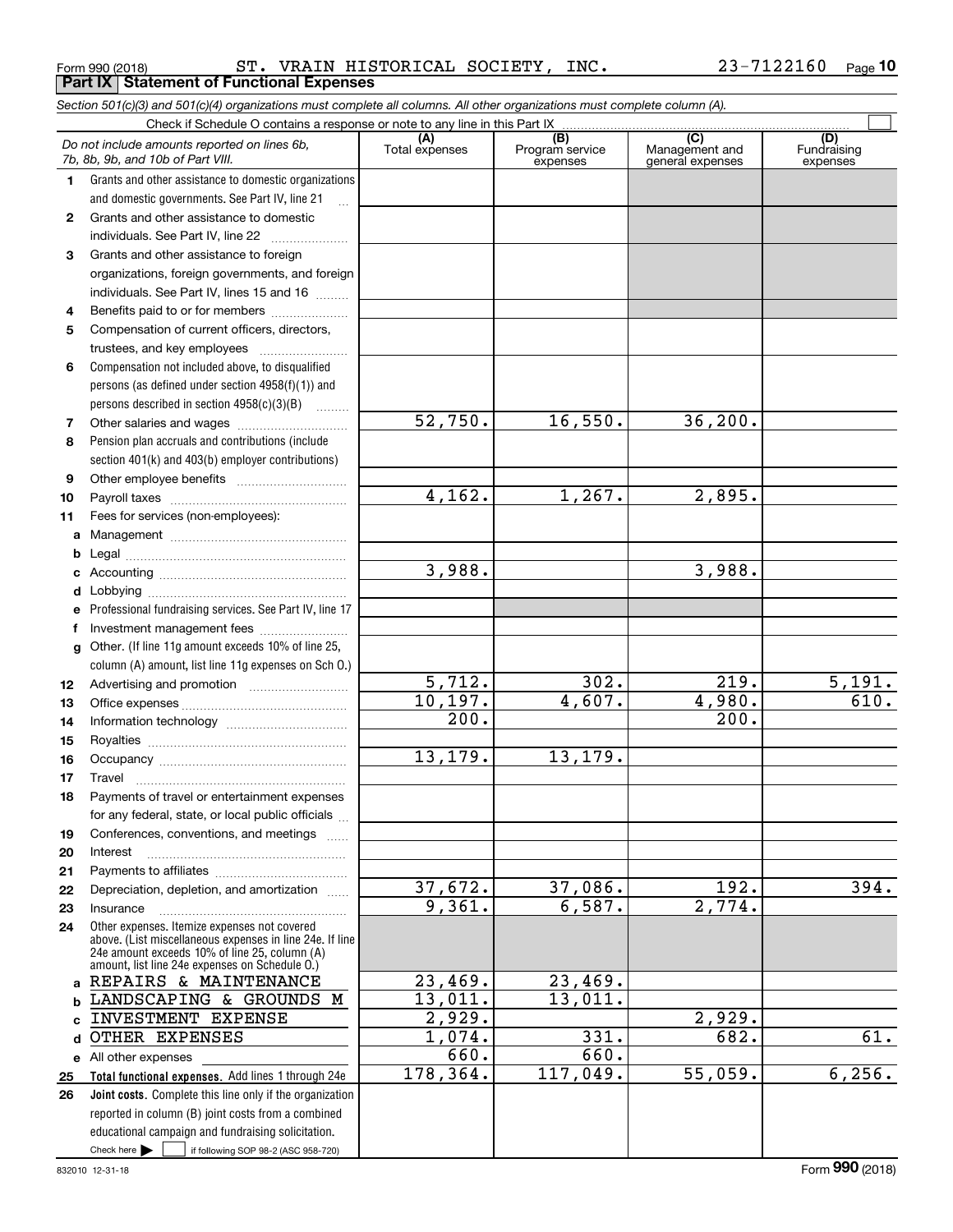| Form 990 (2018) | ST. | VRAIN HISTORICAL SOCIETY, | INC. | 7122160 | Page |
|-----------------|-----|---------------------------|------|---------|------|
|                 |     |                           |      |         |      |

|                             |    |                                                                                                                                                                                                                                |                 |                          | (A)<br>Beginning of year |                 | (B)<br>End of year   |
|-----------------------------|----|--------------------------------------------------------------------------------------------------------------------------------------------------------------------------------------------------------------------------------|-----------------|--------------------------|--------------------------|-----------------|----------------------|
|                             | 1  |                                                                                                                                                                                                                                |                 |                          | 31,633.                  | $\mathbf{1}$    | 34,585.              |
|                             | 2  |                                                                                                                                                                                                                                |                 |                          | 58,880.                  | $\mathbf{2}$    | 49,452.              |
|                             | з  |                                                                                                                                                                                                                                |                 |                          |                          | 3               |                      |
|                             | 4  |                                                                                                                                                                                                                                |                 |                          |                          | 4               |                      |
|                             | 5  | Loans and other receivables from current and former officers, directors,                                                                                                                                                       |                 |                          |                          |                 |                      |
|                             |    | trustees, key employees, and highest compensated employees. Complete                                                                                                                                                           |                 |                          |                          |                 |                      |
|                             |    | Part II of Schedule Law manufacture of the Schedule Law manufacture of the Marian Marian Marian Marian Marian                                                                                                                  |                 |                          |                          | 5               |                      |
|                             | 6  | Loans and other receivables from other disqualified persons (as defined under                                                                                                                                                  |                 |                          |                          |                 |                      |
|                             |    | section 4958(f)(1)), persons described in section 4958(c)(3)(B), and contributing                                                                                                                                              |                 |                          |                          |                 |                      |
|                             |    | employers and sponsoring organizations of section 501(c)(9) voluntary                                                                                                                                                          |                 |                          |                          |                 |                      |
|                             |    | employees' beneficiary organizations (see instr). Complete Part II of Sch L                                                                                                                                                    |                 |                          | 6                        |                 |                      |
| Assets                      | 7  |                                                                                                                                                                                                                                |                 |                          | $\overline{7}$           |                 |                      |
|                             | 8  |                                                                                                                                                                                                                                |                 | 4,986.                   | 8                        | 4,808.          |                      |
|                             | 9  | Prepaid expenses and deferred charges                                                                                                                                                                                          |                 |                          | 9                        |                 |                      |
|                             |    | <b>10a</b> Land, buildings, and equipment: cost or other                                                                                                                                                                       |                 |                          |                          |                 |                      |
|                             |    | basis. Complete Part VI of Schedule D  10a   2,096,678.                                                                                                                                                                        |                 |                          |                          |                 |                      |
|                             |    | <b>b</b> Less: accumulated depreciation                                                                                                                                                                                        | 10 <sub>b</sub> | 969,804.                 | 1,164,405.               | 10 <sub>c</sub> | 1,126,874.           |
|                             | 11 |                                                                                                                                                                                                                                |                 |                          | 9,926.                   | 11              | 9,926.               |
|                             | 12 |                                                                                                                                                                                                                                |                 |                          | 97,310.                  | 12              | 65,346.              |
|                             | 13 |                                                                                                                                                                                                                                |                 |                          |                          | 13              |                      |
|                             | 14 |                                                                                                                                                                                                                                |                 |                          |                          | 14              |                      |
|                             | 15 |                                                                                                                                                                                                                                |                 |                          |                          | 15              |                      |
|                             | 16 |                                                                                                                                                                                                                                |                 |                          | $\overline{1,367,140}$ . | 16              | 1,290,991.           |
|                             | 17 |                                                                                                                                                                                                                                |                 |                          |                          | 17              |                      |
|                             | 18 |                                                                                                                                                                                                                                |                 |                          |                          | 18              |                      |
|                             | 19 | Deferred revenue manual contracts and contracts are all the contracts and contracts are contracted and contracts are contracted and contract are contracted and contract are contracted and contract are contracted and contra |                 |                          |                          | 19              |                      |
|                             | 20 |                                                                                                                                                                                                                                |                 |                          |                          | 20              |                      |
|                             | 21 | Escrow or custodial account liability. Complete Part IV of Schedule D                                                                                                                                                          |                 | $\overline{\phantom{a}}$ |                          | 21              |                      |
|                             | 22 | Loans and other payables to current and former officers, directors, trustees,                                                                                                                                                  |                 |                          |                          |                 |                      |
| Liabilities                 |    | key employees, highest compensated employees, and disqualified persons.                                                                                                                                                        |                 |                          |                          |                 |                      |
|                             |    |                                                                                                                                                                                                                                |                 |                          |                          | 22              |                      |
|                             | 23 | Secured mortgages and notes payable to unrelated third parties                                                                                                                                                                 |                 |                          |                          | 23              |                      |
|                             | 24 |                                                                                                                                                                                                                                |                 |                          |                          | 24              |                      |
|                             | 25 | Other liabilities (including federal income tax, payables to related third                                                                                                                                                     |                 |                          |                          |                 |                      |
|                             |    | parties, and other liabilities not included on lines 17-24). Complete Part X of                                                                                                                                                |                 |                          |                          |                 |                      |
|                             |    | Schedule D                                                                                                                                                                                                                     |                 |                          | 1,496.                   | 25              | <u>1,496.</u>        |
|                             | 26 |                                                                                                                                                                                                                                |                 |                          | 1,496.                   | 26              | 1,496.               |
|                             |    | Organizations that follow SFAS 117 (ASC 958), check here $\blacktriangleright \begin{array}{ c } \hline X & \text{and} \end{array}$                                                                                            |                 |                          |                          |                 |                      |
|                             |    | complete lines 27 through 29, and lines 33 and 34.                                                                                                                                                                             |                 |                          |                          |                 |                      |
|                             | 27 |                                                                                                                                                                                                                                |                 |                          | 1,293,069.               | 27              | 1,284,752.           |
|                             | 28 |                                                                                                                                                                                                                                |                 |                          | 72,575.                  | 28              | $\overline{4,743}$ . |
|                             | 29 | Permanently restricted net assets                                                                                                                                                                                              |                 |                          |                          | 29              |                      |
|                             |    | Organizations that do not follow SFAS 117 (ASC 958), check here ▶ □                                                                                                                                                            |                 |                          |                          |                 |                      |
|                             |    | and complete lines 30 through 34.                                                                                                                                                                                              |                 |                          |                          |                 |                      |
|                             | 30 |                                                                                                                                                                                                                                |                 |                          | 30                       |                 |                      |
|                             | 31 | Paid-in or capital surplus, or land, building, or equipment fund                                                                                                                                                               |                 |                          | 31                       |                 |                      |
| Net Assets or Fund Balances | 32 | Retained earnings, endowment, accumulated income, or other funds                                                                                                                                                               |                 |                          |                          | 32              |                      |
|                             | 33 |                                                                                                                                                                                                                                |                 |                          | 1,365,644.               | 33              | 1,289,495.           |
|                             | 34 |                                                                                                                                                                                                                                |                 |                          | 1,367,140.               | 34              | 1,290,991.           |

**Part X Balance Sheet**

Form (2018) **990**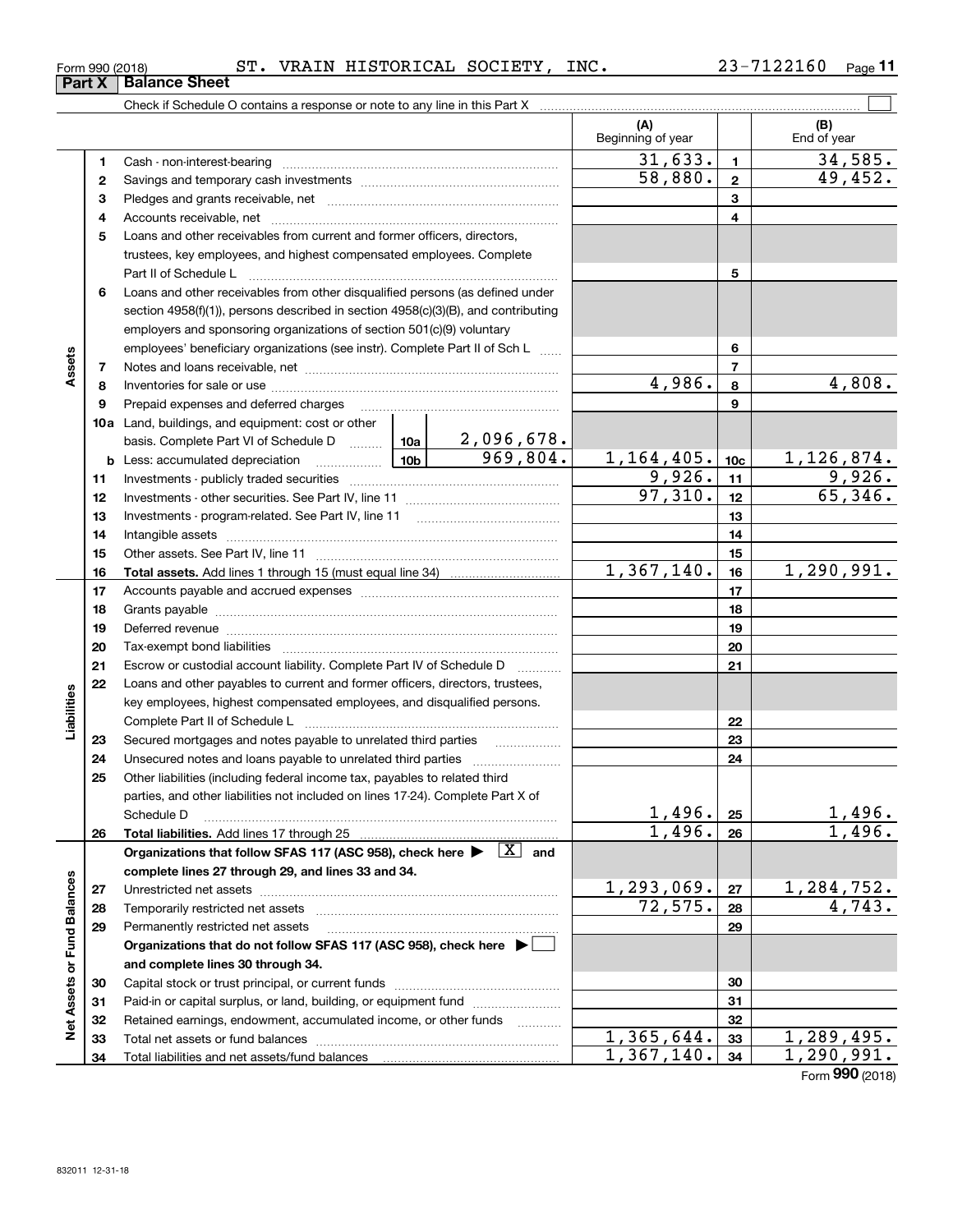| Part XI<br>Check if Schedule O contains a response or note to any line in this Part XI<br>102, 215.<br>$\mathbf{1}$<br>Total revenue (must equal Part VIII, column (A), line 12)<br>1<br>178,364.<br>$\overline{2}$<br>Total expenses (must equal Part IX, column (A), line 25)<br>2<br>$-76, 149.$<br>3<br>Revenue less expenses. Subtract line 2 from line 1<br>з<br>1,365,644.<br>$\overline{\mathbf{4}}$<br>4<br>5<br>Net unrealized gains (losses) on investments<br>5<br>6<br>Donated services and use of facilities<br>6<br>$\overline{7}$<br>Investment expenses<br>7<br>8<br>Prior period adjustments<br>8<br>0.<br>9<br>Other changes in net assets or fund balances (explain in Schedule O)<br>9<br>Net assets or fund balances at end of year. Combine lines 3 through 9 (must equal Part X, line 33,<br>10<br>1,289,495.<br>10<br>column (B))<br>Part XII Financial Statements and Reporting<br>No<br>Yes<br>Accounting method used to prepare the Form 990: $\boxed{X}$ Cash<br>$\vert$ Accrual<br>Other<br>1<br>If the organization changed its method of accounting from a prior year or checked "Other," explain in Schedule O.<br>Χ<br>2a Were the organization's financial statements compiled or reviewed by an independent accountant?<br>2a<br>If "Yes," check a box below to indicate whether the financial statements for the year were compiled or reviewed on a<br>separate basis, consolidated basis, or both:<br>Separate basis<br>Both consolidated and separate basis<br>Consolidated basis<br>Χ<br>Were the organization's financial statements audited by an independent accountant?<br>2b<br>b<br>If "Yes," check a box below to indicate whether the financial statements for the year were audited on a separate basis,<br>consolidated basis, or both:<br>Separate basis<br>Consolidated basis<br>Both consolidated and separate basis<br>c If "Yes" to line 2a or 2b, does the organization have a committee that assumes responsibility for oversight of the audit,<br>2c<br>If the organization changed either its oversight process or selection process during the tax year, explain in Schedule O.<br>3a As a result of a federal award, was the organization required to undergo an audit or audits as set forth in the Single Audit<br>x<br>Act and OMB Circular A-133?<br>За<br>b If "Yes," did the organization undergo the required audit or audits? If the organization did not undergo the required audit<br>3b |  | ST. VRAIN HISTORICAL SOCIETY,<br>INC.<br>Form 990 (2018) |  | 23-7122160 |     | Page 12 |  |
|------------------------------------------------------------------------------------------------------------------------------------------------------------------------------------------------------------------------------------------------------------------------------------------------------------------------------------------------------------------------------------------------------------------------------------------------------------------------------------------------------------------------------------------------------------------------------------------------------------------------------------------------------------------------------------------------------------------------------------------------------------------------------------------------------------------------------------------------------------------------------------------------------------------------------------------------------------------------------------------------------------------------------------------------------------------------------------------------------------------------------------------------------------------------------------------------------------------------------------------------------------------------------------------------------------------------------------------------------------------------------------------------------------------------------------------------------------------------------------------------------------------------------------------------------------------------------------------------------------------------------------------------------------------------------------------------------------------------------------------------------------------------------------------------------------------------------------------------------------------------------------------------------------------------------------------------------------------------------------------------------------------------------------------------------------------------------------------------------------------------------------------------------------------------------------------------------------------------------------------------------------------------------------------------------------------------------------------------------------------------------------------------------------------------------------------------------------------|--|----------------------------------------------------------|--|------------|-----|---------|--|
|                                                                                                                                                                                                                                                                                                                                                                                                                                                                                                                                                                                                                                                                                                                                                                                                                                                                                                                                                                                                                                                                                                                                                                                                                                                                                                                                                                                                                                                                                                                                                                                                                                                                                                                                                                                                                                                                                                                                                                                                                                                                                                                                                                                                                                                                                                                                                                                                                                                                  |  | <b>Reconciliation of Net Assets</b>                      |  |            |     |         |  |
|                                                                                                                                                                                                                                                                                                                                                                                                                                                                                                                                                                                                                                                                                                                                                                                                                                                                                                                                                                                                                                                                                                                                                                                                                                                                                                                                                                                                                                                                                                                                                                                                                                                                                                                                                                                                                                                                                                                                                                                                                                                                                                                                                                                                                                                                                                                                                                                                                                                                  |  |                                                          |  |            |     |         |  |
|                                                                                                                                                                                                                                                                                                                                                                                                                                                                                                                                                                                                                                                                                                                                                                                                                                                                                                                                                                                                                                                                                                                                                                                                                                                                                                                                                                                                                                                                                                                                                                                                                                                                                                                                                                                                                                                                                                                                                                                                                                                                                                                                                                                                                                                                                                                                                                                                                                                                  |  |                                                          |  |            |     |         |  |
|                                                                                                                                                                                                                                                                                                                                                                                                                                                                                                                                                                                                                                                                                                                                                                                                                                                                                                                                                                                                                                                                                                                                                                                                                                                                                                                                                                                                                                                                                                                                                                                                                                                                                                                                                                                                                                                                                                                                                                                                                                                                                                                                                                                                                                                                                                                                                                                                                                                                  |  |                                                          |  |            |     |         |  |
|                                                                                                                                                                                                                                                                                                                                                                                                                                                                                                                                                                                                                                                                                                                                                                                                                                                                                                                                                                                                                                                                                                                                                                                                                                                                                                                                                                                                                                                                                                                                                                                                                                                                                                                                                                                                                                                                                                                                                                                                                                                                                                                                                                                                                                                                                                                                                                                                                                                                  |  |                                                          |  |            |     |         |  |
|                                                                                                                                                                                                                                                                                                                                                                                                                                                                                                                                                                                                                                                                                                                                                                                                                                                                                                                                                                                                                                                                                                                                                                                                                                                                                                                                                                                                                                                                                                                                                                                                                                                                                                                                                                                                                                                                                                                                                                                                                                                                                                                                                                                                                                                                                                                                                                                                                                                                  |  |                                                          |  |            |     |         |  |
|                                                                                                                                                                                                                                                                                                                                                                                                                                                                                                                                                                                                                                                                                                                                                                                                                                                                                                                                                                                                                                                                                                                                                                                                                                                                                                                                                                                                                                                                                                                                                                                                                                                                                                                                                                                                                                                                                                                                                                                                                                                                                                                                                                                                                                                                                                                                                                                                                                                                  |  |                                                          |  |            |     |         |  |
|                                                                                                                                                                                                                                                                                                                                                                                                                                                                                                                                                                                                                                                                                                                                                                                                                                                                                                                                                                                                                                                                                                                                                                                                                                                                                                                                                                                                                                                                                                                                                                                                                                                                                                                                                                                                                                                                                                                                                                                                                                                                                                                                                                                                                                                                                                                                                                                                                                                                  |  |                                                          |  |            |     |         |  |
|                                                                                                                                                                                                                                                                                                                                                                                                                                                                                                                                                                                                                                                                                                                                                                                                                                                                                                                                                                                                                                                                                                                                                                                                                                                                                                                                                                                                                                                                                                                                                                                                                                                                                                                                                                                                                                                                                                                                                                                                                                                                                                                                                                                                                                                                                                                                                                                                                                                                  |  |                                                          |  |            |     |         |  |
|                                                                                                                                                                                                                                                                                                                                                                                                                                                                                                                                                                                                                                                                                                                                                                                                                                                                                                                                                                                                                                                                                                                                                                                                                                                                                                                                                                                                                                                                                                                                                                                                                                                                                                                                                                                                                                                                                                                                                                                                                                                                                                                                                                                                                                                                                                                                                                                                                                                                  |  |                                                          |  |            |     |         |  |
|                                                                                                                                                                                                                                                                                                                                                                                                                                                                                                                                                                                                                                                                                                                                                                                                                                                                                                                                                                                                                                                                                                                                                                                                                                                                                                                                                                                                                                                                                                                                                                                                                                                                                                                                                                                                                                                                                                                                                                                                                                                                                                                                                                                                                                                                                                                                                                                                                                                                  |  |                                                          |  |            |     |         |  |
|                                                                                                                                                                                                                                                                                                                                                                                                                                                                                                                                                                                                                                                                                                                                                                                                                                                                                                                                                                                                                                                                                                                                                                                                                                                                                                                                                                                                                                                                                                                                                                                                                                                                                                                                                                                                                                                                                                                                                                                                                                                                                                                                                                                                                                                                                                                                                                                                                                                                  |  |                                                          |  |            |     |         |  |
|                                                                                                                                                                                                                                                                                                                                                                                                                                                                                                                                                                                                                                                                                                                                                                                                                                                                                                                                                                                                                                                                                                                                                                                                                                                                                                                                                                                                                                                                                                                                                                                                                                                                                                                                                                                                                                                                                                                                                                                                                                                                                                                                                                                                                                                                                                                                                                                                                                                                  |  |                                                          |  |            |     |         |  |
|                                                                                                                                                                                                                                                                                                                                                                                                                                                                                                                                                                                                                                                                                                                                                                                                                                                                                                                                                                                                                                                                                                                                                                                                                                                                                                                                                                                                                                                                                                                                                                                                                                                                                                                                                                                                                                                                                                                                                                                                                                                                                                                                                                                                                                                                                                                                                                                                                                                                  |  |                                                          |  |            |     |         |  |
|                                                                                                                                                                                                                                                                                                                                                                                                                                                                                                                                                                                                                                                                                                                                                                                                                                                                                                                                                                                                                                                                                                                                                                                                                                                                                                                                                                                                                                                                                                                                                                                                                                                                                                                                                                                                                                                                                                                                                                                                                                                                                                                                                                                                                                                                                                                                                                                                                                                                  |  |                                                          |  |            |     |         |  |
|                                                                                                                                                                                                                                                                                                                                                                                                                                                                                                                                                                                                                                                                                                                                                                                                                                                                                                                                                                                                                                                                                                                                                                                                                                                                                                                                                                                                                                                                                                                                                                                                                                                                                                                                                                                                                                                                                                                                                                                                                                                                                                                                                                                                                                                                                                                                                                                                                                                                  |  |                                                          |  |            |     |         |  |
|                                                                                                                                                                                                                                                                                                                                                                                                                                                                                                                                                                                                                                                                                                                                                                                                                                                                                                                                                                                                                                                                                                                                                                                                                                                                                                                                                                                                                                                                                                                                                                                                                                                                                                                                                                                                                                                                                                                                                                                                                                                                                                                                                                                                                                                                                                                                                                                                                                                                  |  |                                                          |  |            |     |         |  |
|                                                                                                                                                                                                                                                                                                                                                                                                                                                                                                                                                                                                                                                                                                                                                                                                                                                                                                                                                                                                                                                                                                                                                                                                                                                                                                                                                                                                                                                                                                                                                                                                                                                                                                                                                                                                                                                                                                                                                                                                                                                                                                                                                                                                                                                                                                                                                                                                                                                                  |  |                                                          |  |            |     |         |  |
|                                                                                                                                                                                                                                                                                                                                                                                                                                                                                                                                                                                                                                                                                                                                                                                                                                                                                                                                                                                                                                                                                                                                                                                                                                                                                                                                                                                                                                                                                                                                                                                                                                                                                                                                                                                                                                                                                                                                                                                                                                                                                                                                                                                                                                                                                                                                                                                                                                                                  |  |                                                          |  |            |     |         |  |
|                                                                                                                                                                                                                                                                                                                                                                                                                                                                                                                                                                                                                                                                                                                                                                                                                                                                                                                                                                                                                                                                                                                                                                                                                                                                                                                                                                                                                                                                                                                                                                                                                                                                                                                                                                                                                                                                                                                                                                                                                                                                                                                                                                                                                                                                                                                                                                                                                                                                  |  |                                                          |  |            |     |         |  |
|                                                                                                                                                                                                                                                                                                                                                                                                                                                                                                                                                                                                                                                                                                                                                                                                                                                                                                                                                                                                                                                                                                                                                                                                                                                                                                                                                                                                                                                                                                                                                                                                                                                                                                                                                                                                                                                                                                                                                                                                                                                                                                                                                                                                                                                                                                                                                                                                                                                                  |  |                                                          |  |            |     |         |  |
|                                                                                                                                                                                                                                                                                                                                                                                                                                                                                                                                                                                                                                                                                                                                                                                                                                                                                                                                                                                                                                                                                                                                                                                                                                                                                                                                                                                                                                                                                                                                                                                                                                                                                                                                                                                                                                                                                                                                                                                                                                                                                                                                                                                                                                                                                                                                                                                                                                                                  |  |                                                          |  |            |     |         |  |
|                                                                                                                                                                                                                                                                                                                                                                                                                                                                                                                                                                                                                                                                                                                                                                                                                                                                                                                                                                                                                                                                                                                                                                                                                                                                                                                                                                                                                                                                                                                                                                                                                                                                                                                                                                                                                                                                                                                                                                                                                                                                                                                                                                                                                                                                                                                                                                                                                                                                  |  |                                                          |  |            |     |         |  |
|                                                                                                                                                                                                                                                                                                                                                                                                                                                                                                                                                                                                                                                                                                                                                                                                                                                                                                                                                                                                                                                                                                                                                                                                                                                                                                                                                                                                                                                                                                                                                                                                                                                                                                                                                                                                                                                                                                                                                                                                                                                                                                                                                                                                                                                                                                                                                                                                                                                                  |  |                                                          |  |            |     |         |  |
|                                                                                                                                                                                                                                                                                                                                                                                                                                                                                                                                                                                                                                                                                                                                                                                                                                                                                                                                                                                                                                                                                                                                                                                                                                                                                                                                                                                                                                                                                                                                                                                                                                                                                                                                                                                                                                                                                                                                                                                                                                                                                                                                                                                                                                                                                                                                                                                                                                                                  |  |                                                          |  |            |     |         |  |
|                                                                                                                                                                                                                                                                                                                                                                                                                                                                                                                                                                                                                                                                                                                                                                                                                                                                                                                                                                                                                                                                                                                                                                                                                                                                                                                                                                                                                                                                                                                                                                                                                                                                                                                                                                                                                                                                                                                                                                                                                                                                                                                                                                                                                                                                                                                                                                                                                                                                  |  |                                                          |  |            |     |         |  |
|                                                                                                                                                                                                                                                                                                                                                                                                                                                                                                                                                                                                                                                                                                                                                                                                                                                                                                                                                                                                                                                                                                                                                                                                                                                                                                                                                                                                                                                                                                                                                                                                                                                                                                                                                                                                                                                                                                                                                                                                                                                                                                                                                                                                                                                                                                                                                                                                                                                                  |  |                                                          |  |            |     |         |  |
|                                                                                                                                                                                                                                                                                                                                                                                                                                                                                                                                                                                                                                                                                                                                                                                                                                                                                                                                                                                                                                                                                                                                                                                                                                                                                                                                                                                                                                                                                                                                                                                                                                                                                                                                                                                                                                                                                                                                                                                                                                                                                                                                                                                                                                                                                                                                                                                                                                                                  |  |                                                          |  |            |     |         |  |
|                                                                                                                                                                                                                                                                                                                                                                                                                                                                                                                                                                                                                                                                                                                                                                                                                                                                                                                                                                                                                                                                                                                                                                                                                                                                                                                                                                                                                                                                                                                                                                                                                                                                                                                                                                                                                                                                                                                                                                                                                                                                                                                                                                                                                                                                                                                                                                                                                                                                  |  |                                                          |  |            |     |         |  |
|                                                                                                                                                                                                                                                                                                                                                                                                                                                                                                                                                                                                                                                                                                                                                                                                                                                                                                                                                                                                                                                                                                                                                                                                                                                                                                                                                                                                                                                                                                                                                                                                                                                                                                                                                                                                                                                                                                                                                                                                                                                                                                                                                                                                                                                                                                                                                                                                                                                                  |  |                                                          |  |            |     |         |  |
|                                                                                                                                                                                                                                                                                                                                                                                                                                                                                                                                                                                                                                                                                                                                                                                                                                                                                                                                                                                                                                                                                                                                                                                                                                                                                                                                                                                                                                                                                                                                                                                                                                                                                                                                                                                                                                                                                                                                                                                                                                                                                                                                                                                                                                                                                                                                                                                                                                                                  |  |                                                          |  |            |     |         |  |
|                                                                                                                                                                                                                                                                                                                                                                                                                                                                                                                                                                                                                                                                                                                                                                                                                                                                                                                                                                                                                                                                                                                                                                                                                                                                                                                                                                                                                                                                                                                                                                                                                                                                                                                                                                                                                                                                                                                                                                                                                                                                                                                                                                                                                                                                                                                                                                                                                                                                  |  |                                                          |  |            |     |         |  |
|                                                                                                                                                                                                                                                                                                                                                                                                                                                                                                                                                                                                                                                                                                                                                                                                                                                                                                                                                                                                                                                                                                                                                                                                                                                                                                                                                                                                                                                                                                                                                                                                                                                                                                                                                                                                                                                                                                                                                                                                                                                                                                                                                                                                                                                                                                                                                                                                                                                                  |  |                                                          |  |            |     |         |  |
|                                                                                                                                                                                                                                                                                                                                                                                                                                                                                                                                                                                                                                                                                                                                                                                                                                                                                                                                                                                                                                                                                                                                                                                                                                                                                                                                                                                                                                                                                                                                                                                                                                                                                                                                                                                                                                                                                                                                                                                                                                                                                                                                                                                                                                                                                                                                                                                                                                                                  |  |                                                          |  |            | 000 |         |  |

Form (2018) **990**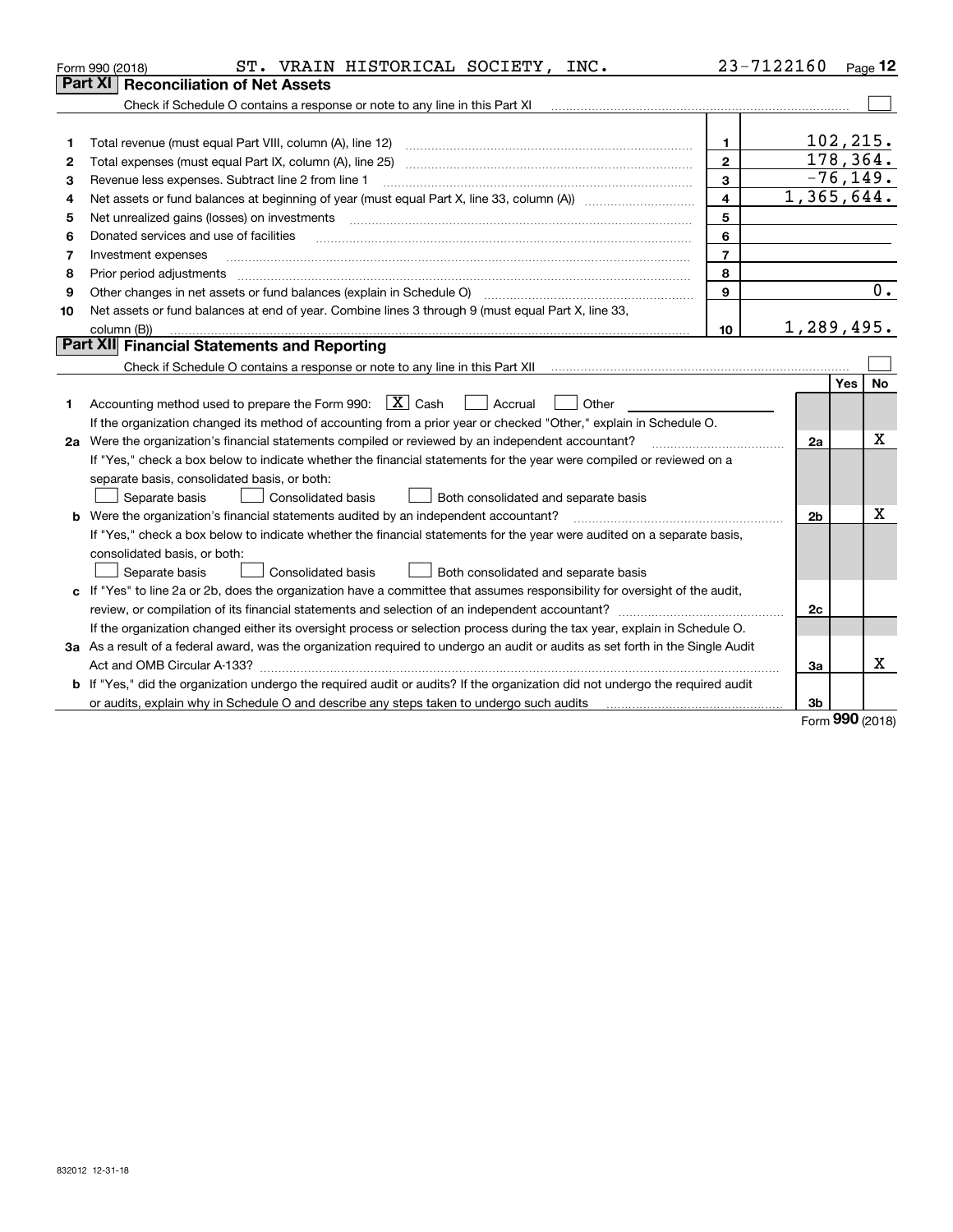| <b>SCHEDULE A</b> |  |  |  |  |  |  |
|-------------------|--|--|--|--|--|--|
|-------------------|--|--|--|--|--|--|

Department of the Treasury Internal Revenue Service

|  |  |  | (Form 990 or 990-EZ) |  |
|--|--|--|----------------------|--|
|--|--|--|----------------------|--|

# **Public Charity Status and Public Support**

**Complete if the organization is a section 501(c)(3) organization or a section 4947(a)(1) nonexempt charitable trust.**

| Attach to Form 990 or Form 990-EZ.                                       |  |
|--------------------------------------------------------------------------|--|
| ► Go to www.irs.gov/Form990 for instructions and the latest information. |  |

**Open to Public Inspection 2018**

OMB No. 1545-0047

|  | Name of the organization |
|--|--------------------------|
|--|--------------------------|

|            | Name of the organization<br><b>Employer identification number</b>                                                                                   |                                                                                                                                                                                                               |          |                                                       |                                                                |     |                            |  |                            |
|------------|-----------------------------------------------------------------------------------------------------------------------------------------------------|---------------------------------------------------------------------------------------------------------------------------------------------------------------------------------------------------------------|----------|-------------------------------------------------------|----------------------------------------------------------------|-----|----------------------------|--|----------------------------|
|            | 23-7122160<br>ST. VRAIN HISTORICAL SOCIETY, INC.<br>Reason for Public Charity Status (All organizations must complete this part.) See instructions. |                                                                                                                                                                                                               |          |                                                       |                                                                |     |                            |  |                            |
| Part I     |                                                                                                                                                     |                                                                                                                                                                                                               |          |                                                       |                                                                |     |                            |  |                            |
|            | The organization is not a private foundation because it is: (For lines 1 through 12, check only one box.)                                           |                                                                                                                                                                                                               |          |                                                       |                                                                |     |                            |  |                            |
| 1          |                                                                                                                                                     | A church, convention of churches, or association of churches described in section 170(b)(1)(A)(i).                                                                                                            |          |                                                       |                                                                |     |                            |  |                            |
| 2          |                                                                                                                                                     | A school described in section 170(b)(1)(A)(ii). (Attach Schedule E (Form 990 or 990-EZ).)                                                                                                                     |          |                                                       |                                                                |     |                            |  |                            |
| з          |                                                                                                                                                     | A hospital or a cooperative hospital service organization described in section 170(b)(1)(A)(iii).                                                                                                             |          |                                                       |                                                                |     |                            |  |                            |
| 4          |                                                                                                                                                     | A medical research organization operated in conjunction with a hospital described in section 170(b)(1)(A)(iii). Enter the hospital's name,                                                                    |          |                                                       |                                                                |     |                            |  |                            |
|            |                                                                                                                                                     | city, and state:                                                                                                                                                                                              |          |                                                       |                                                                |     |                            |  |                            |
| 5          |                                                                                                                                                     | An organization operated for the benefit of a college or university owned or operated by a governmental unit described in                                                                                     |          |                                                       |                                                                |     |                            |  |                            |
|            |                                                                                                                                                     | section 170(b)(1)(A)(iv). (Complete Part II.)                                                                                                                                                                 |          |                                                       |                                                                |     |                            |  |                            |
| 6<br>7   X |                                                                                                                                                     | A federal, state, or local government or governmental unit described in section 170(b)(1)(A)(v).                                                                                                              |          |                                                       |                                                                |     |                            |  |                            |
|            |                                                                                                                                                     | An organization that normally receives a substantial part of its support from a governmental unit or from the general public described in                                                                     |          |                                                       |                                                                |     |                            |  |                            |
|            |                                                                                                                                                     | section 170(b)(1)(A)(vi). (Complete Part II.)                                                                                                                                                                 |          |                                                       |                                                                |     |                            |  |                            |
| 8<br>9     |                                                                                                                                                     | A community trust described in section 170(b)(1)(A)(vi). (Complete Part II.)<br>An agricultural research organization described in section 170(b)(1)(A)(ix) operated in conjunction with a land-grant college |          |                                                       |                                                                |     |                            |  |                            |
|            |                                                                                                                                                     | or university or a non-land-grant college of agriculture (see instructions). Enter the name, city, and state of the college or                                                                                |          |                                                       |                                                                |     |                            |  |                            |
|            |                                                                                                                                                     | university:                                                                                                                                                                                                   |          |                                                       |                                                                |     |                            |  |                            |
| 10         |                                                                                                                                                     | An organization that normally receives: (1) more than 33 1/3% of its support from contributions, membership fees, and gross receipts from                                                                     |          |                                                       |                                                                |     |                            |  |                            |
|            |                                                                                                                                                     | activities related to its exempt functions - subject to certain exceptions, and (2) no more than 33 1/3% of its support from gross investment                                                                 |          |                                                       |                                                                |     |                            |  |                            |
|            |                                                                                                                                                     | income and unrelated business taxable income (less section 511 tax) from businesses acquired by the organization after June 30, 1975.                                                                         |          |                                                       |                                                                |     |                            |  |                            |
|            |                                                                                                                                                     | See section 509(a)(2). (Complete Part III.)                                                                                                                                                                   |          |                                                       |                                                                |     |                            |  |                            |
| 11         |                                                                                                                                                     | An organization organized and operated exclusively to test for public safety. See section 509(a)(4).                                                                                                          |          |                                                       |                                                                |     |                            |  |                            |
| 12         |                                                                                                                                                     | An organization organized and operated exclusively for the benefit of, to perform the functions of, or to carry out the purposes of one or                                                                    |          |                                                       |                                                                |     |                            |  |                            |
|            |                                                                                                                                                     | more publicly supported organizations described in section 509(a)(1) or section 509(a)(2). See section 509(a)(3). Check the box in                                                                            |          |                                                       |                                                                |     |                            |  |                            |
|            |                                                                                                                                                     | lines 12a through 12d that describes the type of supporting organization and complete lines 12e, 12f, and 12g.                                                                                                |          |                                                       |                                                                |     |                            |  |                            |
| а          |                                                                                                                                                     | Type I. A supporting organization operated, supervised, or controlled by its supported organization(s), typically by giving                                                                                   |          |                                                       |                                                                |     |                            |  |                            |
|            |                                                                                                                                                     | the supported organization(s) the power to regularly appoint or elect a majority of the directors or trustees of the supporting                                                                               |          |                                                       |                                                                |     |                            |  |                            |
|            |                                                                                                                                                     | organization. You must complete Part IV, Sections A and B.                                                                                                                                                    |          |                                                       |                                                                |     |                            |  |                            |
| b          |                                                                                                                                                     | Type II. A supporting organization supervised or controlled in connection with its supported organization(s), by having                                                                                       |          |                                                       |                                                                |     |                            |  |                            |
|            |                                                                                                                                                     | control or management of the supporting organization vested in the same persons that control or manage the supported                                                                                          |          |                                                       |                                                                |     |                            |  |                            |
|            |                                                                                                                                                     | organization(s). You must complete Part IV, Sections A and C.                                                                                                                                                 |          |                                                       |                                                                |     |                            |  |                            |
| с          |                                                                                                                                                     | Type III functionally integrated. A supporting organization operated in connection with, and functionally integrated with,                                                                                    |          |                                                       |                                                                |     |                            |  |                            |
|            |                                                                                                                                                     | its supported organization(s) (see instructions). You must complete Part IV, Sections A, D, and E.                                                                                                            |          |                                                       |                                                                |     |                            |  |                            |
| d          |                                                                                                                                                     | Type III non-functionally integrated. A supporting organization operated in connection with its supported organization(s)                                                                                     |          |                                                       |                                                                |     |                            |  |                            |
|            |                                                                                                                                                     | that is not functionally integrated. The organization generally must satisfy a distribution requirement and an attentiveness                                                                                  |          |                                                       |                                                                |     |                            |  |                            |
|            |                                                                                                                                                     | requirement (see instructions). You must complete Part IV, Sections A and D, and Part V.                                                                                                                      |          |                                                       |                                                                |     |                            |  |                            |
| е          |                                                                                                                                                     | Check this box if the organization received a written determination from the IRS that it is a Type I, Type II, Type III                                                                                       |          |                                                       |                                                                |     |                            |  |                            |
|            |                                                                                                                                                     | functionally integrated, or Type III non-functionally integrated supporting organization.                                                                                                                     |          |                                                       |                                                                |     |                            |  |                            |
|            | Enter the number of supported organizations<br>f<br>g Provide the following information about the supported organization(s).                        |                                                                                                                                                                                                               |          |                                                       |                                                                |     |                            |  |                            |
|            |                                                                                                                                                     | (i) Name of supported                                                                                                                                                                                         | (ii) EIN | (iii) Type of organization                            | (iv) Is the organization listed<br>in your governing document? |     | (v) Amount of monetary     |  | (vi) Amount of other       |
|            |                                                                                                                                                     | organization                                                                                                                                                                                                  |          | (described on lines 1-10<br>above (see instructions)) | Yes                                                            | No. | support (see instructions) |  | support (see instructions) |
|            |                                                                                                                                                     |                                                                                                                                                                                                               |          |                                                       |                                                                |     |                            |  |                            |
|            |                                                                                                                                                     |                                                                                                                                                                                                               |          |                                                       |                                                                |     |                            |  |                            |
|            |                                                                                                                                                     |                                                                                                                                                                                                               |          |                                                       |                                                                |     |                            |  |                            |
|            |                                                                                                                                                     |                                                                                                                                                                                                               |          |                                                       |                                                                |     |                            |  |                            |
|            |                                                                                                                                                     |                                                                                                                                                                                                               |          |                                                       |                                                                |     |                            |  |                            |
|            |                                                                                                                                                     |                                                                                                                                                                                                               |          |                                                       |                                                                |     |                            |  |                            |
|            |                                                                                                                                                     |                                                                                                                                                                                                               |          |                                                       |                                                                |     |                            |  |                            |
|            |                                                                                                                                                     |                                                                                                                                                                                                               |          |                                                       |                                                                |     |                            |  |                            |
|            |                                                                                                                                                     |                                                                                                                                                                                                               |          |                                                       |                                                                |     |                            |  |                            |
|            |                                                                                                                                                     |                                                                                                                                                                                                               |          |                                                       |                                                                |     |                            |  |                            |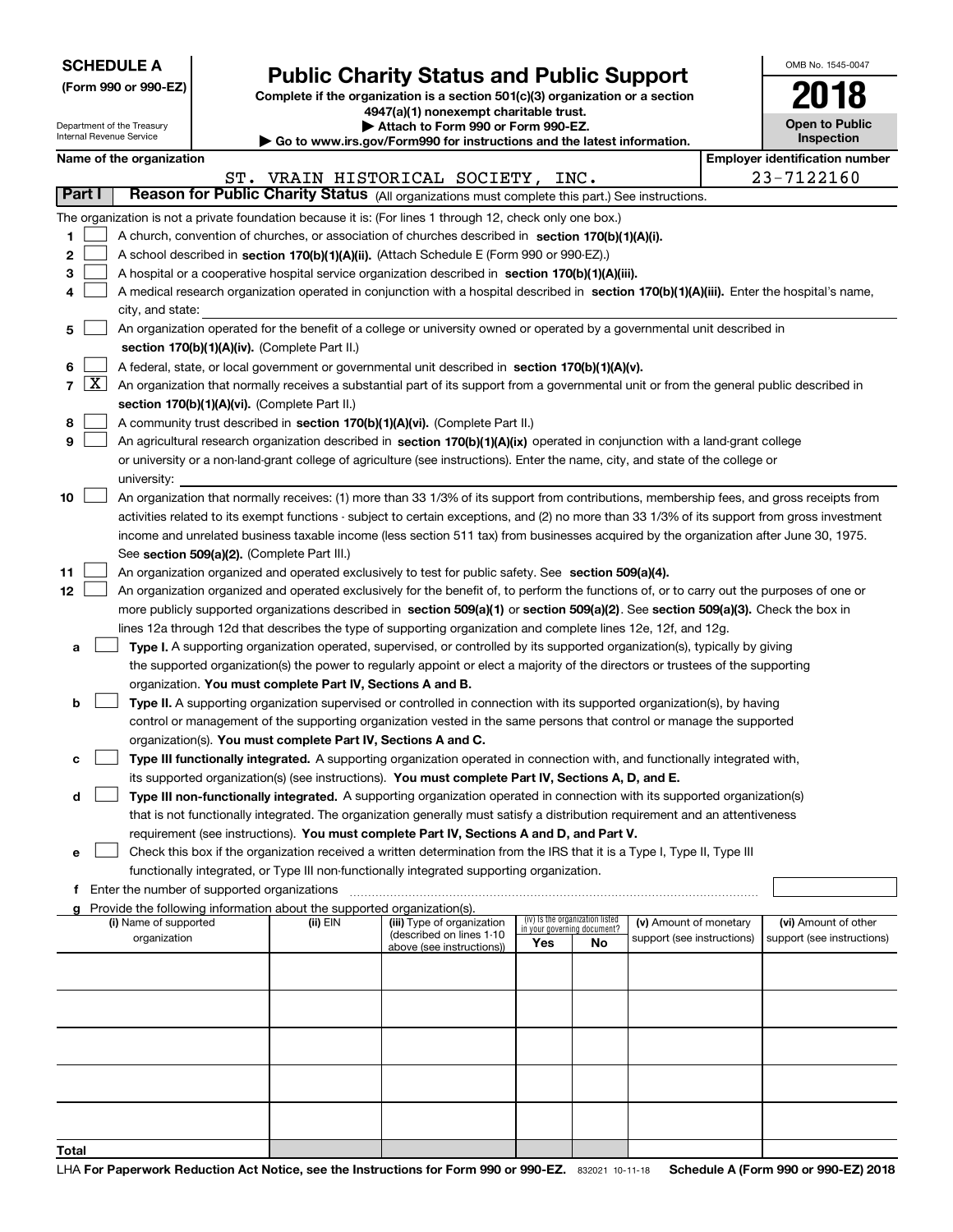## Schedule A (Form 990 or 990-EZ) 2018 Page ST. VRAIN HISTORICAL SOCIETY, INC. 23-7122160

(Complete only if you checked the box on line 5, 7, or 8 of Part I or if the organization failed to qualify under Part III. If the organization **Part II Support Schedule for Organizations Described in Sections 170(b)(1)(A)(iv) and 170(b)(1)(A)(vi)** 

fails to qualify under the tests listed below, please complete Part III.)

|    | <b>Section A. Public Support</b>                                                                                                               |          |            |            |                       |          |                                          |  |
|----|------------------------------------------------------------------------------------------------------------------------------------------------|----------|------------|------------|-----------------------|----------|------------------------------------------|--|
|    | Calendar year (or fiscal year beginning in)                                                                                                    | (a) 2014 | $(b)$ 2015 | $(c)$ 2016 | $(d)$ 2017            | (e) 2018 | (f) Total                                |  |
|    | 1 Gifts, grants, contributions, and                                                                                                            |          |            |            |                       |          |                                          |  |
|    | membership fees received. (Do not                                                                                                              |          |            |            |                       |          |                                          |  |
|    | include any "unusual grants.")                                                                                                                 | 66,707.  | 73,328.    | 66,907.    | 55,940.               | 56, 132. | 319,014.                                 |  |
|    | 2 Tax revenues levied for the organ-                                                                                                           |          |            |            |                       |          |                                          |  |
|    | ization's benefit and either paid to                                                                                                           |          |            |            |                       |          |                                          |  |
|    | or expended on its behalf                                                                                                                      |          |            |            |                       |          |                                          |  |
|    | 3 The value of services or facilities                                                                                                          |          |            |            |                       |          |                                          |  |
|    | furnished by a governmental unit to                                                                                                            |          |            |            |                       |          |                                          |  |
|    | the organization without charge                                                                                                                |          |            |            |                       |          |                                          |  |
|    |                                                                                                                                                | 66,707.  | 73,328.    | 66,907.    | 55,940.               | 56, 132. | 319,014.                                 |  |
|    | 4 Total. Add lines 1 through 3                                                                                                                 |          |            |            |                       |          |                                          |  |
| 5  | The portion of total contributions                                                                                                             |          |            |            |                       |          |                                          |  |
|    | by each person (other than a                                                                                                                   |          |            |            |                       |          |                                          |  |
|    | governmental unit or publicly                                                                                                                  |          |            |            |                       |          |                                          |  |
|    | supported organization) included                                                                                                               |          |            |            |                       |          |                                          |  |
|    | on line 1 that exceeds 2% of the                                                                                                               |          |            |            |                       |          |                                          |  |
|    | amount shown on line 11,                                                                                                                       |          |            |            |                       |          |                                          |  |
|    | column (f)                                                                                                                                     |          |            |            |                       |          | $\frac{3,072}{315,942}$ .                |  |
|    | 6 Public support. Subtract line 5 from line 4.                                                                                                 |          |            |            |                       |          |                                          |  |
|    | <b>Section B. Total Support</b>                                                                                                                |          |            |            |                       |          |                                          |  |
|    | Calendar year (or fiscal year beginning in)                                                                                                    | (a) 2014 | $(b)$ 2015 | $(c)$ 2016 | $(d)$ 2017            | (e) 2018 | (f) Total                                |  |
|    | 7 Amounts from line 4                                                                                                                          | 66,707.  | 73,328.    | 66,907.    | $\overline{55,940}$ . | 56,132.  | $\overline{319,014}$ .                   |  |
|    | 8 Gross income from interest,                                                                                                                  |          |            |            |                       |          |                                          |  |
|    | dividends, payments received on                                                                                                                |          |            |            |                       |          |                                          |  |
|    | securities loans, rents, royalties,                                                                                                            |          |            |            |                       |          |                                          |  |
|    | and income from similar sources                                                                                                                | 23,795.  | 24,459.    | 22,110.    | 18,912.               | 23,094.  | 112,370.                                 |  |
|    | 9 Net income from unrelated business                                                                                                           |          |            |            |                       |          |                                          |  |
|    | activities, whether or not the                                                                                                                 |          |            |            |                       |          |                                          |  |
|    | business is regularly carried on                                                                                                               |          |            |            |                       |          |                                          |  |
|    | 10 Other income. Do not include gain                                                                                                           |          |            |            |                       |          |                                          |  |
|    | or loss from the sale of capital                                                                                                               |          |            |            |                       |          |                                          |  |
|    |                                                                                                                                                | 2,031.   | 2,281.     | 2,154.     | 11,906.               |          | 18,372.                                  |  |
|    | assets (Explain in Part VI.)                                                                                                                   |          |            |            |                       |          | 449,756.                                 |  |
|    | <b>11 Total support.</b> Add lines 7 through 10                                                                                                |          |            |            |                       | 12       | 292,454.                                 |  |
|    | <b>12</b> Gross receipts from related activities, etc. (see instructions)                                                                      |          |            |            |                       |          |                                          |  |
|    | 13 First five years. If the Form 990 is for the organization's first, second, third, fourth, or fifth tax year as a section 501(c)(3)          |          |            |            |                       |          |                                          |  |
|    | organization, check this box and stop here<br>Section C. Computation of Public Support Percentage                                              |          |            |            |                       |          |                                          |  |
|    | 14 Public support percentage for 2018 (line 6, column (f) divided by line 11, column (f) <i>manumeronominimi</i> ng                            |          |            |            |                       | 14       | 70.25<br>%                               |  |
|    |                                                                                                                                                |          |            |            |                       | 15       | 70.24<br>$\%$                            |  |
|    | 16a 33 1/3% support test - 2018. If the organization did not check the box on line 13, and line 14 is 33 1/3% or more, check this box and      |          |            |            |                       |          |                                          |  |
|    |                                                                                                                                                |          |            |            |                       |          | $\blacktriangleright$ $\boxed{\text{X}}$ |  |
|    | stop here. The organization qualifies as a publicly supported organization                                                                     |          |            |            |                       |          |                                          |  |
|    | b 33 1/3% support test - 2017. If the organization did not check a box on line 13 or 16a, and line 15 is 33 1/3% or more, check this box       |          |            |            |                       |          |                                          |  |
|    | and stop here. The organization qualifies as a publicly supported organization                                                                 |          |            |            |                       |          |                                          |  |
|    | 17a 10% -facts-and-circumstances test - 2018. If the organization did not check a box on line 13, 16a, or 16b, and line 14 is 10% or more,     |          |            |            |                       |          |                                          |  |
|    | and if the organization meets the "facts-and-circumstances" test, check this box and stop here. Explain in Part VI how the organization        |          |            |            |                       |          |                                          |  |
|    | meets the "facts-and-circumstances" test. The organization qualifies as a publicly supported organization                                      |          |            |            |                       |          |                                          |  |
|    | <b>b 10% -facts-and-circumstances test - 2017.</b> If the organization did not check a box on line 13, 16a, 16b, or 17a, and line 15 is 10% or |          |            |            |                       |          |                                          |  |
|    | more, and if the organization meets the "facts-and-circumstances" test, check this box and stop here. Explain in Part VI how the               |          |            |            |                       |          |                                          |  |
|    | organization meets the "facts-and-circumstances" test. The organization qualifies as a publicly supported organization                         |          |            |            |                       |          |                                          |  |
| 18 | Private foundation. If the organization did not check a box on line 13, 16a, 16b, 17a, or 17b, check this box and see instructions             |          |            |            |                       |          |                                          |  |

**Schedule A (Form 990 or 990-EZ) 2018**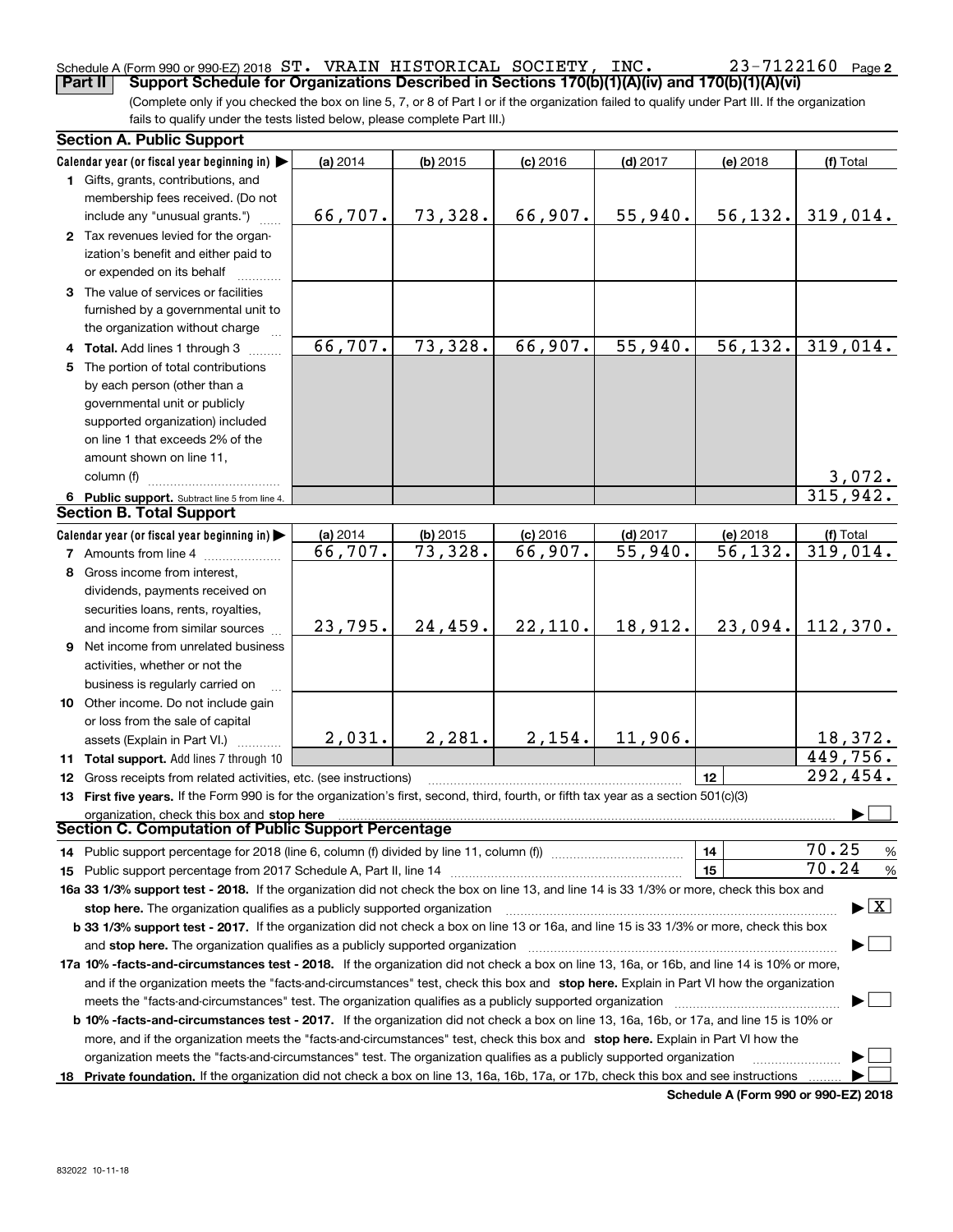### Schedule A (Form 990 or 990-EZ) 2018 Page ST. VRAIN HISTORICAL SOCIETY, INC. 23-7122160**Part III Support Schedule for Organizations Described in Section 509(a)(2)**

(Complete only if you checked the box on line 10 of Part I or if the organization failed to qualify under Part II. If the organization fails to qualify under the tests listed below, please complete Part II.)

|    | <b>Section A. Public Support</b>                                                                                                                                                                                               |          |          |                 |            |          |           |
|----|--------------------------------------------------------------------------------------------------------------------------------------------------------------------------------------------------------------------------------|----------|----------|-----------------|------------|----------|-----------|
|    | Calendar year (or fiscal year beginning in) $\blacktriangleright$                                                                                                                                                              | (a) 2014 | (b) 2015 | <b>(c)</b> 2016 | $(d)$ 2017 | (e) 2018 | (f) Total |
|    | 1 Gifts, grants, contributions, and                                                                                                                                                                                            |          |          |                 |            |          |           |
|    | membership fees received. (Do not                                                                                                                                                                                              |          |          |                 |            |          |           |
|    | include any "unusual grants.")                                                                                                                                                                                                 |          |          |                 |            |          |           |
|    | <b>2</b> Gross receipts from admissions,                                                                                                                                                                                       |          |          |                 |            |          |           |
|    | merchandise sold or services per-                                                                                                                                                                                              |          |          |                 |            |          |           |
|    | formed, or facilities furnished in                                                                                                                                                                                             |          |          |                 |            |          |           |
|    | any activity that is related to the<br>organization's tax-exempt purpose                                                                                                                                                       |          |          |                 |            |          |           |
|    | 3 Gross receipts from activities that                                                                                                                                                                                          |          |          |                 |            |          |           |
|    | are not an unrelated trade or bus-                                                                                                                                                                                             |          |          |                 |            |          |           |
|    | iness under section 513                                                                                                                                                                                                        |          |          |                 |            |          |           |
|    | 4 Tax revenues levied for the organ-                                                                                                                                                                                           |          |          |                 |            |          |           |
|    | ization's benefit and either paid to                                                                                                                                                                                           |          |          |                 |            |          |           |
|    | or expended on its behalf<br>.                                                                                                                                                                                                 |          |          |                 |            |          |           |
|    | 5 The value of services or facilities                                                                                                                                                                                          |          |          |                 |            |          |           |
|    | furnished by a governmental unit to                                                                                                                                                                                            |          |          |                 |            |          |           |
|    | the organization without charge                                                                                                                                                                                                |          |          |                 |            |          |           |
|    | <b>6 Total.</b> Add lines 1 through 5                                                                                                                                                                                          |          |          |                 |            |          |           |
|    | 7a Amounts included on lines 1, 2, and                                                                                                                                                                                         |          |          |                 |            |          |           |
|    | 3 received from disqualified persons                                                                                                                                                                                           |          |          |                 |            |          |           |
|    | <b>b</b> Amounts included on lines 2 and 3 received                                                                                                                                                                            |          |          |                 |            |          |           |
|    | from other than disqualified persons that                                                                                                                                                                                      |          |          |                 |            |          |           |
|    | exceed the greater of \$5,000 or 1% of the<br>amount on line 13 for the year                                                                                                                                                   |          |          |                 |            |          |           |
|    | c Add lines 7a and 7b                                                                                                                                                                                                          |          |          |                 |            |          |           |
|    | 8 Public support. (Subtract line 7c from line 6.)                                                                                                                                                                              |          |          |                 |            |          |           |
|    | <b>Section B. Total Support</b>                                                                                                                                                                                                |          |          |                 |            |          |           |
|    | Calendar year (or fiscal year beginning in)                                                                                                                                                                                    | (a) 2014 | (b) 2015 | <b>(c)</b> 2016 | $(d)$ 2017 | (e) 2018 | (f) Total |
|    | 9 Amounts from line 6                                                                                                                                                                                                          |          |          |                 |            |          |           |
|    | 10a Gross income from interest,                                                                                                                                                                                                |          |          |                 |            |          |           |
|    | dividends, payments received on                                                                                                                                                                                                |          |          |                 |            |          |           |
|    | securities loans, rents, royalties,<br>and income from similar sources                                                                                                                                                         |          |          |                 |            |          |           |
|    | <b>b</b> Unrelated business taxable income                                                                                                                                                                                     |          |          |                 |            |          |           |
|    | (less section 511 taxes) from businesses                                                                                                                                                                                       |          |          |                 |            |          |           |
|    | acquired after June 30, 1975 [10001]                                                                                                                                                                                           |          |          |                 |            |          |           |
|    |                                                                                                                                                                                                                                |          |          |                 |            |          |           |
|    | c Add lines 10a and 10b<br>11 Net income from unrelated business                                                                                                                                                               |          |          |                 |            |          |           |
|    | activities not included in line 10b,                                                                                                                                                                                           |          |          |                 |            |          |           |
|    | whether or not the business is                                                                                                                                                                                                 |          |          |                 |            |          |           |
|    | regularly carried on<br><b>12</b> Other income. Do not include gain                                                                                                                                                            |          |          |                 |            |          |           |
|    | or loss from the sale of capital                                                                                                                                                                                               |          |          |                 |            |          |           |
|    | assets (Explain in Part VI.)                                                                                                                                                                                                   |          |          |                 |            |          |           |
|    | 13 Total support. (Add lines 9, 10c, 11, and 12.)                                                                                                                                                                              |          |          |                 |            |          |           |
|    | 14 First five years. If the Form 990 is for the organization's first, second, third, fourth, or fifth tax year as a section 501(c)(3) organization,                                                                            |          |          |                 |            |          |           |
|    | check this box and stop here measurement content to the state of the state of the state of the state of the state of the state of the state of the state of the state of the state of the state of the state of the state of t |          |          |                 |            |          |           |
|    | <b>Section C. Computation of Public Support Percentage</b>                                                                                                                                                                     |          |          |                 |            |          |           |
|    | 15 Public support percentage for 2018 (line 8, column (f), divided by line 13, column (f))                                                                                                                                     |          |          |                 |            | 15       | %         |
| 16 | Public support percentage from 2017 Schedule A, Part III, line 15                                                                                                                                                              |          |          |                 |            | 16       | %         |
|    | <b>Section D. Computation of Investment Income Percentage</b>                                                                                                                                                                  |          |          |                 |            |          |           |
|    | 17 Investment income percentage for 2018 (line 10c, column (f), divided by line 13, column (f))                                                                                                                                |          |          |                 |            | 17       | %         |
|    | 18 Investment income percentage from 2017 Schedule A, Part III, line 17                                                                                                                                                        |          |          |                 |            | 18       | %         |
|    | 19a 33 1/3% support tests - 2018. If the organization did not check the box on line 14, and line 15 is more than 33 1/3%, and line 17 is not                                                                                   |          |          |                 |            |          |           |
|    | more than 33 1/3%, check this box and stop here. The organization qualifies as a publicly supported organization                                                                                                               |          |          |                 |            |          | $\sim$    |
|    | b 33 1/3% support tests - 2017. If the organization did not check a box on line 14 or line 19a, and line 16 is more than 33 1/3%, and                                                                                          |          |          |                 |            |          |           |
|    | line 18 is not more than 33 1/3%, check this box and stop here. The organization qualifies as a publicly supported organization                                                                                                |          |          |                 |            |          |           |
| 20 |                                                                                                                                                                                                                                |          |          |                 |            |          |           |

**Schedule A (Form 990 or 990-EZ) 2018**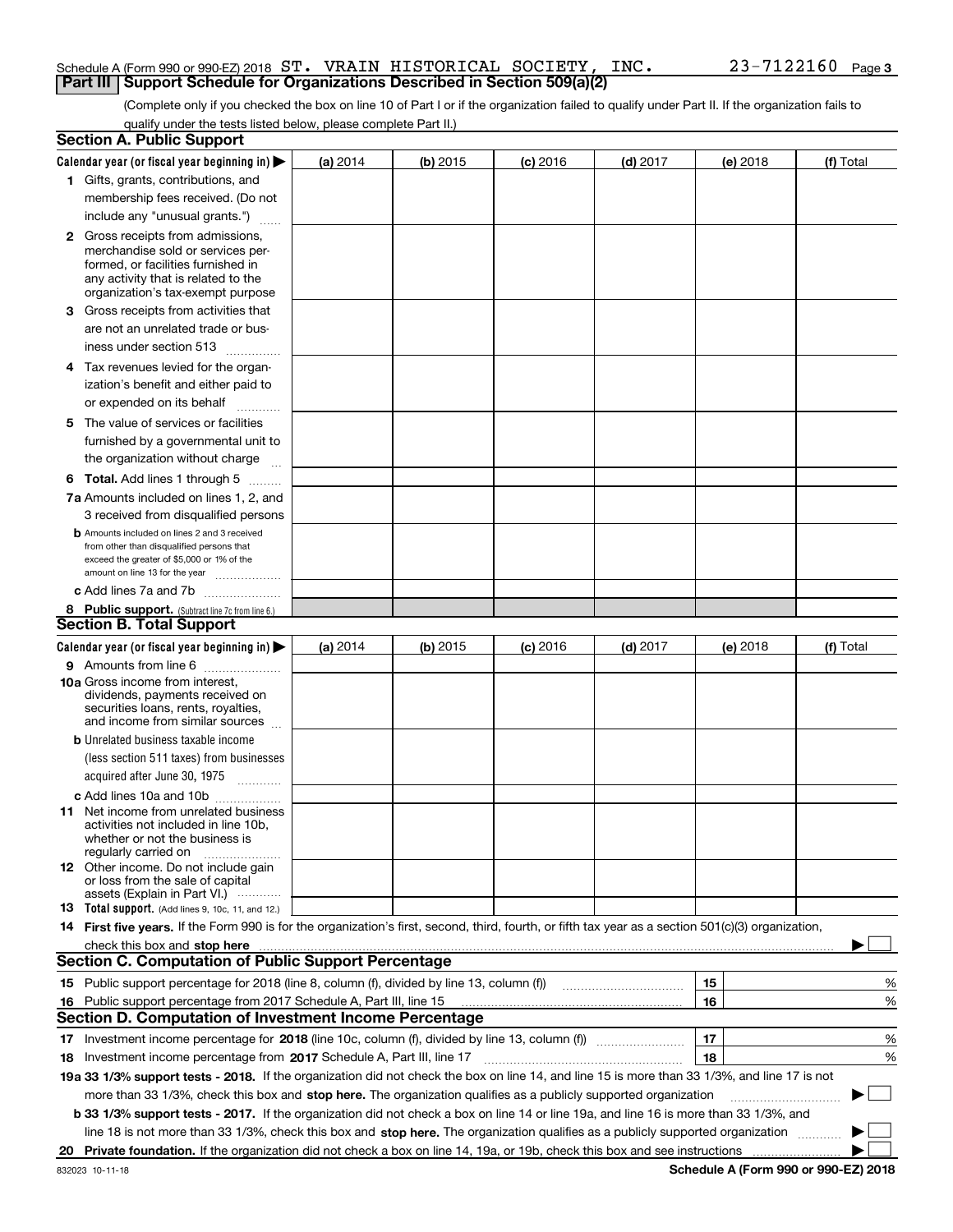**1**

**2**

**3a**

**3b**

**3c**

**4a**

**4b**

**4c**

**5a**

**5b5c**

**6**

**7**

**8**

**9a**

**9b**

**9c**

**10a**

**10b**

**YesNo**

## **Part IV Supporting Organizations**

(Complete only if you checked a box in line 12 on Part I. If you checked 12a of Part I, complete Sections A and B. If you checked 12b of Part I, complete Sections A and C. If you checked 12c of Part I, complete Sections A, D, and E. If you checked 12d of Part I, complete Sections A and D, and complete Part V.)

### **Section A. All Supporting Organizations**

- **1** Are all of the organization's supported organizations listed by name in the organization's governing documents? If "No," describe in **Part VI** how the supported organizations are designated. If designated by *class or purpose, describe the designation. If historic and continuing relationship, explain.*
- **2** Did the organization have any supported organization that does not have an IRS determination of status under section 509(a)(1) or (2)? If "Yes," explain in Part VI how the organization determined that the supported *organization was described in section 509(a)(1) or (2).*
- **3a** Did the organization have a supported organization described in section 501(c)(4), (5), or (6)? If "Yes," answer *(b) and (c) below.*
- **b** Did the organization confirm that each supported organization qualified under section 501(c)(4), (5), or (6) and satisfied the public support tests under section 509(a)(2)? If "Yes," describe in **Part VI** when and how the *organization made the determination.*
- **c**Did the organization ensure that all support to such organizations was used exclusively for section 170(c)(2)(B) purposes? If "Yes," explain in **Part VI** what controls the organization put in place to ensure such use.
- **4a***If* Was any supported organization not organized in the United States ("foreign supported organization")? *"Yes," and if you checked 12a or 12b in Part I, answer (b) and (c) below.*
- **b** Did the organization have ultimate control and discretion in deciding whether to make grants to the foreign supported organization? If "Yes," describe in **Part VI** how the organization had such control and discretion *despite being controlled or supervised by or in connection with its supported organizations.*
- **c** Did the organization support any foreign supported organization that does not have an IRS determination under sections 501(c)(3) and 509(a)(1) or (2)? If "Yes," explain in **Part VI** what controls the organization used *to ensure that all support to the foreign supported organization was used exclusively for section 170(c)(2)(B) purposes.*
- **5a***If "Yes,"* Did the organization add, substitute, or remove any supported organizations during the tax year? answer (b) and (c) below (if applicable). Also, provide detail in **Part VI,** including (i) the names and EIN *numbers of the supported organizations added, substituted, or removed; (ii) the reasons for each such action; (iii) the authority under the organization's organizing document authorizing such action; and (iv) how the action was accomplished (such as by amendment to the organizing document).*
- **b** Type I or Type II only. Was any added or substituted supported organization part of a class already designated in the organization's organizing document?
- **cSubstitutions only.**  Was the substitution the result of an event beyond the organization's control?
- **6** Did the organization provide support (whether in the form of grants or the provision of services or facilities) to **Part VI.** *If "Yes," provide detail in* support or benefit one or more of the filing organization's supported organizations? anyone other than (i) its supported organizations, (ii) individuals that are part of the charitable class benefited by one or more of its supported organizations, or (iii) other supporting organizations that also
- **7**Did the organization provide a grant, loan, compensation, or other similar payment to a substantial contributor *If "Yes," complete Part I of Schedule L (Form 990 or 990-EZ).* regard to a substantial contributor? (as defined in section 4958(c)(3)(C)), a family member of a substantial contributor, or a 35% controlled entity with
- **8** Did the organization make a loan to a disqualified person (as defined in section 4958) not described in line 7? *If "Yes," complete Part I of Schedule L (Form 990 or 990-EZ).*
- **9a** Was the organization controlled directly or indirectly at any time during the tax year by one or more in section 509(a)(1) or (2))? If "Yes," *provide detail in* <code>Part VI.</code> disqualified persons as defined in section 4946 (other than foundation managers and organizations described
- **b** Did one or more disqualified persons (as defined in line 9a) hold a controlling interest in any entity in which the supporting organization had an interest? If "Yes," provide detail in P**art VI**.
- **c**Did a disqualified person (as defined in line 9a) have an ownership interest in, or derive any personal benefit from, assets in which the supporting organization also had an interest? If "Yes," provide detail in P**art VI.**
- **10a** Was the organization subject to the excess business holdings rules of section 4943 because of section supporting organizations)? If "Yes," answer 10b below. 4943(f) (regarding certain Type II supporting organizations, and all Type III non-functionally integrated
- **b** Did the organization have any excess business holdings in the tax year? (Use Schedule C, Form 4720, to *determine whether the organization had excess business holdings.)*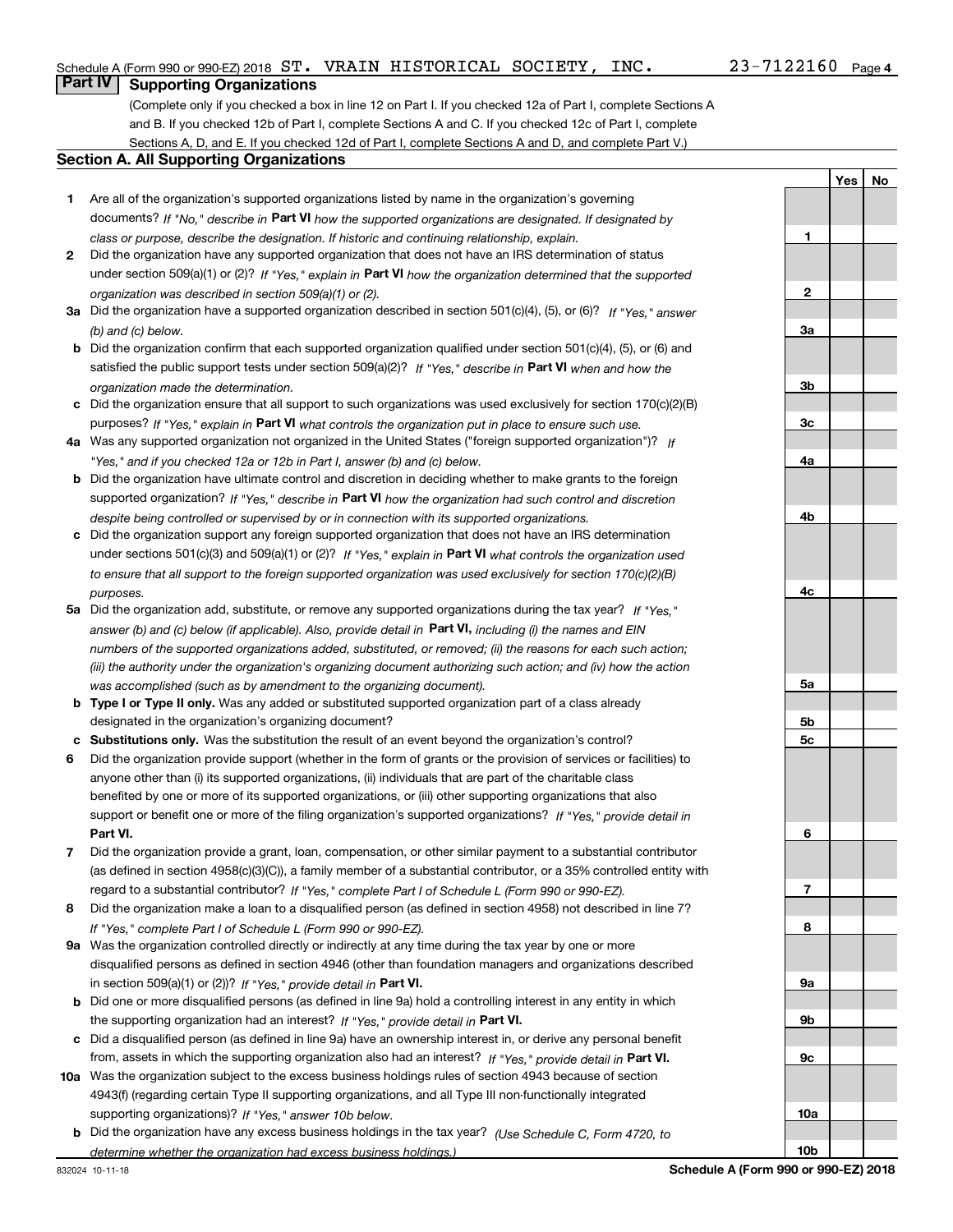## **5** Schedule A (Form 990 or 990-EZ) 2018 Page ST. VRAIN HISTORICAL SOCIETY, INC. 23-7122160**Part IV Supporting Organizations** *(continued)*

|    |                                                                                                                                                                                                                      |                 | Yes | No |
|----|----------------------------------------------------------------------------------------------------------------------------------------------------------------------------------------------------------------------|-----------------|-----|----|
|    | 11 Has the organization accepted a gift or contribution from any of the following persons?                                                                                                                           |                 |     |    |
|    | a A person who directly or indirectly controls, either alone or together with persons described in (b) and (c)                                                                                                       |                 |     |    |
|    | below, the governing body of a supported organization?                                                                                                                                                               | 11a             |     |    |
|    | <b>b</b> A family member of a person described in (a) above?                                                                                                                                                         | 11 <sub>b</sub> |     |    |
|    | c A 35% controlled entity of a person described in (a) or (b) above? If "Yes" to a, b, or c, provide detail in Part VI.                                                                                              | 11c             |     |    |
|    | <b>Section B. Type I Supporting Organizations</b>                                                                                                                                                                    |                 |     |    |
|    |                                                                                                                                                                                                                      |                 | Yes | No |
| 1  | Did the directors, trustees, or membership of one or more supported organizations have the power to                                                                                                                  |                 |     |    |
|    |                                                                                                                                                                                                                      |                 |     |    |
|    | regularly appoint or elect at least a majority of the organization's directors or trustees at all times during the                                                                                                   |                 |     |    |
|    | tax year? If "No," describe in Part VI how the supported organization(s) effectively operated, supervised, or                                                                                                        |                 |     |    |
|    | controlled the organization's activities. If the organization had more than one supported organization,                                                                                                              |                 |     |    |
|    | describe how the powers to appoint and/or remove directors or trustees were allocated among the supported                                                                                                            |                 |     |    |
|    | organizations and what conditions or restrictions, if any, applied to such powers during the tax year.                                                                                                               | 1               |     |    |
| 2  | Did the organization operate for the benefit of any supported organization other than the supported                                                                                                                  |                 |     |    |
|    | organization(s) that operated, supervised, or controlled the supporting organization? If "Yes," explain in                                                                                                           |                 |     |    |
|    | Part VI how providing such benefit carried out the purposes of the supported organization(s) that operated,                                                                                                          |                 |     |    |
|    | supervised, or controlled the supporting organization.                                                                                                                                                               | $\mathbf{2}$    |     |    |
|    | <b>Section C. Type II Supporting Organizations</b>                                                                                                                                                                   |                 |     |    |
|    |                                                                                                                                                                                                                      |                 | Yes | No |
| 1. | Were a majority of the organization's directors or trustees during the tax year also a majority of the directors                                                                                                     |                 |     |    |
|    | or trustees of each of the organization's supported organization(s)? If "No," describe in Part VI how control                                                                                                        |                 |     |    |
|    | or management of the supporting organization was vested in the same persons that controlled or managed                                                                                                               |                 |     |    |
|    | the supported organization(s).                                                                                                                                                                                       | 1               |     |    |
|    | Section D. All Type III Supporting Organizations                                                                                                                                                                     |                 |     |    |
|    |                                                                                                                                                                                                                      |                 | Yes | No |
| 1. | Did the organization provide to each of its supported organizations, by the last day of the fifth month of the                                                                                                       |                 |     |    |
|    | organization's tax year, (i) a written notice describing the type and amount of support provided during the prior tax                                                                                                |                 |     |    |
|    | year, (ii) a copy of the Form 990 that was most recently filed as of the date of notification, and (iii) copies of the                                                                                               |                 |     |    |
|    | organization's governing documents in effect on the date of notification, to the extent not previously provided?                                                                                                     | 1               |     |    |
| 2  | Were any of the organization's officers, directors, or trustees either (i) appointed or elected by the supported                                                                                                     |                 |     |    |
|    | organization(s) or (ii) serving on the governing body of a supported organization? If "No," explain in Part VI how                                                                                                   |                 |     |    |
|    |                                                                                                                                                                                                                      | $\mathbf{2}$    |     |    |
| 3  | the organization maintained a close and continuous working relationship with the supported organization(s).<br>By reason of the relationship described in (2), did the organization's supported organizations have a |                 |     |    |
|    |                                                                                                                                                                                                                      |                 |     |    |
|    | significant voice in the organization's investment policies and in directing the use of the organization's                                                                                                           |                 |     |    |
|    | income or assets at all times during the tax year? If "Yes," describe in Part VI the role the organization's                                                                                                         |                 |     |    |
|    | supported organizations played in this regard.<br>Section E. Type III Functionally Integrated Supporting Organizations                                                                                               | 3               |     |    |
|    |                                                                                                                                                                                                                      |                 |     |    |
| 1  | Check the box next to the method that the organization used to satisfy the Integral Part Test during the year (see instructions).                                                                                    |                 |     |    |
| a  | The organization satisfied the Activities Test. Complete line 2 below.                                                                                                                                               |                 |     |    |
| b  | The organization is the parent of each of its supported organizations. Complete line 3 below.                                                                                                                        |                 |     |    |
| c  | The organization supported a governmental entity. Describe in Part VI how you supported a government entity (see instructions),                                                                                      |                 |     |    |
| 2  | Activities Test. Answer (a) and (b) below.                                                                                                                                                                           |                 | Yes | No |
| а  | Did substantially all of the organization's activities during the tax year directly further the exempt purposes of                                                                                                   |                 |     |    |
|    | the supported organization(s) to which the organization was responsive? If "Yes," then in Part VI identify                                                                                                           |                 |     |    |
|    | those supported organizations and explain how these activities directly furthered their exempt purposes,                                                                                                             |                 |     |    |
|    | how the organization was responsive to those supported organizations, and how the organization determined                                                                                                            |                 |     |    |
|    | that these activities constituted substantially all of its activities.                                                                                                                                               | 2a              |     |    |
|    | <b>b</b> Did the activities described in (a) constitute activities that, but for the organization's involvement, one or more                                                                                         |                 |     |    |
|    | of the organization's supported organization(s) would have been engaged in? If "Yes," explain in Part VI the                                                                                                         |                 |     |    |
|    | reasons for the organization's position that its supported organization(s) would have engaged in these                                                                                                               |                 |     |    |
|    | activities but for the organization's involvement.                                                                                                                                                                   | 2b              |     |    |
| 3  | Parent of Supported Organizations. Answer (a) and (b) below.                                                                                                                                                         |                 |     |    |
|    | a Did the organization have the power to regularly appoint or elect a majority of the officers, directors, or                                                                                                        |                 |     |    |
|    | trustees of each of the supported organizations? Provide details in Part VI.                                                                                                                                         | За              |     |    |
|    | <b>b</b> Did the organization exercise a substantial degree of direction over the policies, programs, and activities of each                                                                                         |                 |     |    |
|    | of its supported organizations? If "Yes." describe in Part VI the role played by the organization in this regard.                                                                                                    | 3b              |     |    |

**Schedule A (Form 990 or 990-EZ) 2018**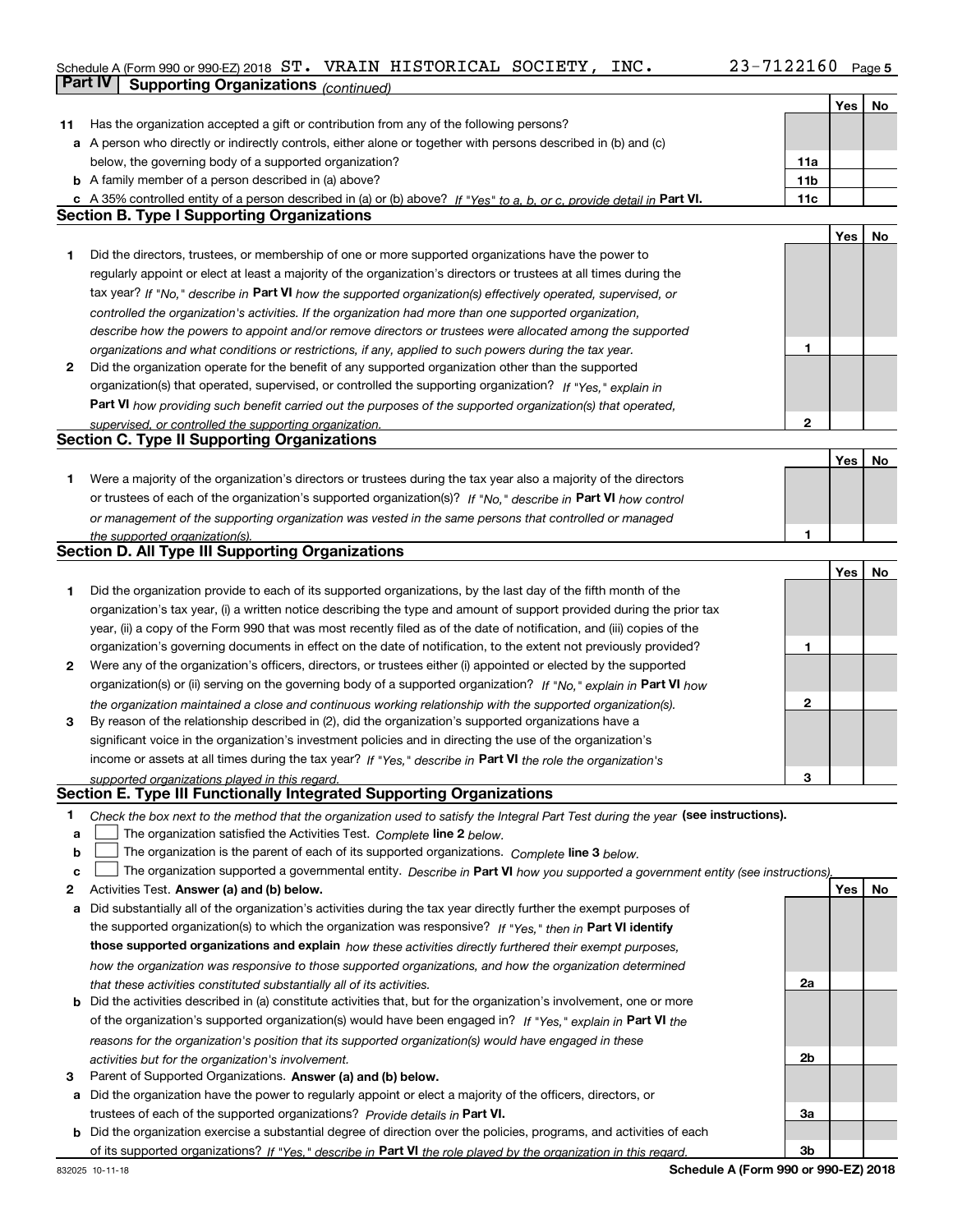| <b>Part V</b> Type III Non-Functionally Integrated 509(a)(3) Supporting Organizations |  |  |                       |  |
|---------------------------------------------------------------------------------------|--|--|-----------------------|--|
| Schedule A (Form 990 or 990-EZ) 2018 ST. VRAIN HISTORICAL SOCIETY, INC.               |  |  | $23 - 7122160$ Page 6 |  |

1 Check here if the organization satisfied the Integral Part Test as a qualifying trust on Nov. 20, 1970 (explain in Part VI.) See instructions. All other Type III non-functionally integrated supporting organizations must complete Sections A through E.

|              | Section A - Adjusted Net Income                                              |                | (A) Prior Year | (B) Current Year<br>(optional) |
|--------------|------------------------------------------------------------------------------|----------------|----------------|--------------------------------|
| 1            | Net short-term capital gain                                                  | 1              |                |                                |
| 2            | Recoveries of prior-year distributions                                       | $\overline{2}$ |                |                                |
| 3            | Other gross income (see instructions)                                        | 3              |                |                                |
| 4            | Add lines 1 through 3                                                        | 4              |                |                                |
| 5            | Depreciation and depletion                                                   | 5              |                |                                |
| 6            | Portion of operating expenses paid or incurred for production or             |                |                |                                |
|              | collection of gross income or for management, conservation, or               |                |                |                                |
|              | maintenance of property held for production of income (see instructions)     | 6              |                |                                |
| 7            | Other expenses (see instructions)                                            | $\overline{7}$ |                |                                |
| 8            | <b>Adjusted Net Income</b> (subtract lines 5, 6, and 7 from line 4)          | 8              |                |                                |
|              | <b>Section B - Minimum Asset Amount</b>                                      |                | (A) Prior Year | (B) Current Year<br>(optional) |
| 1            | Aggregate fair market value of all non-exempt-use assets (see                |                |                |                                |
|              | instructions for short tax year or assets held for part of year):            |                |                |                                |
|              | a Average monthly value of securities                                        | 1a             |                |                                |
|              | <b>b</b> Average monthly cash balances                                       | 1 <sub>b</sub> |                |                                |
|              | c Fair market value of other non-exempt-use assets                           | 1c             |                |                                |
|              | d Total (add lines 1a, 1b, and 1c)                                           | 1d             |                |                                |
|              | <b>e</b> Discount claimed for blockage or other                              |                |                |                                |
|              | factors (explain in detail in Part VI):                                      |                |                |                                |
| 2            | Acquisition indebtedness applicable to non-exempt-use assets                 | $\mathbf{2}$   |                |                                |
| 3            | Subtract line 2 from line 1d                                                 | 3              |                |                                |
| 4            | Cash deemed held for exempt use. Enter 1-1/2% of line 3 (for greater amount, |                |                |                                |
|              | see instructions)                                                            | 4              |                |                                |
| 5            | Net value of non-exempt-use assets (subtract line 4 from line 3)             | 5              |                |                                |
| 6            | Multiply line 5 by .035                                                      | 6              |                |                                |
| 7            | Recoveries of prior-year distributions                                       | $\overline{7}$ |                |                                |
| 8            | Minimum Asset Amount (add line 7 to line 6)                                  | 8              |                |                                |
|              | <b>Section C - Distributable Amount</b>                                      |                |                | <b>Current Year</b>            |
| 1            | Adjusted net income for prior year (from Section A, line 8, Column A)        | 1              |                |                                |
| $\mathbf{2}$ | Enter 85% of line 1                                                          | $\mathbf 2$    |                |                                |
| 3            | Minimum asset amount for prior year (from Section B, line 8, Column A)       | 3              |                |                                |
| 4            | Enter greater of line 2 or line 3                                            | 4              |                |                                |
| 5            | Income tax imposed in prior year                                             | 5              |                |                                |
| 6            | <b>Distributable Amount.</b> Subtract line 5 from line 4, unless subject to  |                |                |                                |
|              | emergency temporary reduction (see instructions)                             | 6              |                |                                |

**7**Check here if the current year is the organization's first as a non-functionally integrated Type III supporting organization (see instructions).

**Schedule A (Form 990 or 990-EZ) 2018**

**1**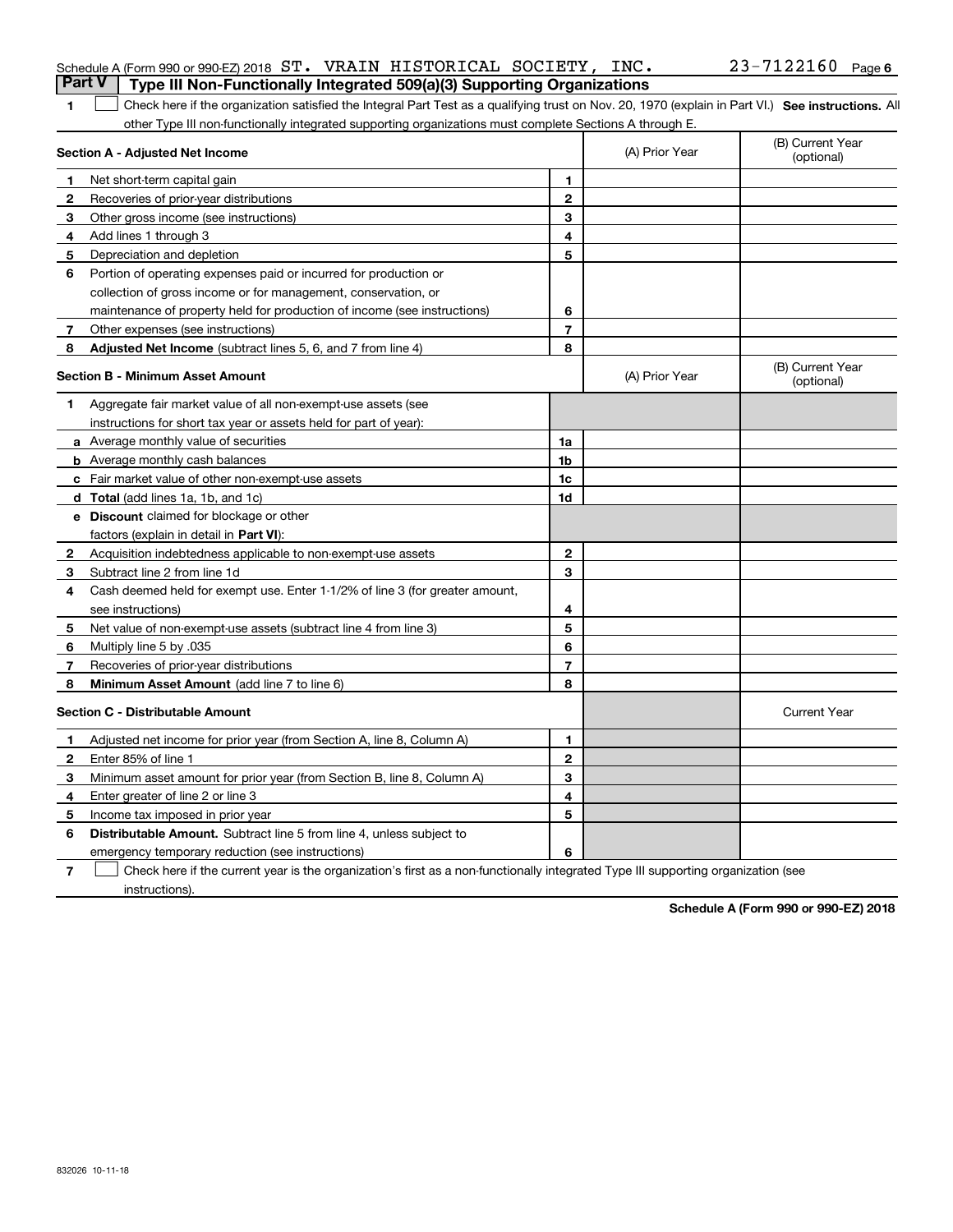### Schedule A (Form 990 or 990-EZ) 2018 S'I'。 VRAIN HISTORICAL SOCIETY, INC。 23-7I22I6U Page ST. VRAIN HISTORICAL SOCIETY, INC. 23-7122160

| <b>Part V</b> | Type III Non-Functionally Integrated 509(a)(3) Supporting Organizations                    |                                    | (continued)                                    |                                                  |
|---------------|--------------------------------------------------------------------------------------------|------------------------------------|------------------------------------------------|--------------------------------------------------|
|               | <b>Section D - Distributions</b>                                                           |                                    |                                                | <b>Current Year</b>                              |
| 1             | Amounts paid to supported organizations to accomplish exempt purposes                      |                                    |                                                |                                                  |
| 2             | Amounts paid to perform activity that directly furthers exempt purposes of supported       |                                    |                                                |                                                  |
|               | organizations, in excess of income from activity                                           |                                    |                                                |                                                  |
| 3             | Administrative expenses paid to accomplish exempt purposes of supported organizations      |                                    |                                                |                                                  |
| 4             | Amounts paid to acquire exempt-use assets                                                  |                                    |                                                |                                                  |
| 5             | Qualified set-aside amounts (prior IRS approval required)                                  |                                    |                                                |                                                  |
| 6             | Other distributions (describe in Part VI). See instructions.                               |                                    |                                                |                                                  |
| 7             | <b>Total annual distributions.</b> Add lines 1 through 6.                                  |                                    |                                                |                                                  |
| 8             | Distributions to attentive supported organizations to which the organization is responsive |                                    |                                                |                                                  |
|               | (provide details in Part VI). See instructions.                                            |                                    |                                                |                                                  |
| 9             | Distributable amount for 2018 from Section C, line 6                                       |                                    |                                                |                                                  |
| 10            | Line 8 amount divided by line 9 amount                                                     |                                    |                                                |                                                  |
|               | <b>Section E - Distribution Allocations</b> (see instructions)                             | (i)<br><b>Excess Distributions</b> | (iii)<br><b>Underdistributions</b><br>Pre-2018 | (iii)<br><b>Distributable</b><br>Amount for 2018 |
| 1             | Distributable amount for 2018 from Section C, line 6                                       |                                    |                                                |                                                  |
| 2             | Underdistributions, if any, for years prior to 2018 (reason-                               |                                    |                                                |                                                  |
|               | able cause required- explain in Part VI). See instructions.                                |                                    |                                                |                                                  |
| З             | Excess distributions carryover, if any, to 2018                                            |                                    |                                                |                                                  |
|               | <b>a</b> From 2013                                                                         |                                    |                                                |                                                  |
|               | <b>b</b> From 2014                                                                         |                                    |                                                |                                                  |
|               | $c$ From 2015                                                                              |                                    |                                                |                                                  |
|               | d From 2016                                                                                |                                    |                                                |                                                  |
|               | e From 2017                                                                                |                                    |                                                |                                                  |
|               | Total of lines 3a through e                                                                |                                    |                                                |                                                  |
| g             | Applied to underdistributions of prior years                                               |                                    |                                                |                                                  |
|               | <b>h</b> Applied to 2018 distributable amount                                              |                                    |                                                |                                                  |
|               | Carryover from 2013 not applied (see instructions)                                         |                                    |                                                |                                                  |
|               | Remainder. Subtract lines 3g, 3h, and 3i from 3f.                                          |                                    |                                                |                                                  |
| 4             | Distributions for 2018 from Section D,                                                     |                                    |                                                |                                                  |
|               | line $7:$                                                                                  |                                    |                                                |                                                  |
|               | <b>a</b> Applied to underdistributions of prior years                                      |                                    |                                                |                                                  |
|               | <b>b</b> Applied to 2018 distributable amount                                              |                                    |                                                |                                                  |
|               | c Remainder. Subtract lines 4a and 4b from 4.                                              |                                    |                                                |                                                  |
| 5             | Remaining underdistributions for years prior to 2018, if                                   |                                    |                                                |                                                  |
|               | any. Subtract lines 3g and 4a from line 2. For result greater                              |                                    |                                                |                                                  |
|               | than zero, explain in Part VI. See instructions.                                           |                                    |                                                |                                                  |
| 6             | Remaining underdistributions for 2018. Subtract lines 3h                                   |                                    |                                                |                                                  |
|               | and 4b from line 1. For result greater than zero, explain in                               |                                    |                                                |                                                  |
|               | Part VI. See instructions.                                                                 |                                    |                                                |                                                  |
| 7             | Excess distributions carryover to 2019. Add lines 3j                                       |                                    |                                                |                                                  |
|               | and 4c.                                                                                    |                                    |                                                |                                                  |
| 8             | Breakdown of line 7:                                                                       |                                    |                                                |                                                  |
|               | a Excess from 2014                                                                         |                                    |                                                |                                                  |
|               | <b>b</b> Excess from 2015                                                                  |                                    |                                                |                                                  |
|               | c Excess from 2016                                                                         |                                    |                                                |                                                  |
|               | d Excess from 2017                                                                         |                                    |                                                |                                                  |
|               | e Excess from 2018                                                                         |                                    |                                                |                                                  |

**Schedule A (Form 990 or 990-EZ) 2018**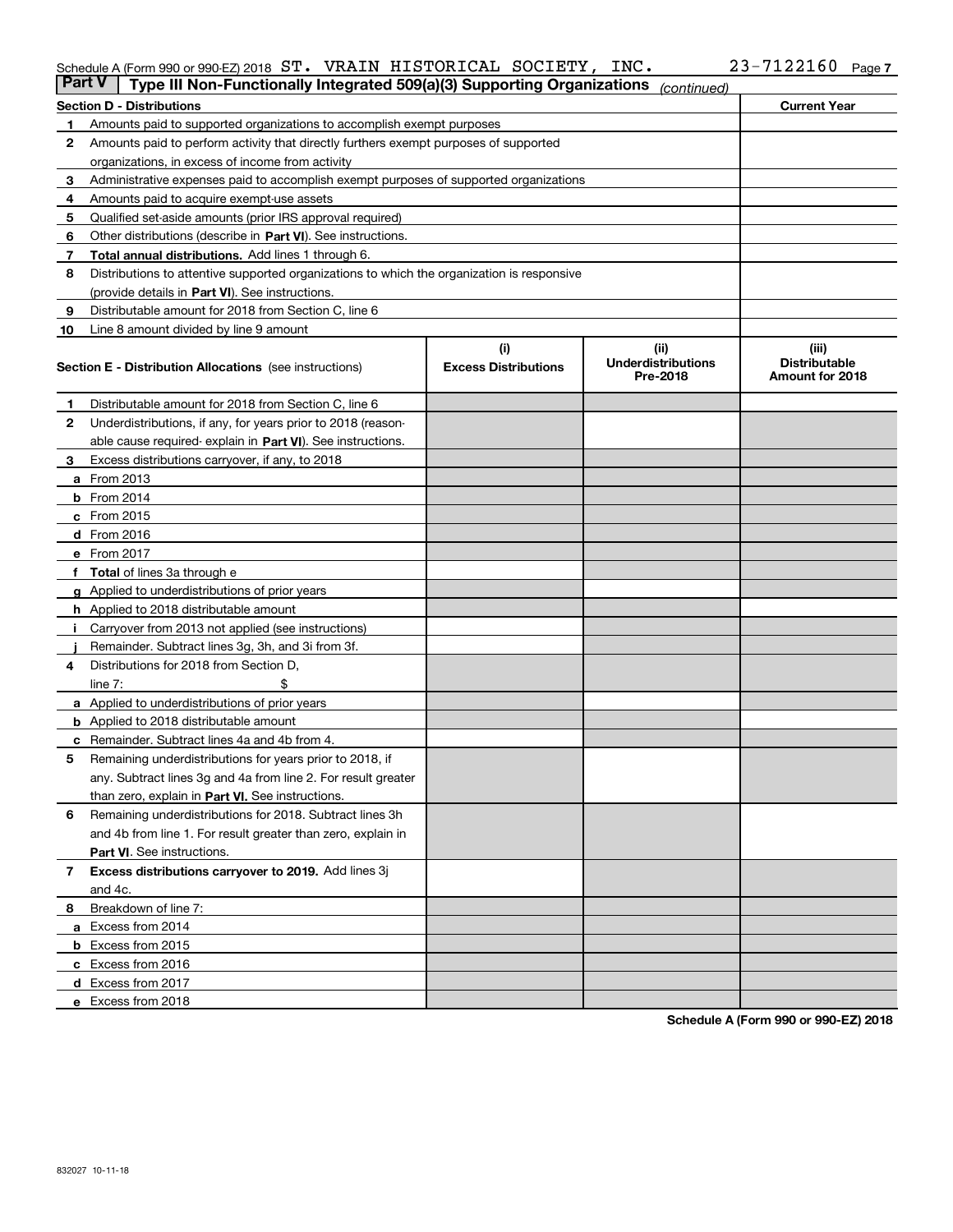|                | Schedule A (Form 990 or 990-EZ) 2018 ST. VRAIN HISTORICAL SOCIETY, INC.                                                                                                                                                                                                                                                                                                                                                                                                                                                                                                                     |  | $23 - 7122160$ Page 8 |  |
|----------------|---------------------------------------------------------------------------------------------------------------------------------------------------------------------------------------------------------------------------------------------------------------------------------------------------------------------------------------------------------------------------------------------------------------------------------------------------------------------------------------------------------------------------------------------------------------------------------------------|--|-----------------------|--|
| <b>Part VI</b> | Supplemental Information. Provide the explanations required by Part II, line 10; Part II, line 17a or 17b; Part III, line 12;<br>Part IV, Section A, lines 1, 2, 3b, 3c, 4b, 4c, 5a, 6, 9a, 9b, 9c, 11a, 11b, and 11c; Part IV, Section B, lines 1 and 2; Part IV, Section C,<br>line 1; Part IV, Section D, lines 2 and 3; Part IV, Section E, lines 1c, 2a, 2b, 3a, and 3b; Part V, line 1; Part V, Section B, line 1e; Part V,<br>Section D, lines 5, 6, and 8; and Part V, Section E, lines 2, 5, and 6. Also complete this part for any additional information.<br>(See instructions.) |  |                       |  |
|                |                                                                                                                                                                                                                                                                                                                                                                                                                                                                                                                                                                                             |  |                       |  |
|                |                                                                                                                                                                                                                                                                                                                                                                                                                                                                                                                                                                                             |  |                       |  |
|                |                                                                                                                                                                                                                                                                                                                                                                                                                                                                                                                                                                                             |  |                       |  |
|                |                                                                                                                                                                                                                                                                                                                                                                                                                                                                                                                                                                                             |  |                       |  |
|                |                                                                                                                                                                                                                                                                                                                                                                                                                                                                                                                                                                                             |  |                       |  |
|                |                                                                                                                                                                                                                                                                                                                                                                                                                                                                                                                                                                                             |  |                       |  |
|                |                                                                                                                                                                                                                                                                                                                                                                                                                                                                                                                                                                                             |  |                       |  |
|                |                                                                                                                                                                                                                                                                                                                                                                                                                                                                                                                                                                                             |  |                       |  |
|                |                                                                                                                                                                                                                                                                                                                                                                                                                                                                                                                                                                                             |  |                       |  |
|                |                                                                                                                                                                                                                                                                                                                                                                                                                                                                                                                                                                                             |  |                       |  |
|                |                                                                                                                                                                                                                                                                                                                                                                                                                                                                                                                                                                                             |  |                       |  |
|                |                                                                                                                                                                                                                                                                                                                                                                                                                                                                                                                                                                                             |  |                       |  |
|                |                                                                                                                                                                                                                                                                                                                                                                                                                                                                                                                                                                                             |  |                       |  |
|                |                                                                                                                                                                                                                                                                                                                                                                                                                                                                                                                                                                                             |  |                       |  |
|                |                                                                                                                                                                                                                                                                                                                                                                                                                                                                                                                                                                                             |  |                       |  |
|                |                                                                                                                                                                                                                                                                                                                                                                                                                                                                                                                                                                                             |  |                       |  |
|                |                                                                                                                                                                                                                                                                                                                                                                                                                                                                                                                                                                                             |  |                       |  |
|                |                                                                                                                                                                                                                                                                                                                                                                                                                                                                                                                                                                                             |  |                       |  |
|                |                                                                                                                                                                                                                                                                                                                                                                                                                                                                                                                                                                                             |  |                       |  |
|                |                                                                                                                                                                                                                                                                                                                                                                                                                                                                                                                                                                                             |  |                       |  |
|                |                                                                                                                                                                                                                                                                                                                                                                                                                                                                                                                                                                                             |  |                       |  |
|                |                                                                                                                                                                                                                                                                                                                                                                                                                                                                                                                                                                                             |  |                       |  |
|                |                                                                                                                                                                                                                                                                                                                                                                                                                                                                                                                                                                                             |  |                       |  |
|                |                                                                                                                                                                                                                                                                                                                                                                                                                                                                                                                                                                                             |  |                       |  |
|                |                                                                                                                                                                                                                                                                                                                                                                                                                                                                                                                                                                                             |  |                       |  |
|                |                                                                                                                                                                                                                                                                                                                                                                                                                                                                                                                                                                                             |  |                       |  |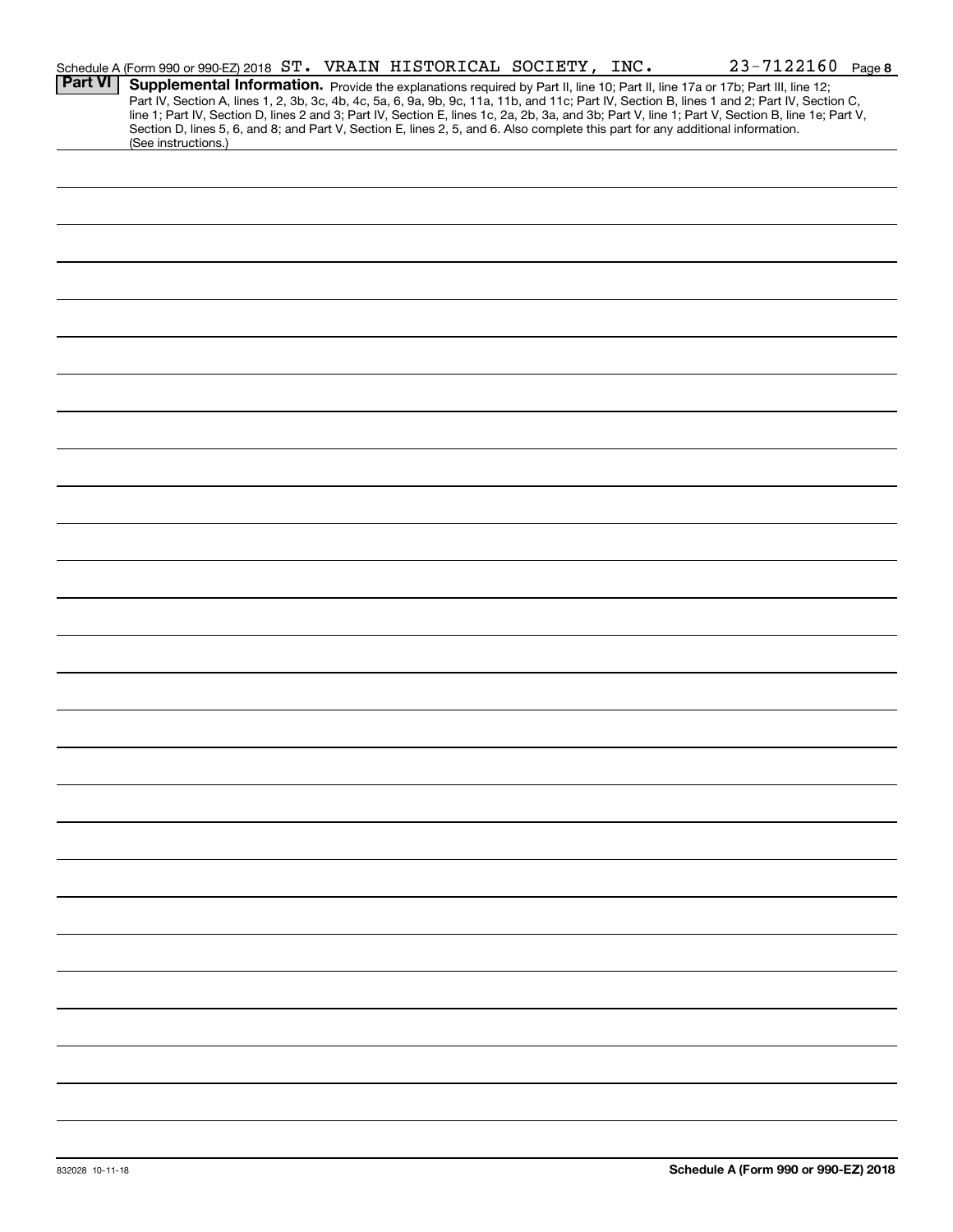Department of the Treasury Internal Revenue Service **(Form 990, 990-EZ, or 990-PF)**

Name of the organization

## **Schedule B Schedule of Contributors**

**| Attach to Form 990, Form 990-EZ, or Form 990-PF. | Go to www.irs.gov/Form990 for the latest information.** OMB No. 1545-0047

**2018**

**Employer identification number**

|                                | ST. VRAIN HISTORICAL SOCIETY, INC.                                          | 23-7122160 |
|--------------------------------|-----------------------------------------------------------------------------|------------|
| Organization type (check one): |                                                                             |            |
| Filers of:                     | Section:                                                                    |            |
| Form 990 or 990-EZ             | $\lfloor \underline{X} \rfloor$ 501(c)( 3) (enter number) organization      |            |
|                                | $4947(a)(1)$ nonexempt charitable trust not treated as a private foundation |            |
|                                | 527 political organization                                                  |            |
| Form 990-PF                    | 501(c)(3) exempt private foundation                                         |            |
|                                | 4947(a)(1) nonexempt charitable trust treated as a private foundation       |            |
|                                | 501(c)(3) taxable private foundation                                        |            |
|                                |                                                                             |            |

Check if your organization is covered by the **General Rule** or a **Special Rule. Note:**  Only a section 501(c)(7), (8), or (10) organization can check boxes for both the General Rule and a Special Rule. See instructions.

### **General Rule**

 $\mathcal{L}^{\text{max}}$ 

For an organization filing Form 990, 990-EZ, or 990-PF that received, during the year, contributions totaling \$5,000 or more (in money or property) from any one contributor. Complete Parts I and II. See instructions for determining a contributor's total contributions.

### **Special Rules**

any one contributor, during the year, total contributions of the greater of  $\,$  (1) \$5,000; or **(2)** 2% of the amount on (i) Form 990, Part VIII, line 1h;  $\boxed{\textbf{X}}$  For an organization described in section 501(c)(3) filing Form 990 or 990-EZ that met the 33 1/3% support test of the regulations under sections 509(a)(1) and 170(b)(1)(A)(vi), that checked Schedule A (Form 990 or 990-EZ), Part II, line 13, 16a, or 16b, and that received from or (ii) Form 990-EZ, line 1. Complete Parts I and II.

year, total contributions of more than \$1,000 *exclusively* for religious, charitable, scientific, literary, or educational purposes, or for the For an organization described in section 501(c)(7), (8), or (10) filing Form 990 or 990-EZ that received from any one contributor, during the prevention of cruelty to children or animals. Complete Parts I (entering "N/A" in column (b) instead of the contributor name and address), II, and III.  $\mathcal{L}^{\text{max}}$ 

purpose. Don't complete any of the parts unless the **General Rule** applies to this organization because it received *nonexclusively* year, contributions <sub>exclusively</sub> for religious, charitable, etc., purposes, but no such contributions totaled more than \$1,000. If this box is checked, enter here the total contributions that were received during the year for an  $\;$ exclusively religious, charitable, etc., For an organization described in section 501(c)(7), (8), or (10) filing Form 990 or 990-EZ that received from any one contributor, during the religious, charitable, etc., contributions totaling \$5,000 or more during the year  $\Box$ — $\Box$   $\Box$  $\mathcal{L}^{\text{max}}$ 

**Caution:**  An organization that isn't covered by the General Rule and/or the Special Rules doesn't file Schedule B (Form 990, 990-EZ, or 990-PF),  **must** but it answer "No" on Part IV, line 2, of its Form 990; or check the box on line H of its Form 990-EZ or on its Form 990-PF, Part I, line 2, to certify that it doesn't meet the filing requirements of Schedule B (Form 990, 990-EZ, or 990-PF).

**For Paperwork Reduction Act Notice, see the instructions for Form 990, 990-EZ, or 990-PF. Schedule B (Form 990, 990-EZ, or 990-PF) (2018)** LHA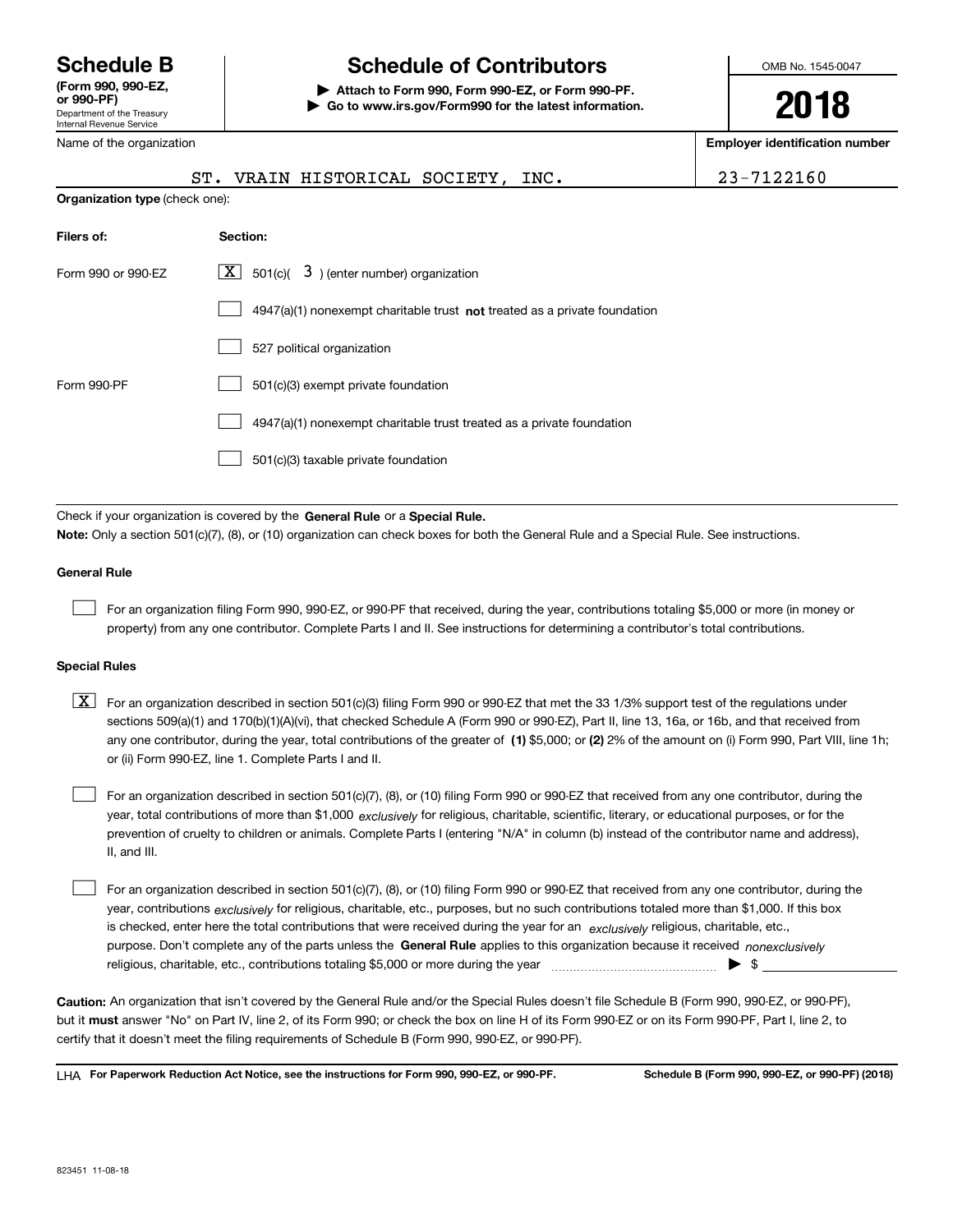## Schedule B (Form 990, 990-EZ, or 990-PF) (2018) Page 2

Name of organization

**Employer identification number**

## ST. VRAIN HISTORICAL SOCIETY, INC. 23-7122160

(schedule B (Form 990, 990-EZ, or 990-PF) (2018)<br>
Iame of organization<br> **23** – 7122160<br> **23** – 7122160<br> **Part I Contributors** (see instructions). Use duplicate copies of Part I if additional space is needed.

| (a)        | (b)                                                            | (c)                               | (d)                                                                                                       |
|------------|----------------------------------------------------------------|-----------------------------------|-----------------------------------------------------------------------------------------------------------|
| No.        | Name, address, and ZIP + 4                                     | <b>Total contributions</b>        | Type of contribution                                                                                      |
| 1          | CITY OF LONGMONT<br>CIVIC CENTER COMPLEX<br>LONGMONT, CO 80501 | 10,500.<br>$\frac{1}{2}$          | $\overline{\text{X}}$<br>Person<br>Payroll<br>Noncash<br>(Complete Part II for<br>noncash contributions.) |
| (a)<br>No. | (b)<br>Name, address, and ZIP + 4                              | (c)<br><b>Total contributions</b> | (d)<br>Type of contribution                                                                               |
|            |                                                                | $\frac{1}{2}$                     | Person<br>Payroll<br>Noncash<br>(Complete Part II for<br>noncash contributions.)                          |
| (a)<br>No. | (b)<br>Name, address, and ZIP + 4                              | (c)<br><b>Total contributions</b> | (d)<br>Type of contribution                                                                               |
|            |                                                                | $\frac{1}{2}$                     | Person<br>Payroll<br>Noncash<br>(Complete Part II for<br>noncash contributions.)                          |
| (a)<br>No. | (b)<br>Name, address, and ZIP + 4                              | (c)<br><b>Total contributions</b> | (d)<br>Type of contribution                                                                               |
|            |                                                                | $\frac{1}{2}$                     | Person<br>Payroll<br>Noncash<br>(Complete Part II for<br>noncash contributions.)                          |
| (a)<br>No. | (b)<br>Name, address, and ZIP + 4                              | (c)<br><b>Total contributions</b> | (d)<br>Type of contribution                                                                               |
|            |                                                                | \$                                | Person<br>Payroll<br>Noncash<br>(Complete Part II for<br>noncash contributions.)                          |
| (a)<br>No. | (b)<br>Name, address, and ZIP + 4                              | (c)<br><b>Total contributions</b> | (d)<br>Type of contribution                                                                               |
|            |                                                                | \$                                | Person<br>Payroll<br>Noncash<br>(Complete Part II for<br>noncash contributions.)                          |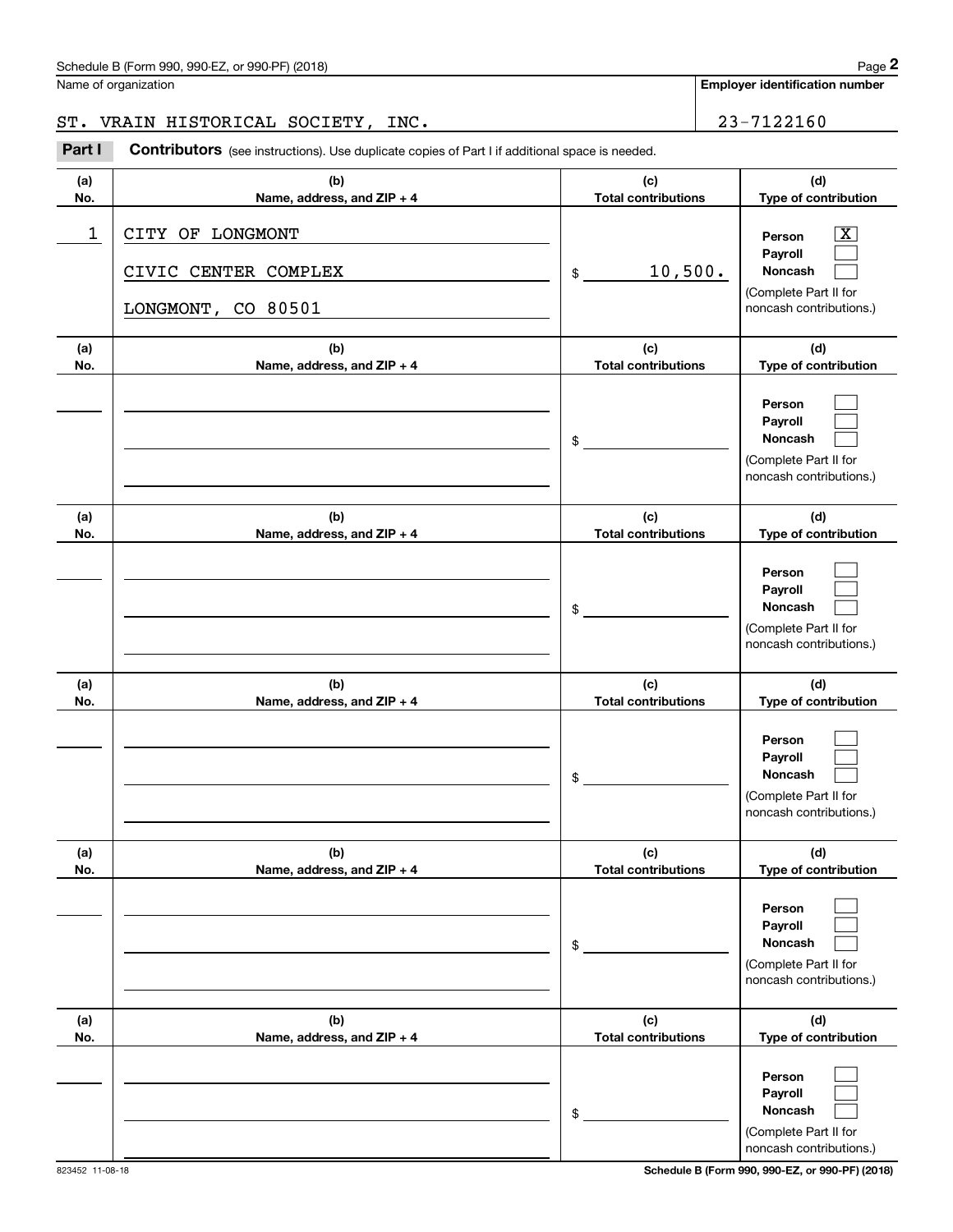**Employer identification number**

| ST. VRAIN HISTORICAL SOCIETY, INC. |  | 23-7122160 |
|------------------------------------|--|------------|
|                                    |  |            |

(see instructions). Use duplicate copies of Part II if additional space is needed.<br> **3Part II Noncash Property** (see instructions). Use duplicate copies of Part II if additional space is needed.

| (a)<br>No.<br>from<br>Part I | (b)<br>Description of noncash property given | (c)<br>FMV (or estimate)<br>(See instructions.) | (d)<br>Date received |
|------------------------------|----------------------------------------------|-------------------------------------------------|----------------------|
|                              |                                              | $\mathsf{\$}$                                   |                      |
| (a)<br>No.<br>from<br>Part I | (b)<br>Description of noncash property given | (c)<br>FMV (or estimate)<br>(See instructions.) | (d)<br>Date received |
|                              |                                              | $\sim$                                          |                      |
| (a)<br>No.<br>from<br>Part I | (b)<br>Description of noncash property given | (c)<br>FMV (or estimate)<br>(See instructions.) | (d)<br>Date received |
|                              |                                              | $\sim$                                          |                      |
| (a)<br>No.<br>from<br>Part I | (b)<br>Description of noncash property given | (c)<br>FMV (or estimate)<br>(See instructions.) | (d)<br>Date received |
|                              |                                              | \$                                              |                      |
| (a)<br>No.<br>from<br>Part I | (b)<br>Description of noncash property given | (c)<br>FMV (or estimate)<br>(See instructions.) | (d)<br>Date received |
|                              |                                              | \$                                              |                      |
| (a)<br>No.<br>from<br>Part I | (b)<br>Description of noncash property given | (c)<br>FMV (or estimate)<br>(See instructions.) | (d)<br>Date received |
|                              |                                              | \$                                              |                      |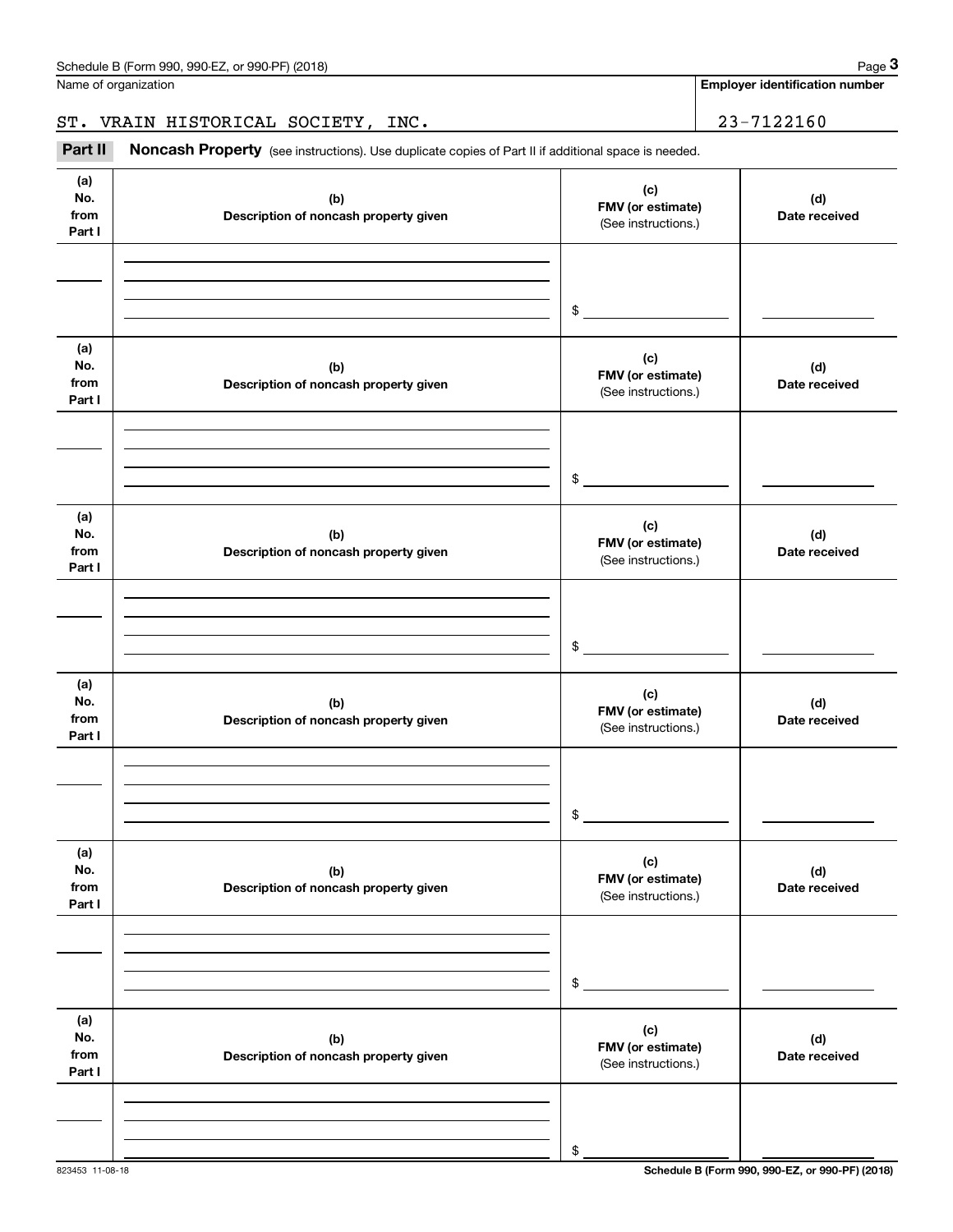|                           | Schedule B (Form 990, 990-EZ, or 990-PF) (2018)                                                                                                                                                                                                      |                      | Page 4                                                                                                                                                         |  |  |  |  |
|---------------------------|------------------------------------------------------------------------------------------------------------------------------------------------------------------------------------------------------------------------------------------------------|----------------------|----------------------------------------------------------------------------------------------------------------------------------------------------------------|--|--|--|--|
|                           | Name of organization                                                                                                                                                                                                                                 |                      | <b>Employer identification number</b>                                                                                                                          |  |  |  |  |
|                           | ST. VRAIN HISTORICAL SOCIETY, INC.                                                                                                                                                                                                                   |                      | 23-7122160                                                                                                                                                     |  |  |  |  |
| Part III                  | from any one contributor. Complete columns (a) through (e) and the following line entry. For organizations                                                                                                                                           |                      | Exclusively religious, charitable, etc., contributions to organizations described in section 501(c)(7), (8), or (10) that total more than \$1,000 for the year |  |  |  |  |
|                           | completing Part III, enter the total of exclusively religious, charitable, etc., contributions of \$1,000 or less for the year. (Enter this info. once.) $\blacktriangleright$ \$<br>Use duplicate copies of Part III if additional space is needed. |                      |                                                                                                                                                                |  |  |  |  |
| (a) No.<br>from           | (b) Purpose of gift                                                                                                                                                                                                                                  |                      |                                                                                                                                                                |  |  |  |  |
| Part I                    |                                                                                                                                                                                                                                                      | (c) Use of gift      | (d) Description of how gift is held                                                                                                                            |  |  |  |  |
|                           |                                                                                                                                                                                                                                                      | (e) Transfer of gift |                                                                                                                                                                |  |  |  |  |
|                           | Transferee's name, address, and ZIP + 4                                                                                                                                                                                                              |                      | Relationship of transferor to transferee                                                                                                                       |  |  |  |  |
| (a) No.<br>from<br>Part I | (b) Purpose of gift                                                                                                                                                                                                                                  | (c) Use of gift      | (d) Description of how gift is held                                                                                                                            |  |  |  |  |
|                           |                                                                                                                                                                                                                                                      |                      |                                                                                                                                                                |  |  |  |  |
|                           |                                                                                                                                                                                                                                                      | (e) Transfer of gift |                                                                                                                                                                |  |  |  |  |
|                           |                                                                                                                                                                                                                                                      |                      |                                                                                                                                                                |  |  |  |  |
|                           | Transferee's name, address, and ZIP + 4                                                                                                                                                                                                              |                      | Relationship of transferor to transferee                                                                                                                       |  |  |  |  |
| (a) No.<br>from           | (b) Purpose of gift                                                                                                                                                                                                                                  | (c) Use of gift      | (d) Description of how gift is held                                                                                                                            |  |  |  |  |
| Part I                    |                                                                                                                                                                                                                                                      |                      |                                                                                                                                                                |  |  |  |  |
|                           |                                                                                                                                                                                                                                                      |                      |                                                                                                                                                                |  |  |  |  |
|                           |                                                                                                                                                                                                                                                      | (e) Transfer of gift |                                                                                                                                                                |  |  |  |  |
|                           | Transferee's name, address, and $ZIP + 4$                                                                                                                                                                                                            |                      | Relationship of transferor to transferee                                                                                                                       |  |  |  |  |
|                           |                                                                                                                                                                                                                                                      |                      |                                                                                                                                                                |  |  |  |  |
| (a) No.<br>from           | (b) Purpose of gift                                                                                                                                                                                                                                  | (c) Use of gift      | (d) Description of how gift is held                                                                                                                            |  |  |  |  |
| Part I                    |                                                                                                                                                                                                                                                      |                      |                                                                                                                                                                |  |  |  |  |
|                           |                                                                                                                                                                                                                                                      |                      |                                                                                                                                                                |  |  |  |  |
|                           |                                                                                                                                                                                                                                                      | (e) Transfer of gift |                                                                                                                                                                |  |  |  |  |
|                           | Transferee's name, address, and $ZIP + 4$                                                                                                                                                                                                            |                      | Relationship of transferor to transferee                                                                                                                       |  |  |  |  |
|                           |                                                                                                                                                                                                                                                      |                      |                                                                                                                                                                |  |  |  |  |
|                           |                                                                                                                                                                                                                                                      |                      |                                                                                                                                                                |  |  |  |  |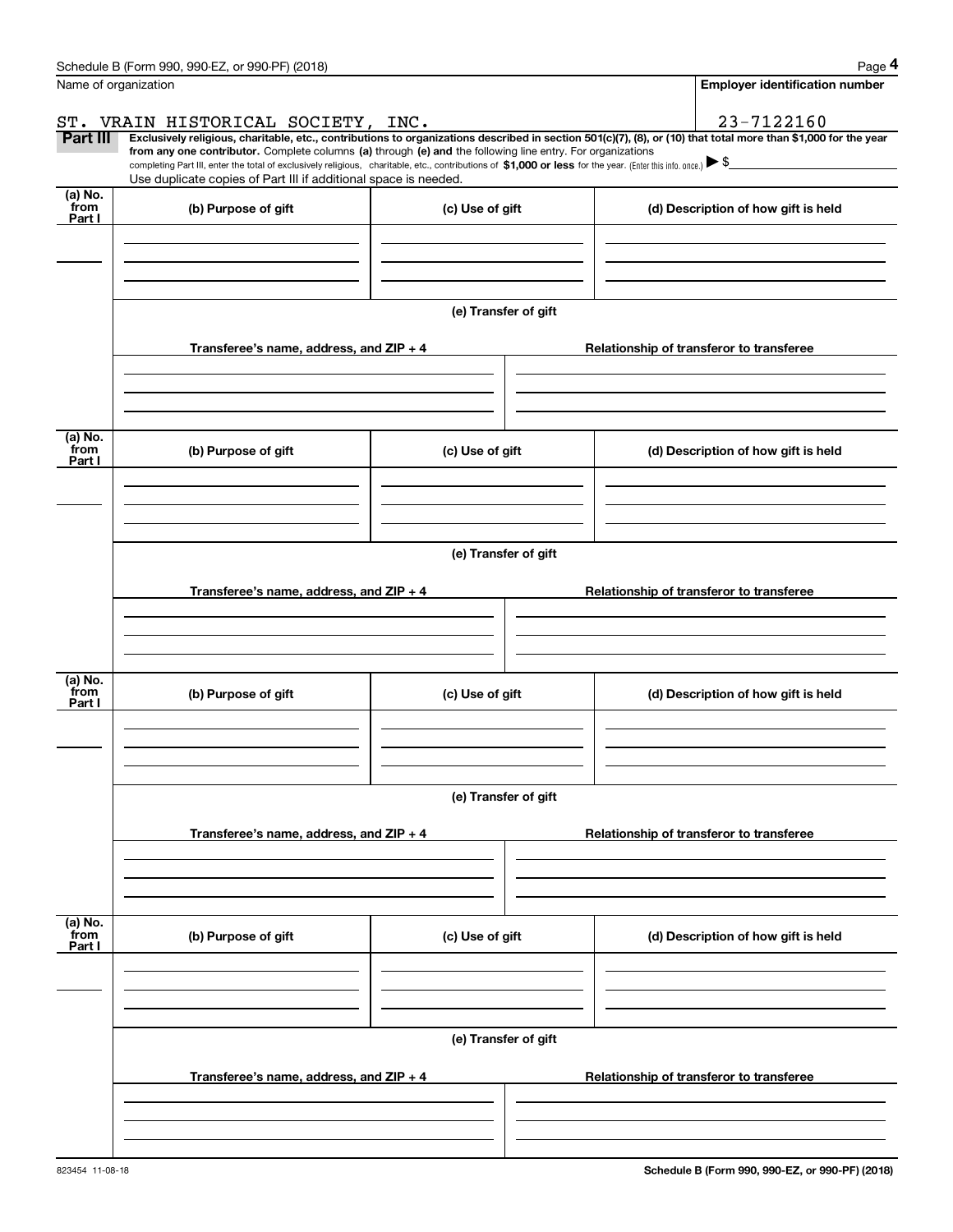| <b>SCHEDULE D</b> |
|-------------------|
|-------------------|

| (Form 990) |  |
|------------|--|
|------------|--|

**6**

**1**

**3**

**abcd**

**45**

**6**

**7**

**8**

**9**

## **Supplemental Financial Statements**

**(Form 990)** (**Form 990,**<br>Part IV, line 6, 7, 8, 9, 10, 11a, 11b, 11c, 11d, 11e, 11f, 12a, or 12b.<br>Department of the Treasury **and Exercise Connect Connect Connect Connect Connect Connect Connect Connect Connect** 



**No**

Department of the Treasury Internal Revenue Service

**|Go to www.irs.gov/Form990 for instructions and the latest information. Name of the organization Employer identification number**

**Held at the End of the Tax Year** (a) Donor advised funds **Yes No Yes2**Complete lines 2a through 2d if the organization held a qualified conservation contribution in the form of a conservation easement on the last **2a2b2c2dYes No Yes No 1a** If the organization elected, as permitted under SFAS 116 (ASC 958), not to report in its revenue statement and balance sheet works of art, Complete if the organization answered "Yes" on Form 990, Part IV, line 6. (b) Funds and other accounts Total number at end of year ~~~~~~~~~~~~~~~ Aggregate value of contributions to (during year)  $\quad \quad \ldots \ldots \ldots$ Aggregate value of grants from (during year) www.community Aggregate value at end of year ~~~~~~~~~~~~~ Did the organization inform all donors and donor advisors in writing that the assets held in donor advised funds are the organization's property, subject to the organization's exclusive legal control? ~~~~~~~~~~~~~~~~~~ Did the organization inform all grantees, donors, and donor advisors in writing that grant funds can be used only for charitable purposes and not for the benefit of the donor or donor advisor, or for any other purpose conferring impermissible private benefit? **Part II | Conservation Easements.** Complete if the organization answered "Yes" on Form 990, Part IV, line 7. Purpose(s) of conservation easements held by the organization (check all that apply). Preservation of land for public use (e.g., recreation or education) **Protection of natural habitat Exercise 2018** Preservation of open space Preservation of a historically important land area Preservation of a certified historic structure day of the tax year. Total number of conservation easements ~~~~~~~~~~~~~~~~~~~~~~~~~~~~~~~~ Total acreage restricted by conservation easements Number of conservation easements on a certified historic structure included in (a) ~~~~~~~~~~~~ Number of conservation easements included in (c) acquired after 7/25/06, and not on a historic structure listed in the National Register ~~~~~~~~~~~~~~~~~~~~~~~~~~~~~~~~~~~~~~ Number of conservation easements modified, transferred, released, extinguished, or terminated by the organization during the tax  $\vee$ ear $\blacktriangleright$ Number of states where property subject to conservation easement is located  $\blacktriangleright$ Does the organization have a written policy regarding the periodic monitoring, inspection, handling of violations, and enforcement of the conservation easements it holds? Staff and volunteer hours devoted to monitoring, inspecting, handling of violations, and enforcing conservation easements during the year  $\blacktriangleright$ Amount of expenses incurred in monitoring, inspecting, handling of violations, and enforcing conservation easements during the year  $\blacktriangleright$  \$ Does each conservation easement reported on line 2(d) above satisfy the requirements of section 170(h)(4)(B)(i) and section 170(h)(4)(B)(ii)? ~~~~~~~~~~~~~~~~~~~~~~~~~~~~~~~~~~~~~~~~~~~~~~ In Part XIII, describe how the organization reports conservation easements in its revenue and expense statement, and balance sheet, and include, if applicable, the text of the footnote to the organization's financial statements that describes the organization's accounting for conservation easements. Complete if the organization answered "Yes" on Form 990, Part IV, line 8. historical treasures, or other similar assets held for public exhibition, education, or research in furtherance of public service, provide, in Part XIII, **Part I Organizations Maintaining Donor Advised Funds or Other Similar Funds or Accounts. Part III Organizations Maintaining Collections of Art, Historical Treasures, or Other Similar Assets.**  $\mathcal{L}^{\text{max}}$  $\mathcal{L}^{\text{max}}$  $\Box$  Yes  $\Box$  $\mathcal{L}^{\text{max}}$  $\mathcal{L}^{\text{max}}$  $\mathcal{L}^{\text{max}}$  ST. VRAIN HISTORICAL SOCIETY, INC. 23-7122160

| <b>b</b> If the organization elected, as permitted under SFAS 116 (ASC 958), to report in its revenue statement and balance sheet works of art, historical |
|------------------------------------------------------------------------------------------------------------------------------------------------------------|
| treasures, or other similar assets held for public exhibition, education, or research in furtherance of public service, provide the following amounts      |
| relating to these items:                                                                                                                                   |
|                                                                                                                                                            |

| (ii) Assets included in Form 990, Part X                                                                                       |  |
|--------------------------------------------------------------------------------------------------------------------------------|--|
| 2 If the organization received or held works of art, historical treasures, or other similar assets for financial gain, provide |  |
| the following amounts required to be reported under SFAS 116 (ASC 958) relating to these items:                                |  |
| a Revenue included on Form 990, Part VIII, line 1                                                                              |  |
|                                                                                                                                |  |

**For Paperwork Reduction Act Notice, see the Instructions for Form 990. Schedule D (Form 990) 2018** LHA

the text of the footnote to its financial statements that describes these items.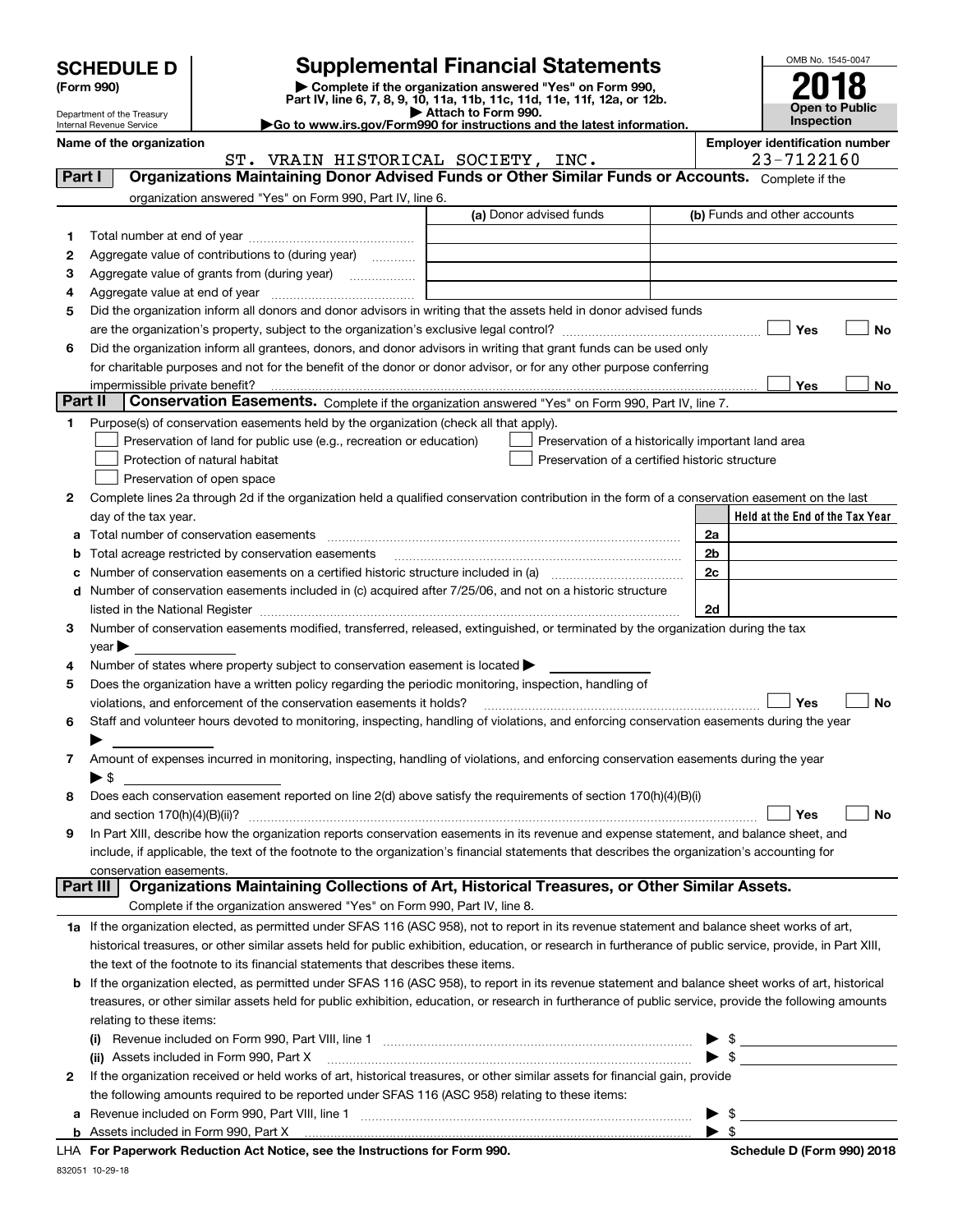|    | Schedule D (Form 990) 2018                                                                                                                                                                                                     | ST. VRAIN HISTORICAL SOCIETY, INC. |                |                                                                                                                                                                                                                                      |                 |                      |                | 23-7122160 Page 2   |
|----|--------------------------------------------------------------------------------------------------------------------------------------------------------------------------------------------------------------------------------|------------------------------------|----------------|--------------------------------------------------------------------------------------------------------------------------------------------------------------------------------------------------------------------------------------|-----------------|----------------------|----------------|---------------------|
|    | Part III<br>Organizations Maintaining Collections of Art, Historical Treasures, or Other Similar Assets (continued)                                                                                                            |                                    |                |                                                                                                                                                                                                                                      |                 |                      |                |                     |
| 3  | Using the organization's acquisition, accession, and other records, check any of the following that are a significant use of its collection items                                                                              |                                    |                |                                                                                                                                                                                                                                      |                 |                      |                |                     |
|    | (check all that apply):                                                                                                                                                                                                        |                                    |                |                                                                                                                                                                                                                                      |                 |                      |                |                     |
| a  | Public exhibition                                                                                                                                                                                                              |                                    |                | Loan or exchange programs                                                                                                                                                                                                            |                 |                      |                |                     |
| b  | Scholarly research                                                                                                                                                                                                             |                                    |                | Other <u>with the contract of the contract of the contract of the contract of the contract of the contract of the contract of the contract of the contract of the contract of the contract of the contract of the contract of th</u> |                 |                      |                |                     |
| с  | Preservation for future generations                                                                                                                                                                                            |                                    |                |                                                                                                                                                                                                                                      |                 |                      |                |                     |
|    | Provide a description of the organization's collections and explain how they further the organization's exempt purpose in Part XIII.                                                                                           |                                    |                |                                                                                                                                                                                                                                      |                 |                      |                |                     |
| 5  | During the year, did the organization solicit or receive donations of art, historical treasures, or other similar assets                                                                                                       |                                    |                |                                                                                                                                                                                                                                      |                 |                      |                |                     |
|    | to be sold to raise funds rather than to be maintained as part of the organization's collection?                                                                                                                               |                                    |                |                                                                                                                                                                                                                                      |                 |                      | Yes            | No                  |
|    | <b>Part IV</b><br>Escrow and Custodial Arrangements. Complete if the organization answered "Yes" on Form 990, Part IV, line 9, or                                                                                              |                                    |                |                                                                                                                                                                                                                                      |                 |                      |                |                     |
|    | reported an amount on Form 990, Part X, line 21.                                                                                                                                                                               |                                    |                |                                                                                                                                                                                                                                      |                 |                      |                |                     |
|    | 1a Is the organization an agent, trustee, custodian or other intermediary for contributions or other assets not included                                                                                                       |                                    |                |                                                                                                                                                                                                                                      |                 |                      |                |                     |
|    | on Form 990, Part X? [11] matter continuum matter contract to the contract of the contract of the contract of the contract of the contract of the contract of the contract of the contract of the contract of the contract of  |                                    |                |                                                                                                                                                                                                                                      |                 |                      | Yes            | No                  |
|    | b If "Yes," explain the arrangement in Part XIII and complete the following table:                                                                                                                                             |                                    |                |                                                                                                                                                                                                                                      |                 |                      |                |                     |
|    |                                                                                                                                                                                                                                |                                    |                |                                                                                                                                                                                                                                      |                 |                      | Amount         |                     |
|    |                                                                                                                                                                                                                                |                                    |                |                                                                                                                                                                                                                                      | 1c              |                      |                |                     |
|    | d Additions during the year measurement contains and a state of the year measurement of the year measurement of                                                                                                                |                                    |                |                                                                                                                                                                                                                                      | 1d              |                      |                |                     |
|    | e Distributions during the year manufactured and continuum and contact the year manufactured and contact the year manufactured and contact the year manufactured and contact the year manufactured and contact the year manufa |                                    |                |                                                                                                                                                                                                                                      | 1e              |                      |                |                     |
|    |                                                                                                                                                                                                                                |                                    |                |                                                                                                                                                                                                                                      | 1f              |                      |                |                     |
|    | 2a Did the organization include an amount on Form 990, Part X, line 21, for escrow or custodial account liability?                                                                                                             |                                    |                |                                                                                                                                                                                                                                      |                 |                      | Yes            | No                  |
|    | <b>b</b> If "Yes," explain the arrangement in Part XIII. Check here if the explanation has been provided on Part XIII<br><b>Part V</b>                                                                                         |                                    |                |                                                                                                                                                                                                                                      |                 |                      |                |                     |
|    | Endowment Funds. Complete if the organization answered "Yes" on Form 990, Part IV, line 10.                                                                                                                                    |                                    |                |                                                                                                                                                                                                                                      |                 |                      |                |                     |
|    |                                                                                                                                                                                                                                | (a) Current year                   | (b) Prior year | (c) Two years back                                                                                                                                                                                                                   |                 | (d) Three years back |                | (e) Four years back |
| 1a | Beginning of year balance                                                                                                                                                                                                      |                                    |                |                                                                                                                                                                                                                                      |                 |                      |                |                     |
|    |                                                                                                                                                                                                                                |                                    |                |                                                                                                                                                                                                                                      |                 |                      |                |                     |
|    | Net investment earnings, gains, and losses                                                                                                                                                                                     |                                    |                |                                                                                                                                                                                                                                      |                 |                      |                |                     |
|    |                                                                                                                                                                                                                                |                                    |                |                                                                                                                                                                                                                                      |                 |                      |                |                     |
|    | e Other expenditures for facilities                                                                                                                                                                                            |                                    |                |                                                                                                                                                                                                                                      |                 |                      |                |                     |
|    | and programs                                                                                                                                                                                                                   |                                    |                |                                                                                                                                                                                                                                      |                 |                      |                |                     |
| Ť. |                                                                                                                                                                                                                                |                                    |                |                                                                                                                                                                                                                                      |                 |                      |                |                     |
| g  | Provide the estimated percentage of the current year end balance (line 1g, column (a)) held as:                                                                                                                                |                                    |                |                                                                                                                                                                                                                                      |                 |                      |                |                     |
| 2  | Board designated or quasi-endowment                                                                                                                                                                                            |                                    | %              |                                                                                                                                                                                                                                      |                 |                      |                |                     |
|    | Permanent endowment $\blacktriangleright$                                                                                                                                                                                      | %                                  |                |                                                                                                                                                                                                                                      |                 |                      |                |                     |
|    | c Temporarily restricted endowment $\blacktriangleright$                                                                                                                                                                       | %                                  |                |                                                                                                                                                                                                                                      |                 |                      |                |                     |
|    | The percentages on lines 2a, 2b, and 2c should equal 100%.                                                                                                                                                                     |                                    |                |                                                                                                                                                                                                                                      |                 |                      |                |                     |
|    | 3a Are there endowment funds not in the possession of the organization that are held and administered for the organization                                                                                                     |                                    |                |                                                                                                                                                                                                                                      |                 |                      |                |                     |
|    | by:                                                                                                                                                                                                                            |                                    |                |                                                                                                                                                                                                                                      |                 |                      |                | Yes<br>No.          |
|    | (i)                                                                                                                                                                                                                            |                                    |                |                                                                                                                                                                                                                                      |                 |                      | 3a(i)          |                     |
|    | related organizations<br>(ii)                                                                                                                                                                                                  |                                    |                |                                                                                                                                                                                                                                      |                 |                      | 3a(ii)         |                     |
|    |                                                                                                                                                                                                                                |                                    |                |                                                                                                                                                                                                                                      |                 |                      | 3b             |                     |
| 4  | Describe in Part XIII the intended uses of the organization's endowment funds.                                                                                                                                                 |                                    |                |                                                                                                                                                                                                                                      |                 |                      |                |                     |
|    | Land, Buildings, and Equipment.<br><b>Part VI</b>                                                                                                                                                                              |                                    |                |                                                                                                                                                                                                                                      |                 |                      |                |                     |
|    | Complete if the organization answered "Yes" on Form 990, Part IV, line 11a. See Form 990, Part X, line 10.                                                                                                                     |                                    |                |                                                                                                                                                                                                                                      |                 |                      |                |                     |
|    | Description of property                                                                                                                                                                                                        | (a) Cost or other                  |                | (b) Cost or other                                                                                                                                                                                                                    | (c) Accumulated |                      | (d) Book value |                     |
|    |                                                                                                                                                                                                                                | basis (investment)                 |                | basis (other)                                                                                                                                                                                                                        | depreciation    |                      |                |                     |
|    |                                                                                                                                                                                                                                |                                    |                |                                                                                                                                                                                                                                      |                 |                      |                |                     |
|    |                                                                                                                                                                                                                                | 2,096,678.                         |                |                                                                                                                                                                                                                                      | 969,804.        |                      |                | 1,126,874.          |
|    |                                                                                                                                                                                                                                |                                    |                |                                                                                                                                                                                                                                      |                 |                      |                |                     |
|    |                                                                                                                                                                                                                                |                                    |                |                                                                                                                                                                                                                                      |                 |                      |                |                     |
|    | e Other                                                                                                                                                                                                                        |                                    |                |                                                                                                                                                                                                                                      |                 |                      |                |                     |
|    |                                                                                                                                                                                                                                |                                    |                |                                                                                                                                                                                                                                      |                 | ▶                    |                | 1,126,874.          |

**Schedule D (Form 990) 2018**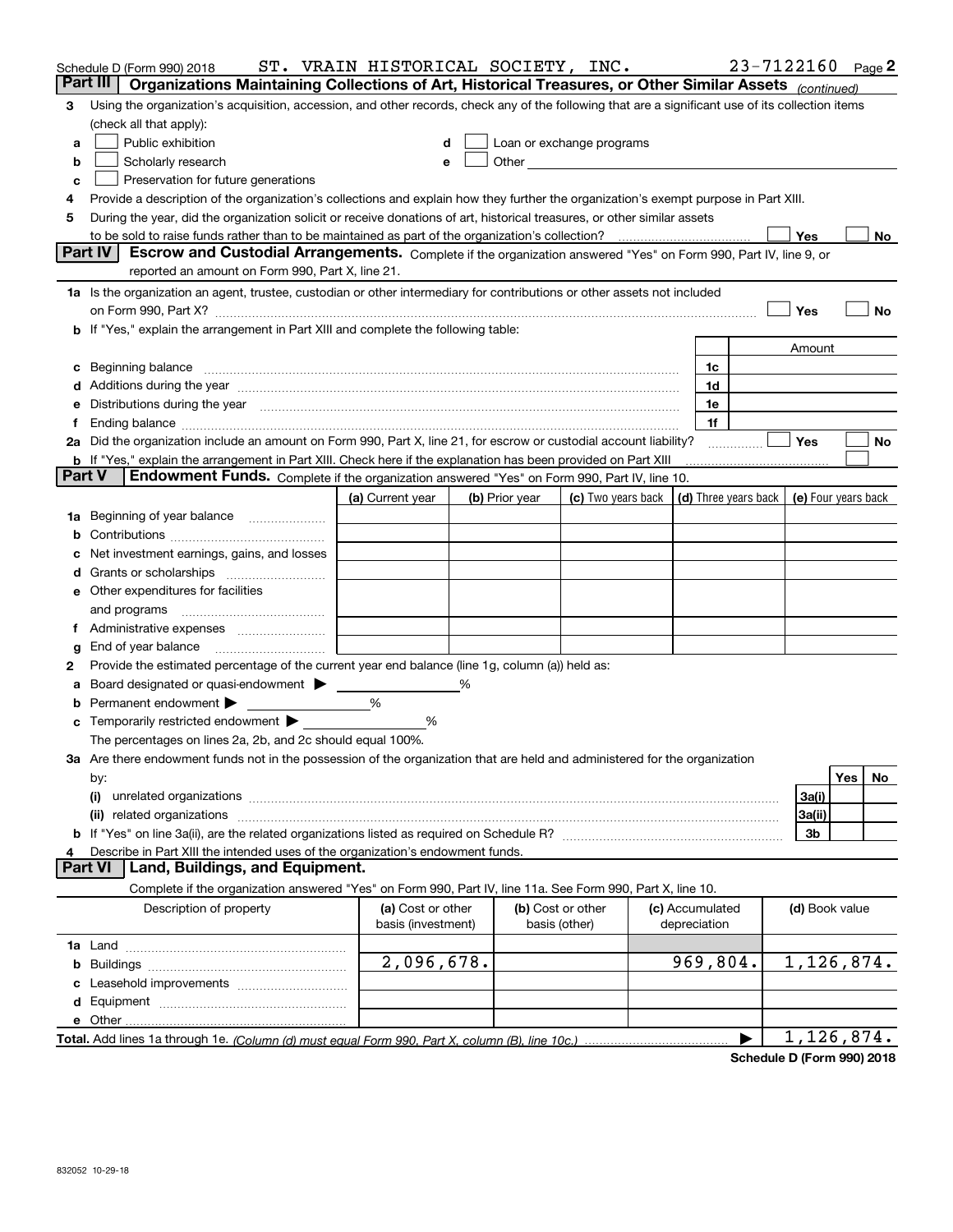| Schedule D (Form 990) 2018 |  |                                                 | ST. VRAIN HISTORICAL SOCIETY, 1 | INC. | 23-7122160 | Page $3$ |
|----------------------------|--|-------------------------------------------------|---------------------------------|------|------------|----------|
|                            |  | <b>Part VII</b> Investments - Other Securities. |                                 |      |            |          |

|           | Part VII Investments - Other Securities.                                                                                                          |                 |                |                                                           |
|-----------|---------------------------------------------------------------------------------------------------------------------------------------------------|-----------------|----------------|-----------------------------------------------------------|
|           | Complete if the organization answered "Yes" on Form 990, Part IV, line 11b. See Form 990, Part X, line 12.                                        |                 |                |                                                           |
|           | (a) Description of security or category (including name of security)                                                                              | (b) Book value  |                | (c) Method of valuation: Cost or end-of-year market value |
|           | (1) Financial derivatives                                                                                                                         |                 |                |                                                           |
|           | (2) Closely-held equity interests                                                                                                                 |                 |                |                                                           |
| (3) Other |                                                                                                                                                   |                 |                |                                                           |
| (A)       | <b>INVESTMENT</b>                                                                                                                                 | 65,346.         | <b>COST</b>    |                                                           |
| (B)       |                                                                                                                                                   |                 |                |                                                           |
| (C)       |                                                                                                                                                   |                 |                |                                                           |
| (D)       |                                                                                                                                                   |                 |                |                                                           |
| (E)       |                                                                                                                                                   |                 |                |                                                           |
| (F)       |                                                                                                                                                   |                 |                |                                                           |
| (G)       |                                                                                                                                                   |                 |                |                                                           |
| (H)       |                                                                                                                                                   |                 |                |                                                           |
|           | Total. (Col. (b) must equal Form 990, Part X, col. (B) line 12.)<br>Part VIII Investments - Program Related.                                      | 65,346.         |                |                                                           |
|           |                                                                                                                                                   |                 |                |                                                           |
|           | Complete if the organization answered "Yes" on Form 990, Part IV, line 11c. See Form 990, Part X, line 13.<br>(a) Description of investment       | (b) Book value  |                | (c) Method of valuation: Cost or end-of-year market value |
|           |                                                                                                                                                   |                 |                |                                                           |
| (1)       |                                                                                                                                                   |                 |                |                                                           |
| (2)       |                                                                                                                                                   |                 |                |                                                           |
| (3)       |                                                                                                                                                   |                 |                |                                                           |
| (4)       |                                                                                                                                                   |                 |                |                                                           |
| (5)       |                                                                                                                                                   |                 |                |                                                           |
| (6)       |                                                                                                                                                   |                 |                |                                                           |
| (7)       |                                                                                                                                                   |                 |                |                                                           |
| (8)       |                                                                                                                                                   |                 |                |                                                           |
| (9)       |                                                                                                                                                   |                 |                |                                                           |
| Part IX   | Total. (Col. (b) must equal Form 990, Part X, col. (B) line 13.)<br><b>Other Assets.</b>                                                          |                 |                |                                                           |
|           |                                                                                                                                                   |                 |                |                                                           |
|           | Complete if the organization answered "Yes" on Form 990, Part IV, line 11d. See Form 990, Part X, line 15.                                        | (a) Description |                | (b) Book value                                            |
|           |                                                                                                                                                   |                 |                |                                                           |
| (1)       |                                                                                                                                                   |                 |                |                                                           |
| (2)       |                                                                                                                                                   |                 |                |                                                           |
| (3)       |                                                                                                                                                   |                 |                |                                                           |
| (4)       |                                                                                                                                                   |                 |                |                                                           |
| (5)       |                                                                                                                                                   |                 |                |                                                           |
| (6)       |                                                                                                                                                   |                 |                |                                                           |
| (7)       |                                                                                                                                                   |                 |                |                                                           |
| (8)       |                                                                                                                                                   |                 |                |                                                           |
| (9)       |                                                                                                                                                   |                 |                |                                                           |
| Part X    | Total. (Column (b) must equal Form 990, Part X, col. (B) line 15.)<br><b>Other Liabilities.</b>                                                   |                 |                |                                                           |
|           |                                                                                                                                                   |                 |                |                                                           |
|           | Complete if the organization answered "Yes" on Form 990, Part IV, line 11e or 11f. See Form 990, Part X, line 25.<br>(a) Description of liability |                 | (b) Book value |                                                           |
| 1.        |                                                                                                                                                   |                 |                |                                                           |
| (1)       | Federal income taxes<br>PAYROLL LIABILITIES                                                                                                       |                 | 396.           |                                                           |
| (2)       | SECURITY DEPOSITS                                                                                                                                 |                 | 1,100.         |                                                           |
| (3)       |                                                                                                                                                   |                 |                |                                                           |
| (4)       |                                                                                                                                                   |                 |                |                                                           |
| (5)       |                                                                                                                                                   |                 |                |                                                           |
| (6)       |                                                                                                                                                   |                 |                |                                                           |
| (7)       |                                                                                                                                                   |                 |                |                                                           |
| (8)       |                                                                                                                                                   |                 |                |                                                           |
| (9)       |                                                                                                                                                   |                 |                |                                                           |
|           | Total. (Column (b) must equal Form 990, Part X, col. (B) line 25.)                                                                                |                 | 1,496.         |                                                           |

*(Column (b) must equal Form 990, Part X, col. (B) line 25.)* . . . . . . . . . . . . . . .

**2.** Liability for uncertain tax positions. In Part XIII, provide the text of the footnote to the organization's financial statements that reports the organization's liability for uncertain tax positions under FIN 48 (ASC 740). Check here if the text of the footnote has been provided in Part XIII

 $\mathcal{L}^{\text{max}}$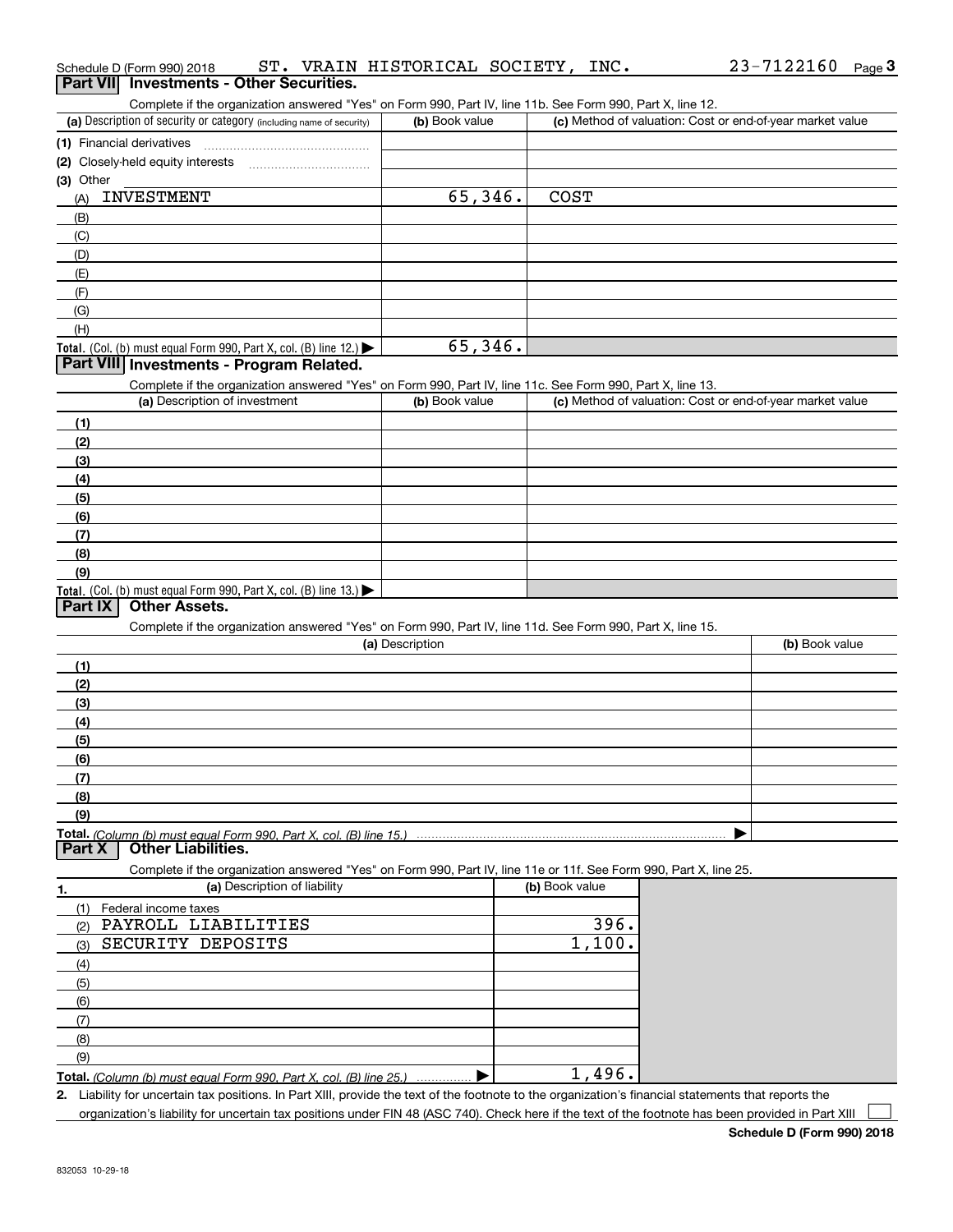|              | ST. VRAIN HISTORICAL SOCIETY, INC.<br>Schedule D (Form 990) 2018                                                                                                                                                                     |                | 23-7122160<br>Page 4 |
|--------------|--------------------------------------------------------------------------------------------------------------------------------------------------------------------------------------------------------------------------------------|----------------|----------------------|
|              | <b>Part XI</b><br>Reconciliation of Revenue per Audited Financial Statements With Revenue per Return.                                                                                                                                |                |                      |
|              | Complete if the organization answered "Yes" on Form 990, Part IV, line 12a.                                                                                                                                                          |                |                      |
| $\mathbf{1}$ | Total revenue, gains, and other support per audited financial statements                                                                                                                                                             |                | $\blacksquare$       |
| 2            | Amounts included on line 1 but not on Form 990, Part VIII, line 12:                                                                                                                                                                  |                |                      |
| a            | Net unrealized gains (losses) on investments [11] matter contracts and the unrealized gains (losses) on investments                                                                                                                  | 2a             |                      |
| b            |                                                                                                                                                                                                                                      | 2 <sub>b</sub> |                      |
|              | Recoveries of prior year grants [111] matter contracts and prior year grants [11] matter contracts and prior year grants and an intervention and an intervention and an intervention and an intervention and an intervention a       | 2c             |                      |
| d            | Other (Describe in Part XIII.) <b>2006</b> 2007 2010 2010 2010 2010 2011 2012 2013 2014 2014 2015 2016 2017 2018 2019 2016 2017 2018 2019 2016 2017 2018 2019 2016 2017 2018 2019 2018 2019 2019 2016 2017 2018 2019 2018 2019 2019  | 2d             |                      |
| е            |                                                                                                                                                                                                                                      |                | 2e                   |
| 3            |                                                                                                                                                                                                                                      |                | 3                    |
| 4            | Amounts included on Form 990, Part VIII, line 12, but not on line 1:                                                                                                                                                                 |                |                      |
| a            |                                                                                                                                                                                                                                      | 4а             |                      |
|              |                                                                                                                                                                                                                                      | 4 <sub>b</sub> |                      |
| c.           | Add lines 4a and 4b                                                                                                                                                                                                                  |                | 4c                   |
|              |                                                                                                                                                                                                                                      |                | 5                    |
|              | Part XII   Reconciliation of Expenses per Audited Financial Statements With Expenses per Return.                                                                                                                                     |                |                      |
|              | Complete if the organization answered "Yes" on Form 990, Part IV, line 12a.                                                                                                                                                          |                |                      |
| 1            | Total expenses and losses per audited financial statements [11,11] material expenses and losses per audited financial statements [11,11] materials and the statements and the statements and the statements and the statements       |                | $\mathbf{1}$         |
| 2            | Amounts included on line 1 but not on Form 990, Part IX, line 25:                                                                                                                                                                    |                |                      |
| a            |                                                                                                                                                                                                                                      | 2a             |                      |
| b            |                                                                                                                                                                                                                                      | 2 <sub>b</sub> |                      |
|              |                                                                                                                                                                                                                                      | 2c             |                      |
| d            |                                                                                                                                                                                                                                      | 2d             |                      |
| е            | Add lines 2a through 2d <b>continuum contract and all contract and all contract and all contract and all contract and all contract and all contract and all contract and all contract and all contract and all contract and all </b> |                | 2e                   |
| з            |                                                                                                                                                                                                                                      |                | 3                    |
| 4            | Amounts included on Form 990, Part IX, line 25, but not on line 1:                                                                                                                                                                   |                |                      |
| a            | Investment expenses not included on Form 990, Part VIII, line 7b [111] [11] Investment expenses not included on Form 990, Part VIII, line 7b                                                                                         | 4a             |                      |
| b            | Other (Describe in Part XIII.)                                                                                                                                                                                                       | 4 <sub>b</sub> |                      |
| c            | Add lines 4a and 4b                                                                                                                                                                                                                  |                | 4c                   |
| 5            | Total expenses. Add lines 3 and 4c. (This must equal Form 990, Part I, line 18.) <b>Conservers</b> and the set of the set of the set of the set of the set of the set of the set of the set of the set of the set of the set of the  |                | 5                    |
|              | Part XIII Supplemental Information.                                                                                                                                                                                                  |                |                      |

Provide the descriptions required for Part II, lines 3, 5, and 9; Part III, lines 1a and 4; Part IV, lines 1b and 2b; Part V, line 4; Part X, line 2; Part XI, lines 2d and 4b; and Part XII, lines 2d and 4b. Also complete this part to provide any additional information.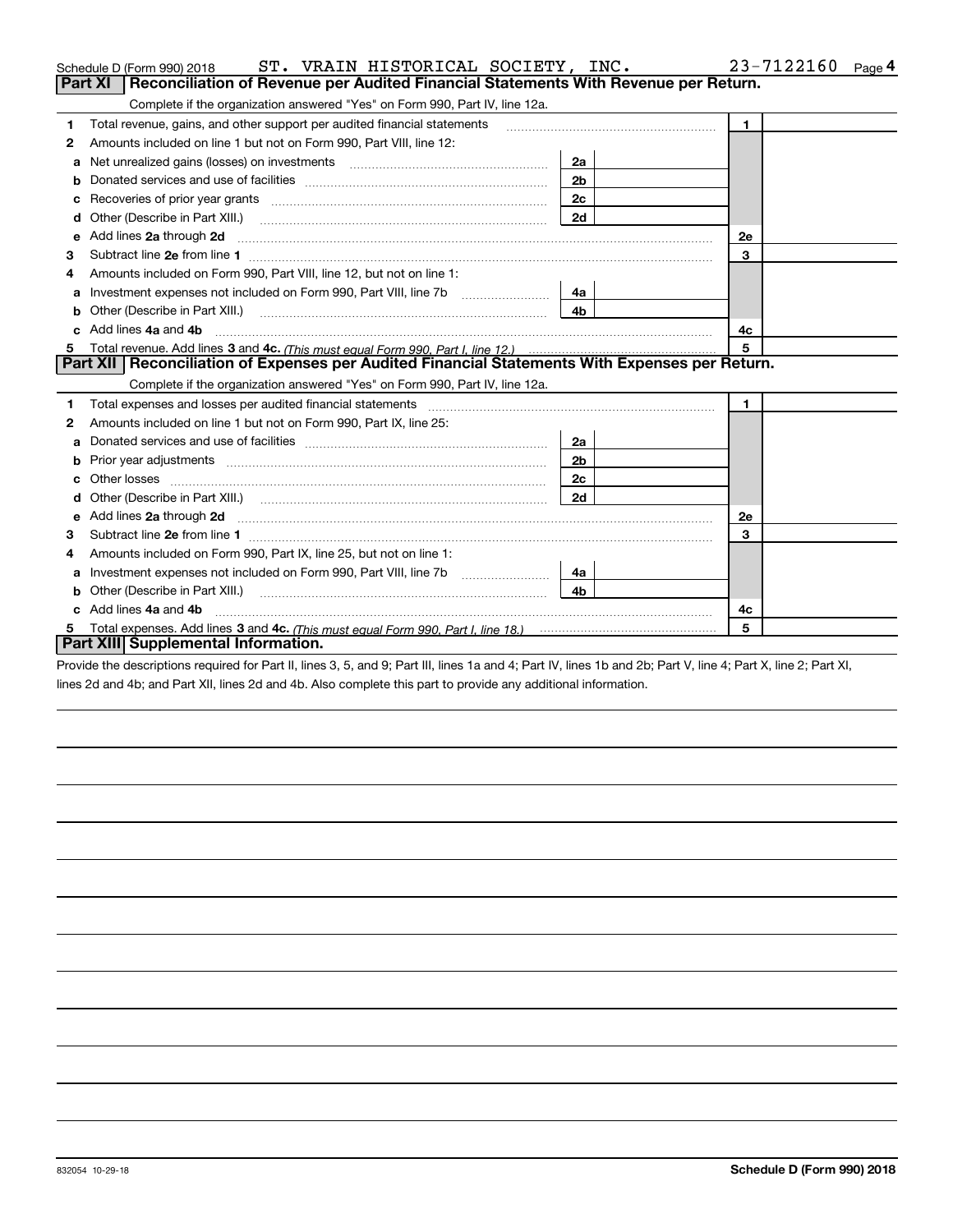| <b>SCHEDULE G</b>                                    |                                                                                                                 | <b>Supplemental Information Regarding Fundraising or Gaming Activities</b>                                                                                                                                                                           |                            |                                         |                                                                            |                                  |                                        | OMB No. 1545-0047                       |  |  |
|------------------------------------------------------|-----------------------------------------------------------------------------------------------------------------|------------------------------------------------------------------------------------------------------------------------------------------------------------------------------------------------------------------------------------------------------|----------------------------|-----------------------------------------|----------------------------------------------------------------------------|----------------------------------|----------------------------------------|-----------------------------------------|--|--|
| (Form 990 or 990-EZ)                                 |                                                                                                                 | Complete if the organization answered "Yes" on Form 990, Part IV, line 17, 18, or 19, or if the<br>organization entered more than \$15,000 on Form 990-EZ, line 6a.                                                                                  |                            |                                         |                                                                            |                                  |                                        | 2018                                    |  |  |
| Department of the Treasury                           |                                                                                                                 | Attach to Form 990 or Form 990-EZ.                                                                                                                                                                                                                   |                            |                                         |                                                                            |                                  |                                        | <b>Open to Public</b><br>Inspection     |  |  |
| Internal Revenue Service<br>Name of the organization |                                                                                                                 | Go to www.irs.gov/Form990 for instructions and the latest information.                                                                                                                                                                               |                            |                                         |                                                                            |                                  |                                        | <b>Employer identification number</b>   |  |  |
|                                                      |                                                                                                                 | ST. VRAIN HISTORICAL SOCIETY, INC.                                                                                                                                                                                                                   |                            |                                         |                                                                            |                                  | 23-7122160                             |                                         |  |  |
| Part I                                               |                                                                                                                 | Fundraising Activities. Complete if the organization answered "Yes" on Form 990, Part IV, line 17. Form 990-EZ filers are not                                                                                                                        |                            |                                         |                                                                            |                                  |                                        |                                         |  |  |
|                                                      | required to complete this part.                                                                                 |                                                                                                                                                                                                                                                      |                            |                                         |                                                                            |                                  |                                        |                                         |  |  |
|                                                      | 1 Indicate whether the organization raised funds through any of the following activities. Check all that apply. |                                                                                                                                                                                                                                                      |                            |                                         |                                                                            |                                  |                                        |                                         |  |  |
| Mail solicitations<br>a<br>b                         | Internet and email solicitations                                                                                | е                                                                                                                                                                                                                                                    |                            |                                         | Solicitation of non-government grants<br>Solicitation of government grants |                                  |                                        |                                         |  |  |
| Phone solicitations<br>с                             |                                                                                                                 | a                                                                                                                                                                                                                                                    | Special fundraising events |                                         |                                                                            |                                  |                                        |                                         |  |  |
| In-person solicitations<br>d                         |                                                                                                                 |                                                                                                                                                                                                                                                      |                            |                                         |                                                                            |                                  |                                        |                                         |  |  |
|                                                      |                                                                                                                 | 2 a Did the organization have a written or oral agreement with any individual (including officers, directors, trustees, or                                                                                                                           |                            |                                         |                                                                            |                                  |                                        |                                         |  |  |
|                                                      |                                                                                                                 | key employees listed in Form 990, Part VII) or entity in connection with professional fundraising services?<br>b If "Yes," list the 10 highest paid individuals or entities (fundraisers) pursuant to agreements under which the fundraiser is to be |                            |                                         |                                                                            |                                  | Yes                                    | <b>No</b>                               |  |  |
| compensated at least \$5,000 by the organization.    |                                                                                                                 |                                                                                                                                                                                                                                                      |                            |                                         |                                                                            |                                  |                                        |                                         |  |  |
|                                                      |                                                                                                                 |                                                                                                                                                                                                                                                      |                            |                                         |                                                                            |                                  |                                        |                                         |  |  |
| (i) Name and address of individual                   |                                                                                                                 | (ii) Activity                                                                                                                                                                                                                                        |                            | (iii) Did<br>fundraiser<br>have custody | (iv) Gross receipts                                                        |                                  | (v) Amount paid<br>to (or retained by) | (vi) Amount paid<br>to (or retained by) |  |  |
| or entity (fundraiser)                               |                                                                                                                 |                                                                                                                                                                                                                                                      |                            | or control of<br>contributions?         | from activity                                                              | fundraiser<br>listed in col. (i) |                                        | organization                            |  |  |
|                                                      |                                                                                                                 |                                                                                                                                                                                                                                                      | Yes                        | No                                      |                                                                            |                                  |                                        |                                         |  |  |
|                                                      |                                                                                                                 |                                                                                                                                                                                                                                                      |                            |                                         |                                                                            |                                  |                                        |                                         |  |  |
|                                                      |                                                                                                                 |                                                                                                                                                                                                                                                      |                            |                                         |                                                                            |                                  |                                        |                                         |  |  |
|                                                      |                                                                                                                 |                                                                                                                                                                                                                                                      |                            |                                         |                                                                            |                                  |                                        |                                         |  |  |
|                                                      |                                                                                                                 |                                                                                                                                                                                                                                                      |                            |                                         |                                                                            |                                  |                                        |                                         |  |  |
|                                                      |                                                                                                                 |                                                                                                                                                                                                                                                      |                            |                                         |                                                                            |                                  |                                        |                                         |  |  |
|                                                      |                                                                                                                 |                                                                                                                                                                                                                                                      |                            |                                         |                                                                            |                                  |                                        |                                         |  |  |
|                                                      |                                                                                                                 |                                                                                                                                                                                                                                                      |                            |                                         |                                                                            |                                  |                                        |                                         |  |  |
|                                                      |                                                                                                                 |                                                                                                                                                                                                                                                      |                            |                                         |                                                                            |                                  |                                        |                                         |  |  |
|                                                      |                                                                                                                 |                                                                                                                                                                                                                                                      |                            |                                         |                                                                            |                                  |                                        |                                         |  |  |
|                                                      |                                                                                                                 |                                                                                                                                                                                                                                                      |                            |                                         |                                                                            |                                  |                                        |                                         |  |  |
|                                                      |                                                                                                                 |                                                                                                                                                                                                                                                      |                            |                                         |                                                                            |                                  |                                        |                                         |  |  |
|                                                      |                                                                                                                 |                                                                                                                                                                                                                                                      |                            |                                         |                                                                            |                                  |                                        |                                         |  |  |
|                                                      |                                                                                                                 |                                                                                                                                                                                                                                                      |                            |                                         |                                                                            |                                  |                                        |                                         |  |  |
|                                                      |                                                                                                                 |                                                                                                                                                                                                                                                      |                            |                                         |                                                                            |                                  |                                        |                                         |  |  |
|                                                      |                                                                                                                 |                                                                                                                                                                                                                                                      |                            |                                         |                                                                            |                                  |                                        |                                         |  |  |
|                                                      |                                                                                                                 |                                                                                                                                                                                                                                                      |                            |                                         |                                                                            |                                  |                                        |                                         |  |  |
| Total                                                |                                                                                                                 |                                                                                                                                                                                                                                                      |                            |                                         |                                                                            |                                  |                                        |                                         |  |  |
|                                                      |                                                                                                                 | 3 List all states in which the organization is registered or licensed to solicit contributions or has been notified it is exempt from registration                                                                                                   |                            |                                         |                                                                            |                                  |                                        |                                         |  |  |
| or licensing.                                        |                                                                                                                 |                                                                                                                                                                                                                                                      |                            |                                         |                                                                            |                                  |                                        |                                         |  |  |
|                                                      |                                                                                                                 |                                                                                                                                                                                                                                                      |                            |                                         |                                                                            |                                  |                                        |                                         |  |  |
|                                                      |                                                                                                                 |                                                                                                                                                                                                                                                      |                            |                                         |                                                                            |                                  |                                        |                                         |  |  |
|                                                      |                                                                                                                 |                                                                                                                                                                                                                                                      |                            |                                         |                                                                            |                                  |                                        |                                         |  |  |
|                                                      |                                                                                                                 |                                                                                                                                                                                                                                                      |                            |                                         |                                                                            |                                  |                                        |                                         |  |  |

LHA For Paperwork Reduction Act Notice, see the Instructions for Form 990 or 990-EZ. Schedule G (Form 990 or 990-EZ) 2018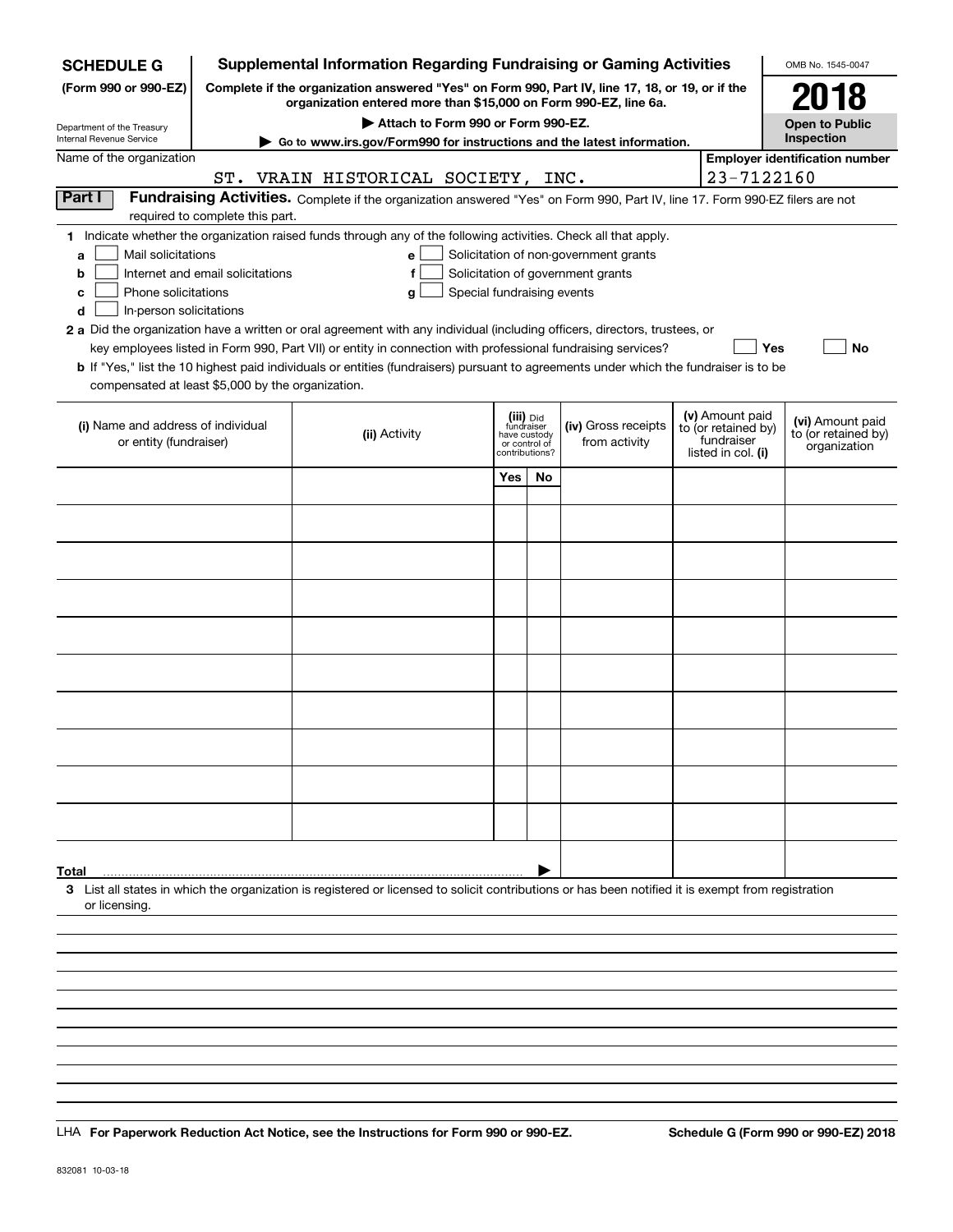Schedule G (Form 990 or 990-EZ) 2018 Page ST. VRAIN HISTORICAL SOCIETY, INC. 23-7122160

**Part II** | Fundraising Events. Complete if the organization answered "Yes" on Form 990, Part IV, line 18, or reported more than \$15,000 of fundraising event contributions and gross income on Form 990-EZ, lines 1 and 6b. List events with gross receipts greater than \$5,000.

|                                                                                                                      |              | 01 lungasing event contributions and gross income on Form 990-EZ, inles T and OD. Elst events with gross receipts greater than \$0,000. |                      |                         |                  |                            |  |  |
|----------------------------------------------------------------------------------------------------------------------|--------------|-----------------------------------------------------------------------------------------------------------------------------------------|----------------------|-------------------------|------------------|----------------------------|--|--|
|                                                                                                                      |              |                                                                                                                                         | (a) Event $#1$       | $(b)$ Event #2          | (c) Other events | (d) Total events           |  |  |
|                                                                                                                      |              |                                                                                                                                         | PUMPKIN PIE          | <b>STRAWBERRY</b>       |                  | (add col. (a) through      |  |  |
|                                                                                                                      |              |                                                                                                                                         | DAYS                 | <b>FESTIVAL</b>         | 3                | col. (c)                   |  |  |
|                                                                                                                      |              |                                                                                                                                         | (event type)         | (event type)            | (total number)   |                            |  |  |
|                                                                                                                      |              |                                                                                                                                         |                      |                         |                  |                            |  |  |
|                                                                                                                      |              |                                                                                                                                         | 31, 205.             | 29,186.                 | 1,480.           | 61,871.                    |  |  |
|                                                                                                                      |              |                                                                                                                                         |                      |                         |                  |                            |  |  |
|                                                                                                                      |              |                                                                                                                                         | 10,338.              | 9,680.                  | 570.             | 20,588.                    |  |  |
|                                                                                                                      |              |                                                                                                                                         |                      |                         |                  |                            |  |  |
|                                                                                                                      |              | 3 Gross income (line 1 minus line 2)                                                                                                    | 20,867.              | 19,506.                 | 910.             | 41,283.                    |  |  |
|                                                                                                                      |              |                                                                                                                                         |                      |                         |                  |                            |  |  |
|                                                                                                                      |              | 4 Cash prizes                                                                                                                           |                      |                         |                  |                            |  |  |
|                                                                                                                      |              |                                                                                                                                         |                      |                         |                  |                            |  |  |
|                                                                                                                      |              | 5 Noncash prizes                                                                                                                        |                      |                         |                  |                            |  |  |
| Revenue<br>Direct Expenses<br>Revenue<br><b>Direct Expenses</b>                                                      |              |                                                                                                                                         |                      |                         |                  |                            |  |  |
|                                                                                                                      |              |                                                                                                                                         | 3,470.               | 3,662.                  | 0.               | 7,132.                     |  |  |
|                                                                                                                      |              |                                                                                                                                         | 1,463.               | 1,999.                  | 0.               | 3,462.                     |  |  |
|                                                                                                                      |              | 7 Food and beverages                                                                                                                    |                      |                         |                  |                            |  |  |
|                                                                                                                      |              |                                                                                                                                         |                      |                         |                  |                            |  |  |
|                                                                                                                      | 8<br>9       |                                                                                                                                         | $\overline{2,438}$ . | 2,616.                  | 3,834.           | 8,888.                     |  |  |
|                                                                                                                      | 10           | Direct expense summary. Add lines 4 through 9 in column (d)                                                                             |                      |                         |                  | 19,482.                    |  |  |
|                                                                                                                      |              | 11 Net income summary. Subtract line 10 from line 3, column (d)                                                                         |                      |                         |                  | 21,801.                    |  |  |
| Part III<br>Gaming. Complete if the organization answered "Yes" on Form 990, Part IV, line 19, or reported more than |              |                                                                                                                                         |                      |                         |                  |                            |  |  |
|                                                                                                                      |              | \$15,000 on Form 990-EZ, line 6a.                                                                                                       |                      |                         |                  |                            |  |  |
|                                                                                                                      |              |                                                                                                                                         |                      | (b) Pull tabs/instant   | (c) Other gaming | (d) Total gaming (add      |  |  |
|                                                                                                                      |              |                                                                                                                                         | (a) Bingo            | bingo/progressive bingo |                  | col. (a) through col. (c)) |  |  |
|                                                                                                                      |              |                                                                                                                                         |                      |                         |                  |                            |  |  |
|                                                                                                                      | $\mathbf{1}$ |                                                                                                                                         |                      |                         |                  |                            |  |  |
|                                                                                                                      |              |                                                                                                                                         |                      |                         |                  |                            |  |  |
|                                                                                                                      |              | 2 Cash prizes                                                                                                                           |                      |                         |                  |                            |  |  |
|                                                                                                                      |              |                                                                                                                                         |                      |                         |                  |                            |  |  |
|                                                                                                                      |              |                                                                                                                                         |                      |                         |                  |                            |  |  |
|                                                                                                                      |              |                                                                                                                                         |                      |                         |                  |                            |  |  |
|                                                                                                                      |              |                                                                                                                                         |                      |                         |                  |                            |  |  |
|                                                                                                                      |              | 5 Other direct expenses                                                                                                                 |                      |                         |                  |                            |  |  |
|                                                                                                                      |              |                                                                                                                                         | Yes<br>%             | Yes<br>%                | Yes<br>%         |                            |  |  |
|                                                                                                                      | 6            | Volunteer labor                                                                                                                         | No                   | No                      | No               |                            |  |  |
|                                                                                                                      |              |                                                                                                                                         |                      |                         |                  |                            |  |  |
|                                                                                                                      |              | 7 Direct expense summary. Add lines 2 through 5 in column (d)                                                                           |                      |                         |                  |                            |  |  |
|                                                                                                                      |              |                                                                                                                                         |                      |                         |                  |                            |  |  |
|                                                                                                                      | 8            |                                                                                                                                         |                      |                         |                  |                            |  |  |
|                                                                                                                      |              |                                                                                                                                         |                      |                         |                  |                            |  |  |
|                                                                                                                      |              | 9 Enter the state(s) in which the organization conducts gaming activities:                                                              |                      |                         |                  |                            |  |  |
|                                                                                                                      |              |                                                                                                                                         |                      |                         |                  |                            |  |  |
|                                                                                                                      |              | <b>b</b> If "No," explain:                                                                                                              |                      |                         |                  |                            |  |  |
|                                                                                                                      |              |                                                                                                                                         |                      |                         |                  |                            |  |  |
|                                                                                                                      |              |                                                                                                                                         |                      |                         |                  |                            |  |  |
|                                                                                                                      |              |                                                                                                                                         |                      |                         |                  | Yes<br>No                  |  |  |
|                                                                                                                      |              | <b>b</b> If "Yes," explain:                                                                                                             |                      |                         |                  |                            |  |  |
|                                                                                                                      |              |                                                                                                                                         |                      |                         |                  |                            |  |  |
|                                                                                                                      |              |                                                                                                                                         |                      |                         |                  |                            |  |  |

832082 10-03-18

**2**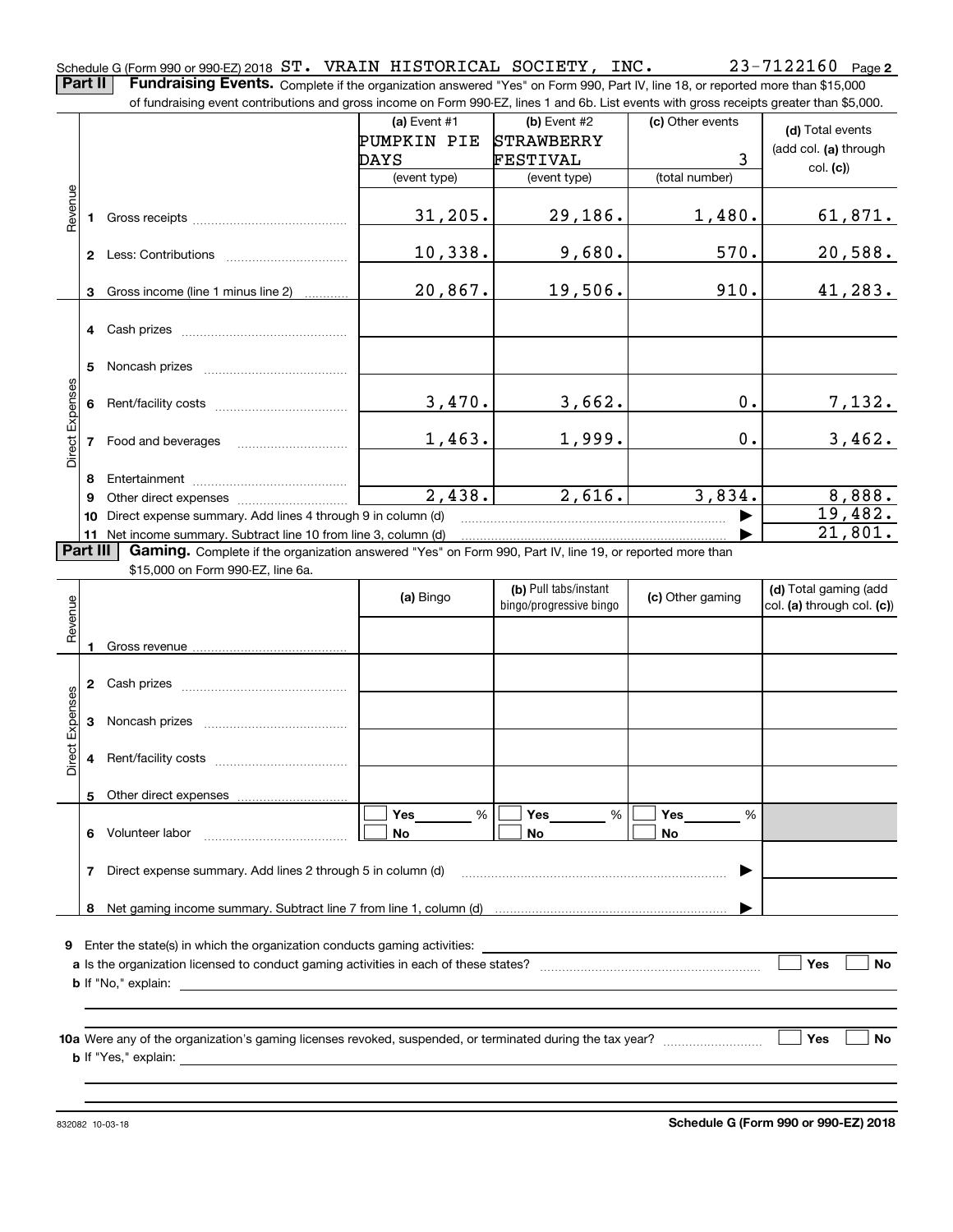| Schedule G (Form 990 or 990-EZ) 2018 ST. VRAIN HISTORICAL SOCIETY, INC.                                                                                                                                                                                                                                        | 23-7122160           | Page 3 |
|----------------------------------------------------------------------------------------------------------------------------------------------------------------------------------------------------------------------------------------------------------------------------------------------------------------|----------------------|--------|
|                                                                                                                                                                                                                                                                                                                | Yes                  | No     |
| 12 Is the organization a grantor, beneficiary or trustee of a trust, or a member of a partnership or other entity formed                                                                                                                                                                                       |                      |        |
|                                                                                                                                                                                                                                                                                                                | Yes                  | No     |
| 13 Indicate the percentage of gaming activity conducted in:                                                                                                                                                                                                                                                    |                      |        |
|                                                                                                                                                                                                                                                                                                                | 13а                  | %      |
|                                                                                                                                                                                                                                                                                                                | 13 <sub>b</sub>      | %      |
| <b>b</b> An outside facility <i>www.communically.communically.communically.communically.communically.communically.communically.communically.communically.communically.communically.communically.communically.communically.communicall</i>                                                                      |                      |        |
| 14 Enter the name and address of the person who prepares the organization's gaming/special events books and records:                                                                                                                                                                                           |                      |        |
| Name $\sum_{n=1}^{\infty}$ and $\sum_{n=1}^{\infty}$ and $\sum_{n=1}^{\infty}$ and $\sum_{n=1}^{\infty}$ and $\sum_{n=1}^{\infty}$ and $\sum_{n=1}^{\infty}$ and $\sum_{n=1}^{\infty}$ and $\sum_{n=1}^{\infty}$ and $\sum_{n=1}^{\infty}$ and $\sum_{n=1}^{\infty}$ and $\sum_{n=1}^{\infty}$ and $\sum_{n=1$ |                      |        |
|                                                                                                                                                                                                                                                                                                                |                      |        |
| 15a Does the organization have a contract with a third party from whom the organization receives gaming revenue?                                                                                                                                                                                               | Yes                  | No     |
| b If "Yes," enter the amount of gaming revenue received by the organization > \$ ____________________ and the amount                                                                                                                                                                                           |                      |        |
| of gaming revenue retained by the third party $\triangleright$ \$ $\_\_\_\_\_\_\_\_\_\_\_\_\_\_\_\_\_\_\_\_\_\_\_\_\_\_\_$                                                                                                                                                                                     |                      |        |
| c If "Yes," enter name and address of the third party:                                                                                                                                                                                                                                                         |                      |        |
|                                                                                                                                                                                                                                                                                                                |                      |        |
|                                                                                                                                                                                                                                                                                                                |                      |        |
|                                                                                                                                                                                                                                                                                                                |                      |        |
| <b>16</b> Gaming manager information:                                                                                                                                                                                                                                                                          |                      |        |
|                                                                                                                                                                                                                                                                                                                |                      |        |
| Gaming manager compensation > \$                                                                                                                                                                                                                                                                               |                      |        |
|                                                                                                                                                                                                                                                                                                                |                      |        |
|                                                                                                                                                                                                                                                                                                                |                      |        |
|                                                                                                                                                                                                                                                                                                                |                      |        |
|                                                                                                                                                                                                                                                                                                                |                      |        |
|                                                                                                                                                                                                                                                                                                                |                      |        |
| Director/officer<br>Employee<br>Independent contractor                                                                                                                                                                                                                                                         |                      |        |
|                                                                                                                                                                                                                                                                                                                |                      |        |
| <b>17</b> Mandatory distributions:                                                                                                                                                                                                                                                                             |                      |        |
| a Is the organization required under state law to make charitable distributions from the gaming proceeds to                                                                                                                                                                                                    |                      |        |
|                                                                                                                                                                                                                                                                                                                | $\Box$ Yes $\Box$ No |        |
| <b>b</b> Enter the amount of distributions required under state law to be distributed to other exempt organizations or spent in the                                                                                                                                                                            |                      |        |
| organization's own exempt activities during the tax year $\triangleright$ \$                                                                                                                                                                                                                                   |                      |        |
| <b>Part IV</b><br>Supplemental Information. Provide the explanations required by Part I, line 2b, columns (iii) and (v); and Part III, lines 9, 9b, 10b,                                                                                                                                                       |                      |        |
| 15b, 15c, 16, and 17b, as applicable. Also provide any additional information. See instructions.                                                                                                                                                                                                               |                      |        |
|                                                                                                                                                                                                                                                                                                                |                      |        |
|                                                                                                                                                                                                                                                                                                                |                      |        |
|                                                                                                                                                                                                                                                                                                                |                      |        |
|                                                                                                                                                                                                                                                                                                                |                      |        |
|                                                                                                                                                                                                                                                                                                                |                      |        |
|                                                                                                                                                                                                                                                                                                                |                      |        |
|                                                                                                                                                                                                                                                                                                                |                      |        |
|                                                                                                                                                                                                                                                                                                                |                      |        |
|                                                                                                                                                                                                                                                                                                                |                      |        |
|                                                                                                                                                                                                                                                                                                                |                      |        |
|                                                                                                                                                                                                                                                                                                                |                      |        |
|                                                                                                                                                                                                                                                                                                                |                      |        |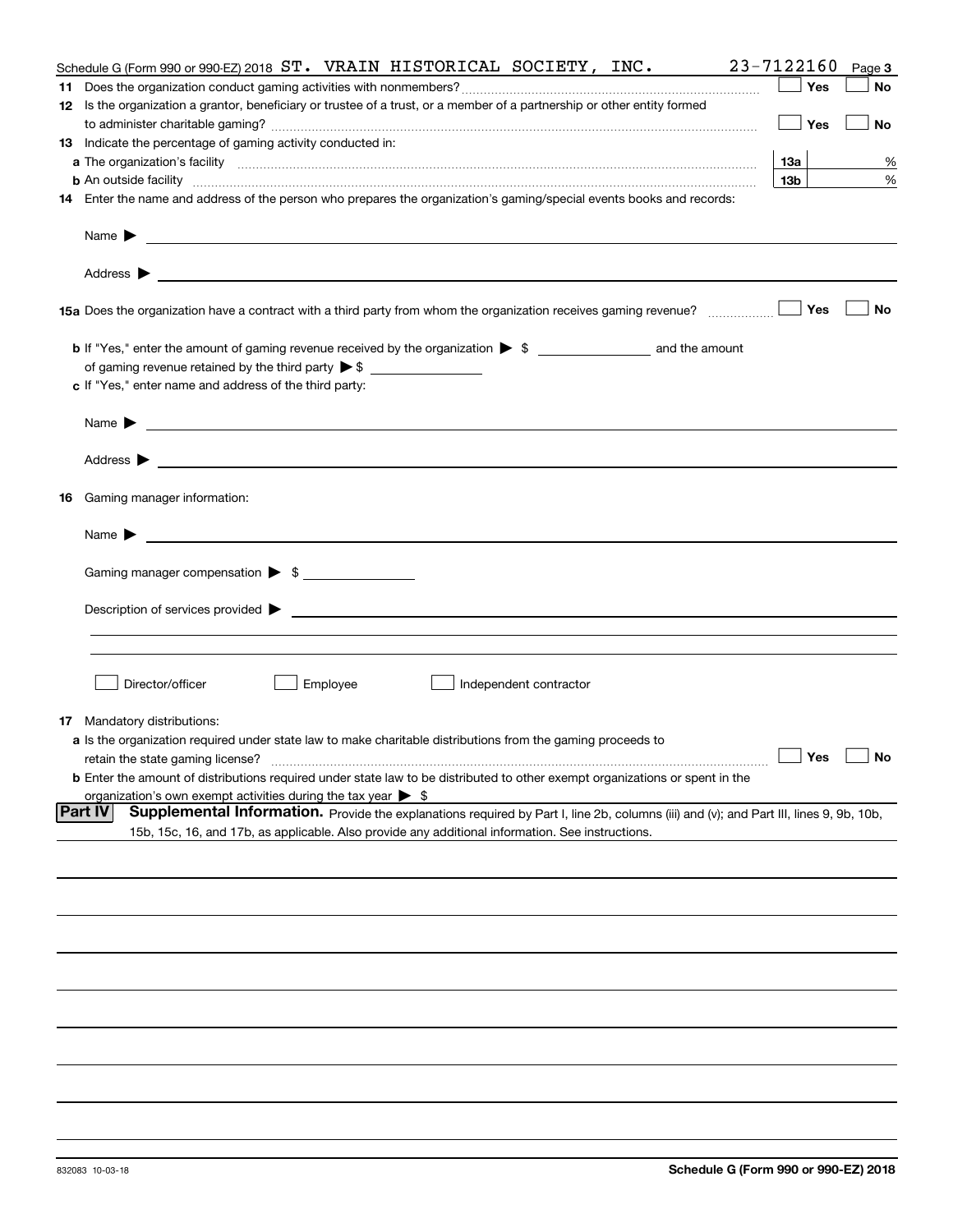| Schedule G (Form 990 or 990-EZ) ST. VRAIN I<br>Part IV Supplemental Information (continued) |  | ST. VRAIN HISTORICAL SOCIETY, INC. |  | 23-7122160 Page 4 |
|---------------------------------------------------------------------------------------------|--|------------------------------------|--|-------------------|
|                                                                                             |  |                                    |  |                   |
|                                                                                             |  |                                    |  |                   |
|                                                                                             |  |                                    |  |                   |
|                                                                                             |  |                                    |  |                   |
|                                                                                             |  |                                    |  |                   |
|                                                                                             |  |                                    |  |                   |
|                                                                                             |  |                                    |  |                   |
|                                                                                             |  |                                    |  |                   |
|                                                                                             |  |                                    |  |                   |
|                                                                                             |  |                                    |  |                   |
|                                                                                             |  |                                    |  |                   |
|                                                                                             |  |                                    |  |                   |
|                                                                                             |  |                                    |  |                   |
|                                                                                             |  |                                    |  |                   |
|                                                                                             |  |                                    |  |                   |
|                                                                                             |  |                                    |  |                   |
|                                                                                             |  |                                    |  |                   |
|                                                                                             |  |                                    |  |                   |
|                                                                                             |  |                                    |  |                   |
|                                                                                             |  |                                    |  |                   |
|                                                                                             |  |                                    |  |                   |
|                                                                                             |  |                                    |  |                   |
|                                                                                             |  |                                    |  |                   |
|                                                                                             |  |                                    |  |                   |
|                                                                                             |  |                                    |  |                   |
|                                                                                             |  |                                    |  |                   |
|                                                                                             |  |                                    |  |                   |
|                                                                                             |  |                                    |  |                   |
|                                                                                             |  |                                    |  |                   |
|                                                                                             |  |                                    |  |                   |
|                                                                                             |  |                                    |  |                   |
|                                                                                             |  |                                    |  |                   |
|                                                                                             |  |                                    |  |                   |
|                                                                                             |  |                                    |  |                   |
|                                                                                             |  |                                    |  |                   |
|                                                                                             |  |                                    |  |                   |
|                                                                                             |  |                                    |  |                   |
|                                                                                             |  |                                    |  |                   |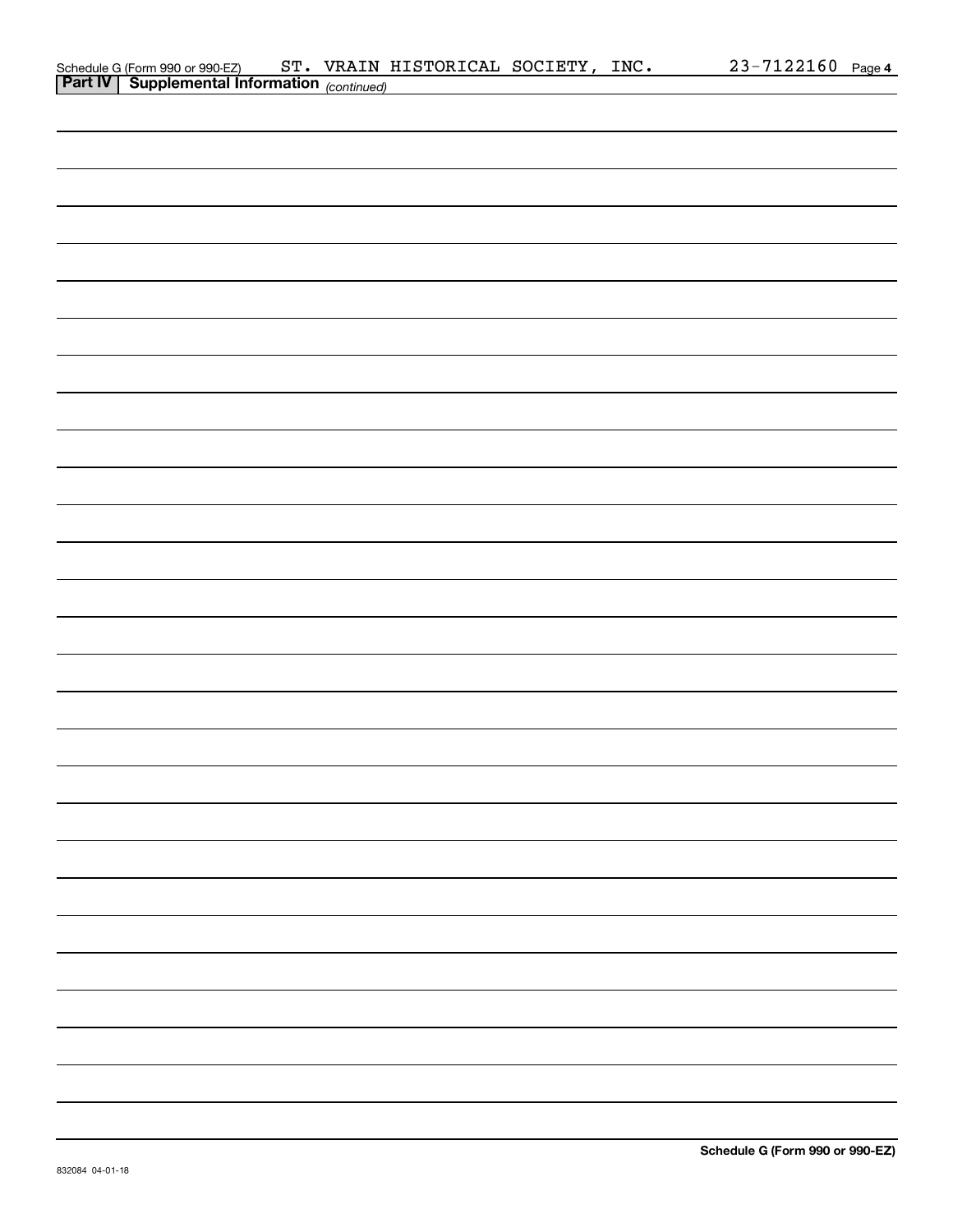**(Form 990 or 990-EZ)**

Department of the Treasury Internal Revenue Service

Name of the organization

**Complete to provide information for responses to specific questions on Form 990 or 990-EZ or to provide any additional information. | Attach to Form 990 or 990-EZ. | Go to www.irs.gov/Form990 for the latest information. SCHEDULE O Supplemental Information to Form 990 or 990-EZ**



ST. VRAIN HISTORICAL SOCIETY, INC. 23-7122160

**Employer identification number**

FORM 990, PART I, LINE 1, DESCRIPTION OF ORGANIZATION MISSION:

BY ACQUIRING HISTORICAL HOUSES, SITES AND PLACES; RESTORING, PRESERVING

AND EXHIBITING THE HOUSES; ENCOURAGING, PROMOTING AND SUPPORTING

EFFORTS TO PRESERVE THE HISTORY OF THE ST. VRAIN VALLEY; EDUCATING THE

PUBLIC IN SUCH HISTORY; DISSEMINATING HISTORICAL INFORMATION;

CELEBRATING HISTORICAL EVENTS; AND RAISING FUNDS FOR CARRYING OUT SUCH

PURPOSES.

FORM 990, PART III, LINE 1, DESCRIPTION OF ORGANIZATION MISSION:

OF THE ST. VRAIN VALLEY; EDUCATING THE PUBLIC IN SUCH HISTORY;

DISSEMINATING HISTORICAL INFORMATION; CELEBRATING HISTORICAL EVENTS;

AND RAISING FUNDS FOR CARRYING OUT SUCH PURPOSES.

FORM 990, PART III, LINE 4D, OTHER PROGRAM SERVICES:

SAINT STEPHEN'S CHURCH; RENTAL OF HISTORICAL HOMES; MISCELLANEOUS

EXPENSES.

FORM 990, PART VI, SECTION A, LINE 6:

ST. VRAIN HISTORICAL SOCIETY, INC. OFFERS MEMBERSHIPS OF DIFFERENT LEVELS;

INDIVIDUAL, FAMILY, CORPORATE, SENIOR/STUDENT, SUPPORTING AND BENEFACTOR.

FORM 990, PART VI, SECTION A, LINE 7A:

OFFICERS ARE ELECTED BY THE DIRECTORS AND DIRECTORS ARE ELECTED BY MEMBERS.

FORM 990, PART VI, SECTION B, LINE 11B:

THE FORM 990 IS DISTRIBUTED TO THE MEMBERS OF THE BOARD FOR REVIEW AND IS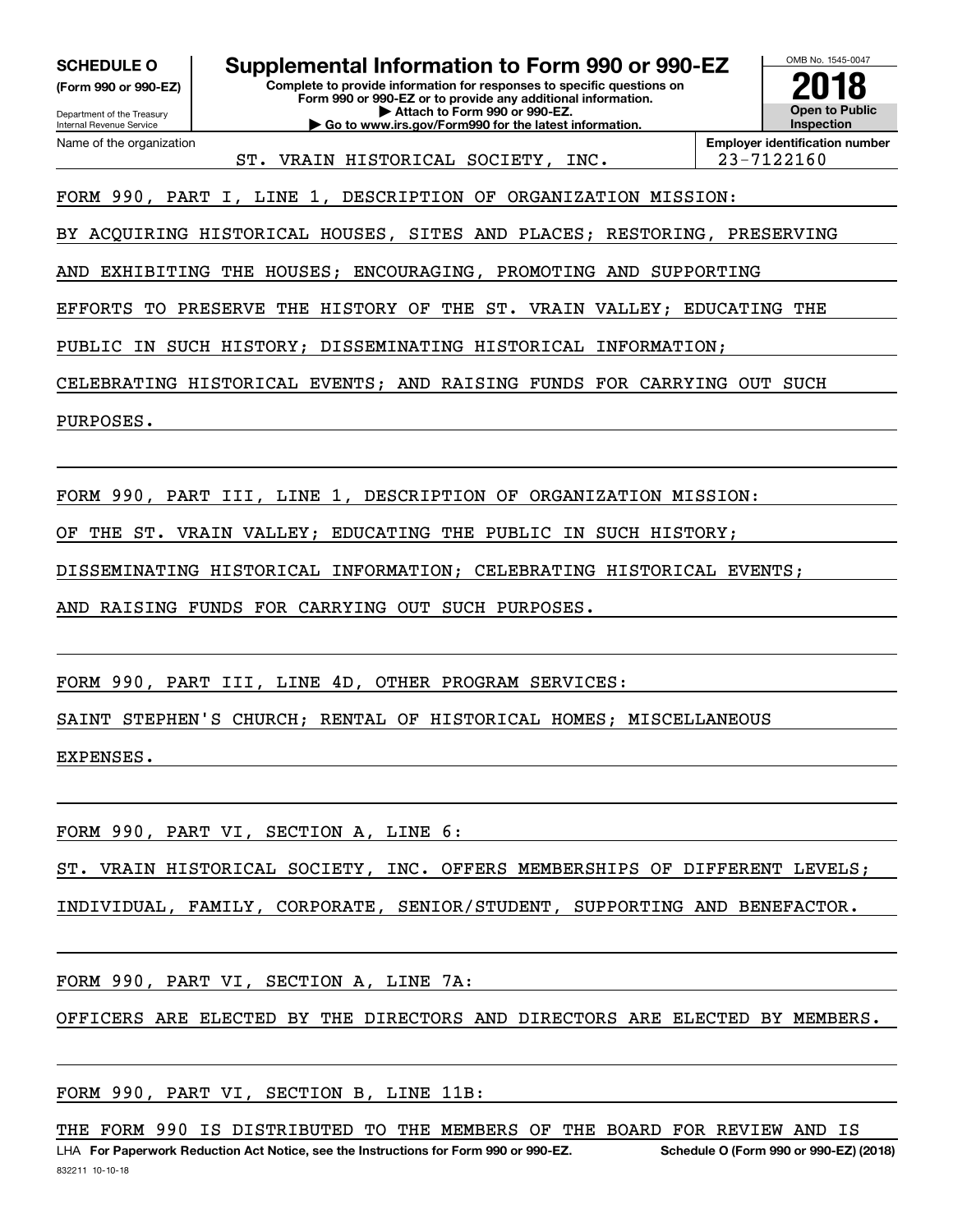| Schedule O (Form 990 or 990-EZ) (2018) |  |  |  |
|----------------------------------------|--|--|--|
|                                        |  |  |  |

### ST. VRAIN HISTORICAL SOCIETY, INC. | 23-7122160

**2**

## REVIEWED IN DETAIL WITH APPROPRIATE COMMENTS COMMUNICATED BACK TO THE

### PREPARER.

FORM 990, PART VI, SECTION B, LINE 15B:

CONSIDERATION IS GIVEN AT BUDGET TIME IN PREPARATION OF THE NEXT YEARS

BUDGET, WITH SENSITIVITY TOWARD WHAT OTHER NON-PROFITS IN THE COMMUNITY ARE

PAYING AND OTHER FACTORS INCLUDING TIME WITH THE ORGANIZATION, EXPERIENCE,

DUTIES, ETC.

FORM 990, PART VI, SECTION C, LINE 19:

THESE ARE MADE AVAILABLE THROUGH ANNUAL MEETINGS AND NEWSLETTERS.

PART VI, SECTION C, LINE 19

THE ORGANIZATION MAKES ITS GOVERNING DOCUMENTS AND OTHER IMPORTANT

INFORMATION AVAILABLE TO THE PUBLIC THROUGH THE ANNUAL MEETING AND

NEWSLETTERS.